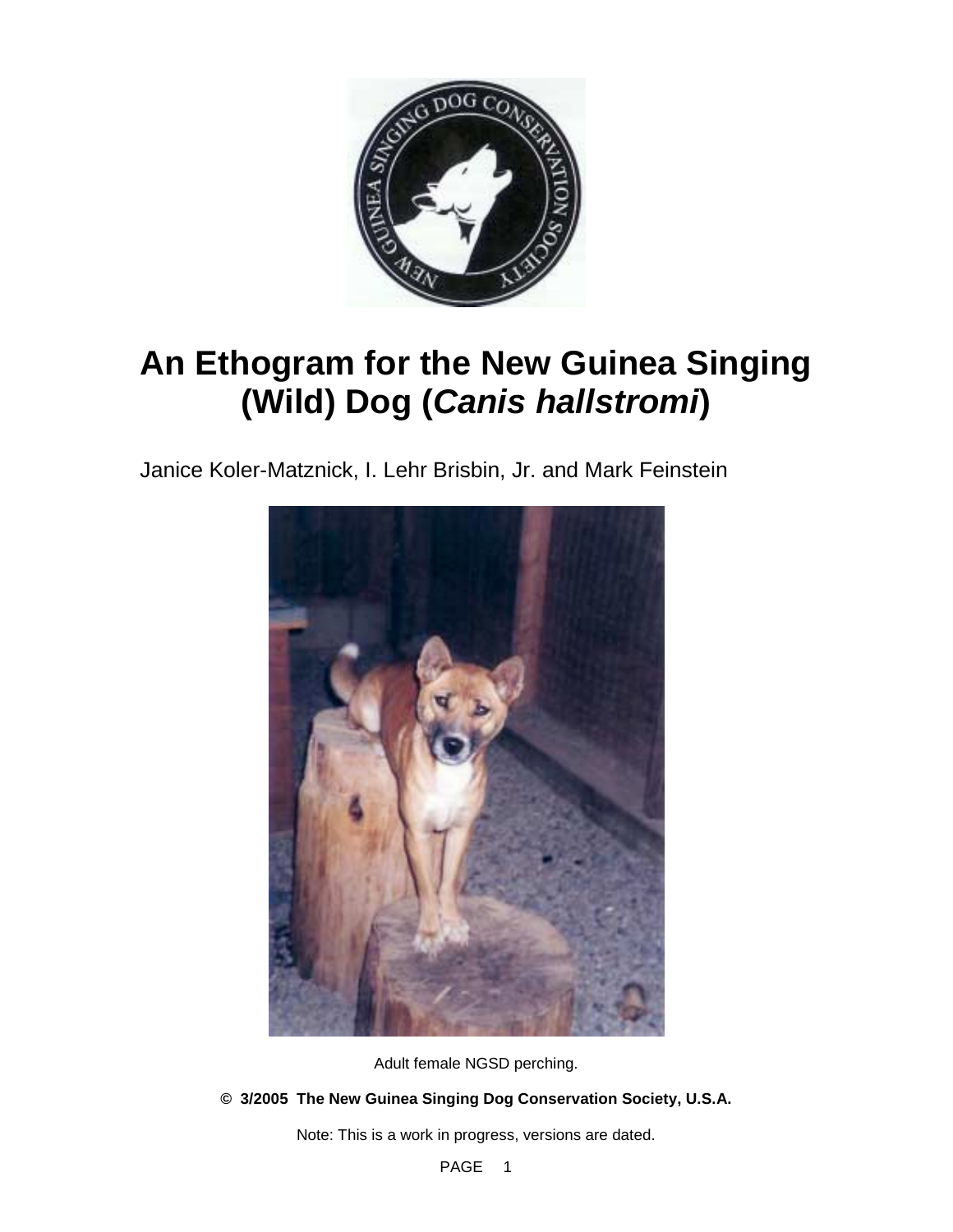# An Ethogram for the New Guinea Singing (Wild ) Dog (*Canis hallstromi*)

Janice Koler-Matznick\*, I. Lehr Brisbin, Jr. and Mark Feinstein

# **Introduction**

This paper describes the behavioral repertoire of captive New Guinea Singing (Wild) Dogs [NGSDs] in the form of an ethogram (Goodman and Klinghammer 1990; Lehner 1979; Schleidt 1984). It also establishes a letter code for the 252 described behaviors suitable for use in future studies of this canid and for comparative studies of other canids. Behavior naming and description are based on empirically derived definitions (Fentress 1977; Moran 1987) except when the goal of the behavior is intuitively obvious (i.e. a threat, etc.) and the behavior involves both relatively stereotyped motor patterns and an orientation with respect to the environment. In this case a description by operation and consequence is given (Purton 1978). Behavioral units are grouped by functional type into larger general categories and classified according to the authors' working definitions, based on the context in which they are most frequently seen. NGSDs are a form of small dingo that has never been studied in the wild by trained observers. Basically nothing is known about their behavior in the wild except for the observations of Tim Flannery that they are "preternaturally canny" and extremely shy (Flannery,1998) and observations by Robert Bino on their feeding (by scat analysis and local informant reports) and temporary den use (Bino, 1996). Until recently, NGSDs in the Highland mountains of New Guinea have been isolated from all other canids. This isolation is assumed to have been continuous since the introduction of ancestral NGSDs to the area, perhaps  $4 - 6,000$  years ago. The beginning of air travel into the Highlands in the 1950's and the subsequent importation of modern domestic dogs ended this isolation. Today, some remnant populations of wild NGSDs and one captive breeding group, including the subjects of this study, are assumed to represent genetically pure forms. As far as is known, the NGSD has never been subjected to any human-directed artificial selection, so any differences in morphology or behavior from their ancestral canid would be due solely to genetic drift and natural selection in the Highland environment. The NGSD captive history, a NGSD taxonomic designation discussion and recent population status of the NGSD are in Brisbin, et al. (1996), Koler-Matznick, et al. (1998), Koler-Matznick et al. (2003). Further NGSD background information can be found in Titcomb (1969) and Throughton (1971).

# **Study Group History and Management**

The animals held at the senior author's facility included five NGSDs obtained from other facilities and their subsequent offspring. Two littermate females were obtained at eight weeks of age from the second author in December 1994. A male, unrelated to the original females for at least two generations, was obtained in January 1995 at twelve weeks of age through an exotic animal broker. This male's female littermate was added to the holdings eight months later, along with their four-year old parents. The female of this older pair produced two female puppies in October 1995, two months after arriving at the facility. Breedings of the original male and one of the original females produced three male puppies in November 1995, four male and two female puppies in January 1998. The female sibling of the original male, one male from the November 1995 litter and one female from the Oct 1995 litter were placed in other facilities. The older pair was euthanized when no appropriate placement could be found for them. The 1998 litter was kept with both parents and observed until all but one female were placed in new homes at eight weeks of age. The remaining female was kept kenneled with her parents. Thus, the core study group for the major portion of the observations consisted of six animals, three males and three females. In 1998 and 1999, subsequent to the major period of observation, two additional litters of five puppies each were whelped at the facility and observed to eight weeks of age. Thus, a total of seven animals were observed beyond sexual maturity and 21 puppies from birth to eight weeks of age.

\_\_\_\_\_\_\_\_\_\_\_\_\_\_\_\_\_\_\_\_\_\_\_\_\_\_\_\_\_\_\_\_\_\_\_\_\_\_\_\_\_\_\_\_\_\_\_\_\_\_\_\_\_\_\_\_\_\_\_\_\_\_\_\_\_\_\_\_\_\_\_\_\_\_\_\_\_ \* 5265 Old Stage Road, Central Point, OR 97502 U.S.A. E-mail: jkoler@ccountry.com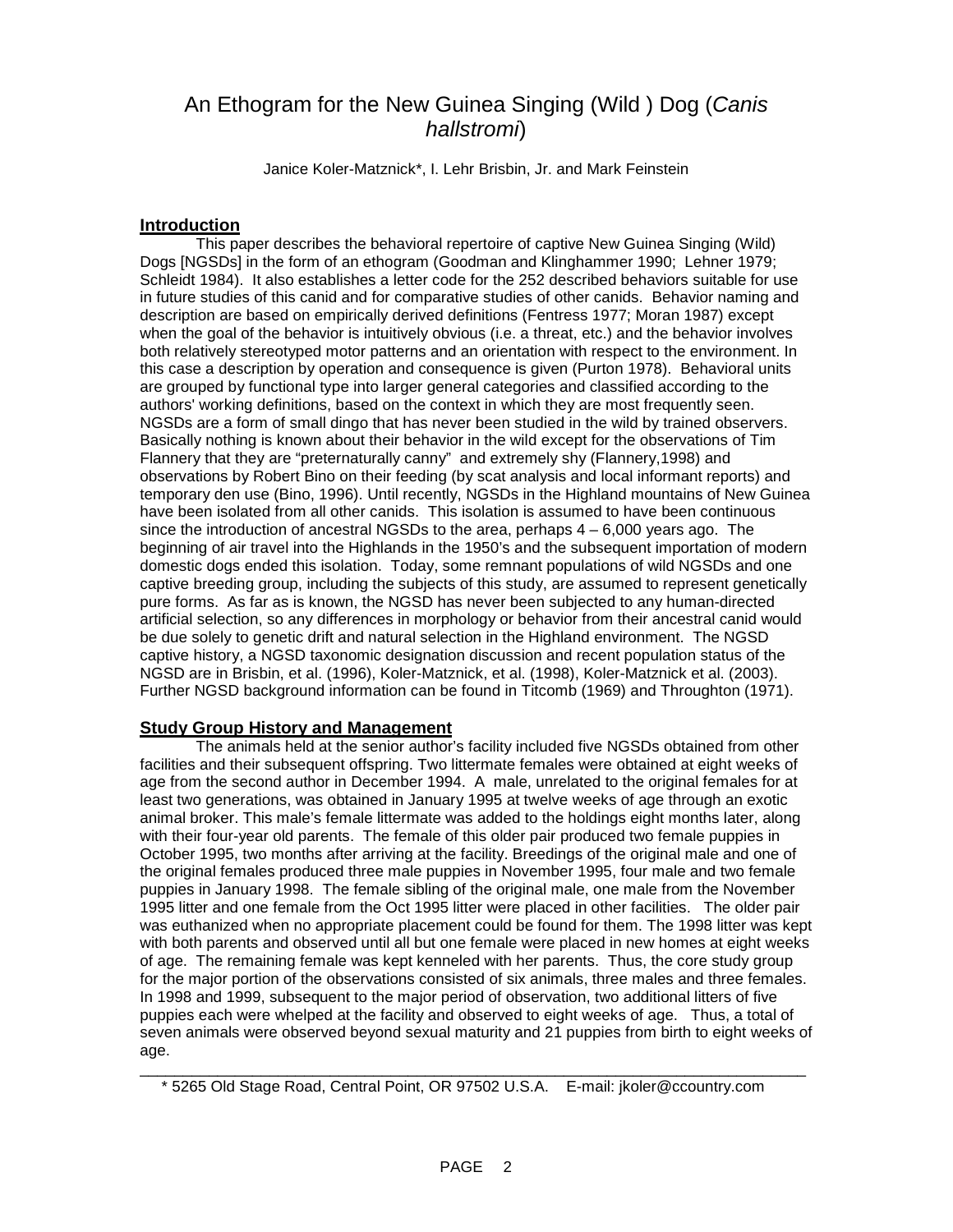These subjects were kept in small groups of three to six animals until physical attacks between same-sex adults during breeding seasons necessitated their separation into oppositesex pairs, although the retained 1995 male and the 1998 female remained with their parents until their second breeding season before being separated. Except for the pair that reproduced each year, the sexes were separated during estrus season.

The senior author's kennel facilities are described in detail below. The subjects' diet during the main observation period consisted of commercial dog kibble supplemented with a small amount of either boiled turkey or chicken. They were fed all they would eat once daily in the evenings in the warm seasons and twice daily during the winter. In 1999 the subjects were given a raw chicken neck each morning, and the kibble/cooked meat meal in the evening. Twice a week they received pieces of beef leg bones, and once a week fresh cut green grass during the seasons it was available.

The second author obtained his first pair of NGSDs in 1987 from the Sedgwick County Zoo, Kansas. Between 1987 and 1994 he received 11 NGSDs from various zoos and eight litters (38 puppies total) were whelped at his facility in New Ellington, SC, USA. His NGSDs are maintained year-round in 43m by 75m enclosures of semi-natural old-field grassy woodlands of uneven-aged pine-hardwood vegetation with openings of grasses and vegetation. These larger enclosures enabled the observation of more natural higher speed locomotion and of hunting behavior. The main diet was commercial dog kibble fed once daily.

The third author obtained his first two subjects, an opposite-sex pair, from the second author in 1989. In March 1995 he obtained another opposite-sex pair of puppies from the senior author. The older male and the younger female produced four puppies in 1996. All of these subjects were maintained in indoor/outdoor concrete floored chain link kennel runs with occasional access to a larger enclosed grassy exercise area. The diet was commercial dog kibble.

#### **The Main Facility**

The senior author's study site in Oregon is in a temperate climate zone, with daytime summer temperatures averaging 80 degrees F and winter 40 degrees F, with an annual range from 15 to 100 degrees F. Rainfall averages approximately 22 – 24 inches annually and falls mainly in the winter and spring. The kennel consists of four 1.83m X 3.66m wire runs built off of the end of a large barn with 1.83m high plywood dividers, necessary because of fence fighting. There are 0.25m wide wooden shelves attached to one side of each run, approximately one meter off the ground. Three runs are supplied with  $0.61m$  wide  $X$  0.61m high X 0.76m long wooden sleeping boxes. The fourth run has a lockable dog door to an indoor plywood enclosure 1.22m wide X 1.83m long X 1.22m. This run was used by dams with nursing litters. The runs have a pea gravel substratum underlain by wire fencing to prevent digging. The runs are fronted by a 1.22m wide walkway enclosed by a board and lattice fence with a gate to the exercise yard, and the runs and walkway are roofed. One section of the fence dividing the walkway from the exercise yard has an observation/photography port cut out at eye level for an observer seated on a stool, from which the entire exercise yard is visible.

The exercise yard, where the subjects were routinely placed for observation, is a chain link enclosure 9.14m X 12.19m, furnished with two 0.46m X 1.22m cement pipes, a heavy 0.91m high wooden table, and a sloping 0.25m wide wood plank running from a log stump 0.46m high to the roof of a 1.22m high wooden shelter. The 1.83m high chain link perimeter fence is topped by a 0.31m 45 degree incline of chicken wire on metal arms and footed by 0.31m of wire fence buried under a layer of soil. The yard's substratum is dirt. Grass, clover and wild ground-cover plants are growing in approximately 50% of the pen area.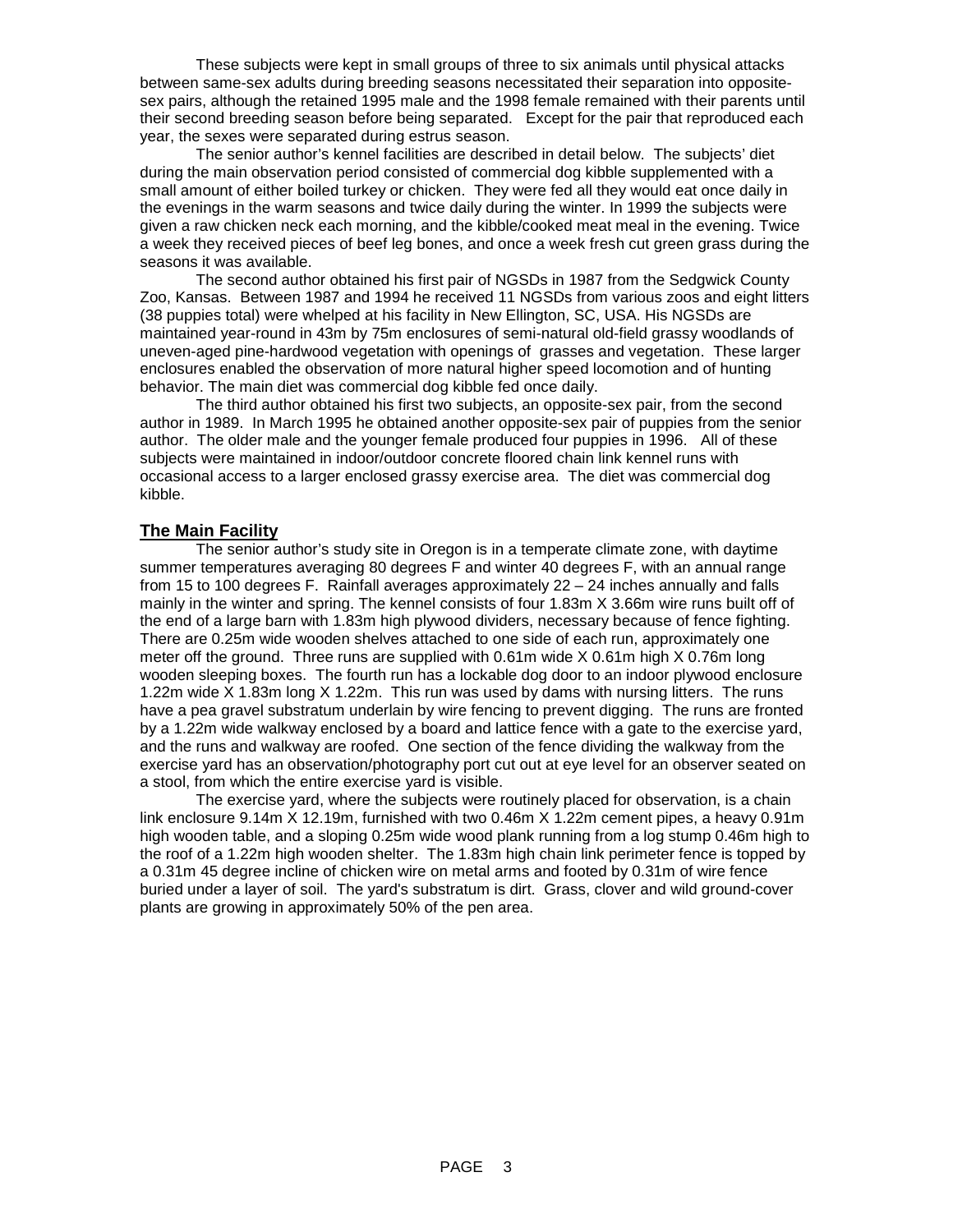#### **Main Subject Pedigree**



 $Riqo X Kikori = (24) Nov. 1998 puppies$ 

#### **Subject Pedigree Information**

- 1,3,4,10 Dinkum ISIS SCZ 571 DOB 4/16/80 Taronga Zoo, Australia: Imported 9/16/80
- 2,4,5,11 Olga ISIS SCZ 2599 DOB 11/15/83 Keil University: Imported 1/6/87 from Germany. Descended from NGSD brought out of Irian Jaya 1976.
- 6 Sportkin ISIS SCZ 3249 DOB 6/26/88 Sedgwick County Zoo
- 7 Cueca ISIS SCZ 3250 DOB 6/26/88 Sedgwick County Zoo
- 8 Madang ISIS SCZ 4035 DOB 4/7/88 Taronga Zoo, Australia: Imported 2/7/90.
- 9 Maddie ISIS SCZ 3765 DOB 6/22/89 Sedgwick County Zoo
- 12 Stanley ISIS WWZ 3526 DOB 10/30/91 World Wildlife Zoo
- 13 Morgan ISIS SCZ 4731 DOB Sedgwick County Zoo
- 14 Darkie ISIS SFS 100147 DOB ~ 1980, Baiyer River Sanctuary, Papua New Guinea
- 15 Scratchley ISIS SFS 100102 DOB 6/25/87 Sedgwick County Zoo
- 16 Kai ISIS SFS 100152 DOB 10/19/94 Songdog Sanctuary
- 17 Kikori - ISIS SFS 100166 DOB 10/16/95 Songdog Sanctuary
- 18 Buna ISIS SFS 100149 DOB 10/20/94 Swamp Fox Sanctuary
- 19 Tufi ISIS SFS 100148 DOB 10/20/94 Swamp Fox Sanctuary
- 20 Rigo ISIS 100167 DOB 11/7/95 Songdog Sanctuary: Monorchid
- 21 Foxy - ISIS SFS 100168 DOB 11/7/95 Songdog Sancturay
- 22 24 puppies registered with ISIS on SFS account; DOB 1/98, 11/98. 11/99 Songdog **Sanctuary**

#### **Key**

- ISIS = International Species Inventory System, Minn. Zoological Gardens, Minneapolis, MN 55417
- SCZ = Sedgwick County Zoo, 5555 Zoo Blvd., Wichita, KS 67212
- SFS = Swamp Fox Sanctuary, Dr. I. Lehr Brisbin, Jr., PO Drawer E, Aiken, SC 29802
- WWZ = World Wildlife Zoo, 16501 W. Northern Ave., Litchfield Park, AZ 85340

# **Materials and Methods**

The information base presented here was primarily collected by the senior author during a four-year period of unstructured observation (Altmann 1974, Dunbar 1976) and general familiarization with the subjects at the Oregon facility, during an estimated minimum of 2,000 hours of direct observation. These observations were made at varied time periods, from dawn to dusk, and at night under artificial light. A total 23 subjects were observed: fifteen from birth to eight weeks of age, two from birth to four months of age, six from birth to two or more years of age and three from eight or twelve weeks to five years of age.

Additional general behavior observations of both adults and puppies were made by the second author, and of vocalizations by the third author.

Because the Oregon study location has only 0.91 - 1.22m high field fence around the perimeter, which NGSD could easily go through or over, hunting behavior was observed there only while walking the animals on 7.93m Flexi-leads (retractable cord leads) around the four acres of fields, trees and brush. As this method was practical only with one or two subjects at a time, no group hunting behavior could be observed. Interactions with live prey were observed only on two occasions. The first was when a yearling female while walking on lead used a leapstab to capture an adult meadow vole (*Microtis* sp.) that was concealed under a covering of dry leaf litter. As she was six weeks pregnant at the time, she was not allowed to eat the vole due to fear of possible communicable disease, but she crushed it and was apparently ready to swallow it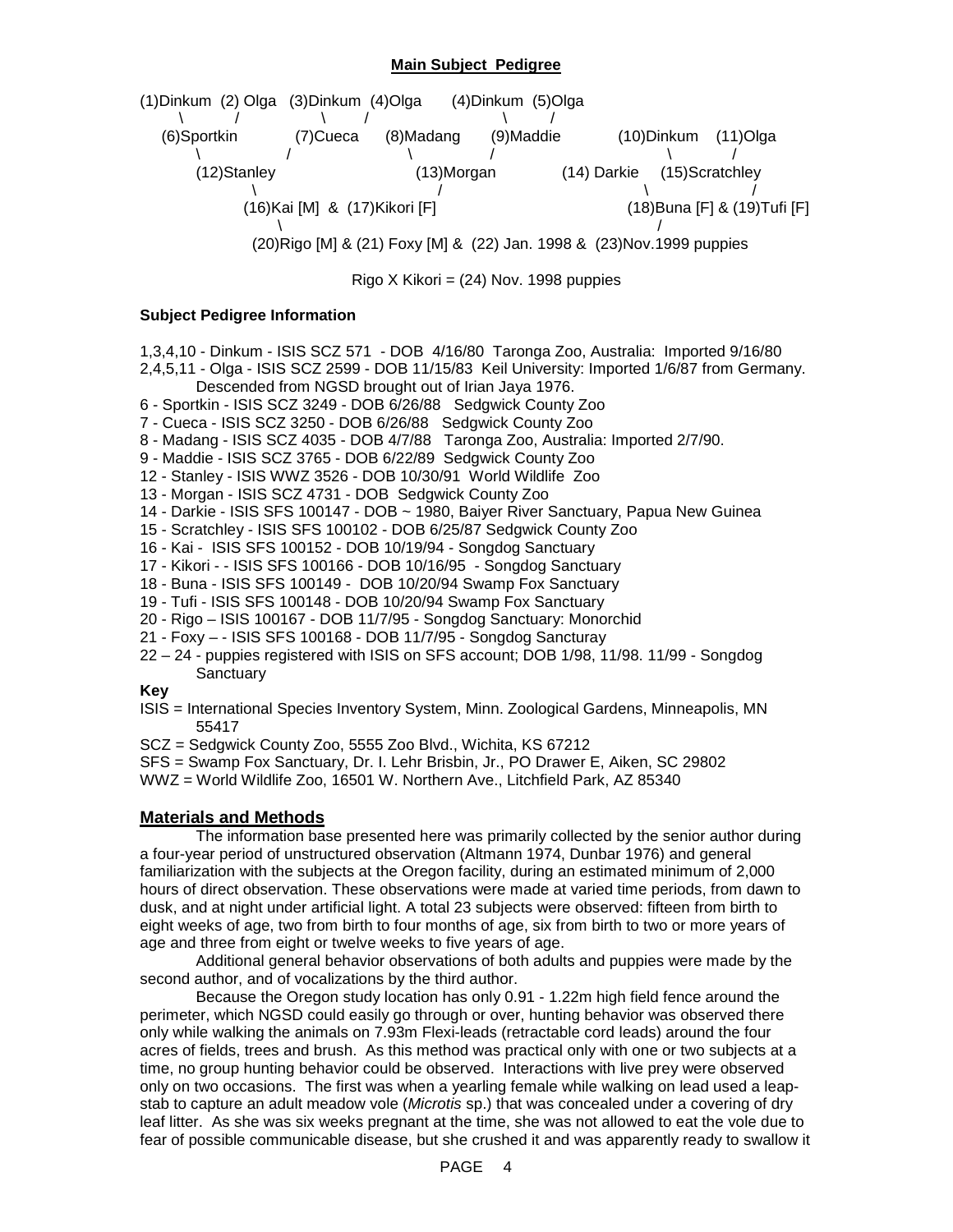when it was removed from her mouth. On the second occasion a live-trapped meadow vole was introduced to the study group in the exercise yard. Further interactions with live wild-caught prey were planned, but deleted from the program when the subject who ate this vole subsequently developed tape worms indigenous to rodents.

Observations of sexual behavior were limited in this study due to the need to prevent pregnancies. Except for the four planned copulations males were allowed to interact with estrus females only on lead, and reunited with them only after the possible fertility period had passed.

Further observations of hunting and sexual behaviors are needed.

#### **Discussion**

In general, New Guinea Singing Dogs show all the categories and types of behavior noted by other researchers for the *Canis* group (Bekoff 1974; Bradshaw and Nott, 1995; Cohen and Fox, 1976; Fagen, 1981; Fox 1969, 1971 a & b, 1972, 1975, 1978; Goodman and Klinghammer 1990; Kleiman, 1967; Schenkel 1967; Serpell and Jagoe, 1995; Scott and Fuller, 1965). However, their behavior often has a lower threshold (i.e. scent rolling when compared to domestic dogs [DDs]), a developmentally earlier appearance (i.e. hackle biting at three weeks compared to wolves and DD at six weeks), or a quantitative difference (i.e. reduced expression of intraspecific affiliative behaviors compared to wolves and DD).

The NGSD behaviors that appear to be unique in the *Canis* genus are: the head toss; the cheek rub; tooth gnashing; auto erotic stimulation; the playful forward summersault, hind foot kick wrestling often seen in puppies (may be similar to fox play behavior [Fagen 1981, Fox 1969]); the inability to lay their ears flat back against the sides of the skull; the genitally-oriented bite; sheath cleaning; and several of their vocalizations. The "open mouth play bite" frequently used by NGSDs has been observed in coyotes (Fox 1971a), but not reported for wolves or DDs.

There are also some common *Canis* behaviors that seem to be absent from the NGSD repertoire. The NGSDs observed by the authors were never been seen soliciting play by performing the stereotyped canid "play bow," as defined by Bekoff (1977). Voth (1988) included a "play bow" in her observed NGSD behaviors, and Walters (1996) reported a 9 year old male acquired from the Taronga Zoo by the Australian Native Dog Conservation Society in Bargo, NSW, solicited play by bowing. However, a preliminary or partial stalking posture in which the rump was not lowered completely or a jump-toward-and-away action may have been mistaken for the more ritualized and extended play-bow invitation. NGSDs also have not been observed using the "pacing" gait, in which both legs on one side move in unison, opposite to the other side. Lastly, as also noted by Voth (1988), NGSDs pull the corners of their lips back only slightly during submissive behavior. Therefore, they do not have the full "submissive grin" as described by Fox (1969) and Schenkel (1967).

NGSD tails are very expressive and distinctive, facilitating long distance identification of individuals and providing information about the internal state of the individual and the behavior it is engaged in. NGSD tails have distinguishing characteristics. They vary in length, fullness of brush, extent of white tip, amount of forward curve when held above the back, and the presence/absence of sideways or spiral curves. These tail characteristics, combined with the NGSD's variable white markings, permit a visual identification of individuals by a human with normal vision from an unobstructed distance of 40 meters or more. If free-ranging NGSDs live as singles or territorial pairs, as is assumed because of the extreme within-sex aggression expressed by adults, such long-distance visual identification may have biological significance. The ethogram describes several tail carriages and movements that clearly signal the animal's internal state.

The combinations of NGSD facial expressions, ear positions and head movements, convey clear, though sometimes subtle information. The eyes are set obliquely, and the lids are dark-pigmented and almond shaped. The oblique angle of the orbits (averaging 47 degrees) and the elongated eye openings permit a wide field of view. This eye shape and placement also facilitates subtle "out-of-the-corner-of-the-eye" side glances, which are accentuated by the sclera that becomes visible in both the outer and inner corners of the lids as the eyes are turned back and forth. The visible sclera accentuates the submissive behavior of looking away without head turning, which is advantageous when there is imminent danger of an attack being triggered by any movement of the submitting animal. NGSDs are acutely observant of eye and head movements, and will emulate an intent gaze of both humans and canids, especially if accompanied by slight motions of the head in the same direction.

Puppy and young adult NGSDs have age-specific markings that may serve communication functions. When the dark sable neonatal coat color changes to tan puppy coat the dorsal side of the lower two thirds of the tail, down to the white tip, remains dark and a patch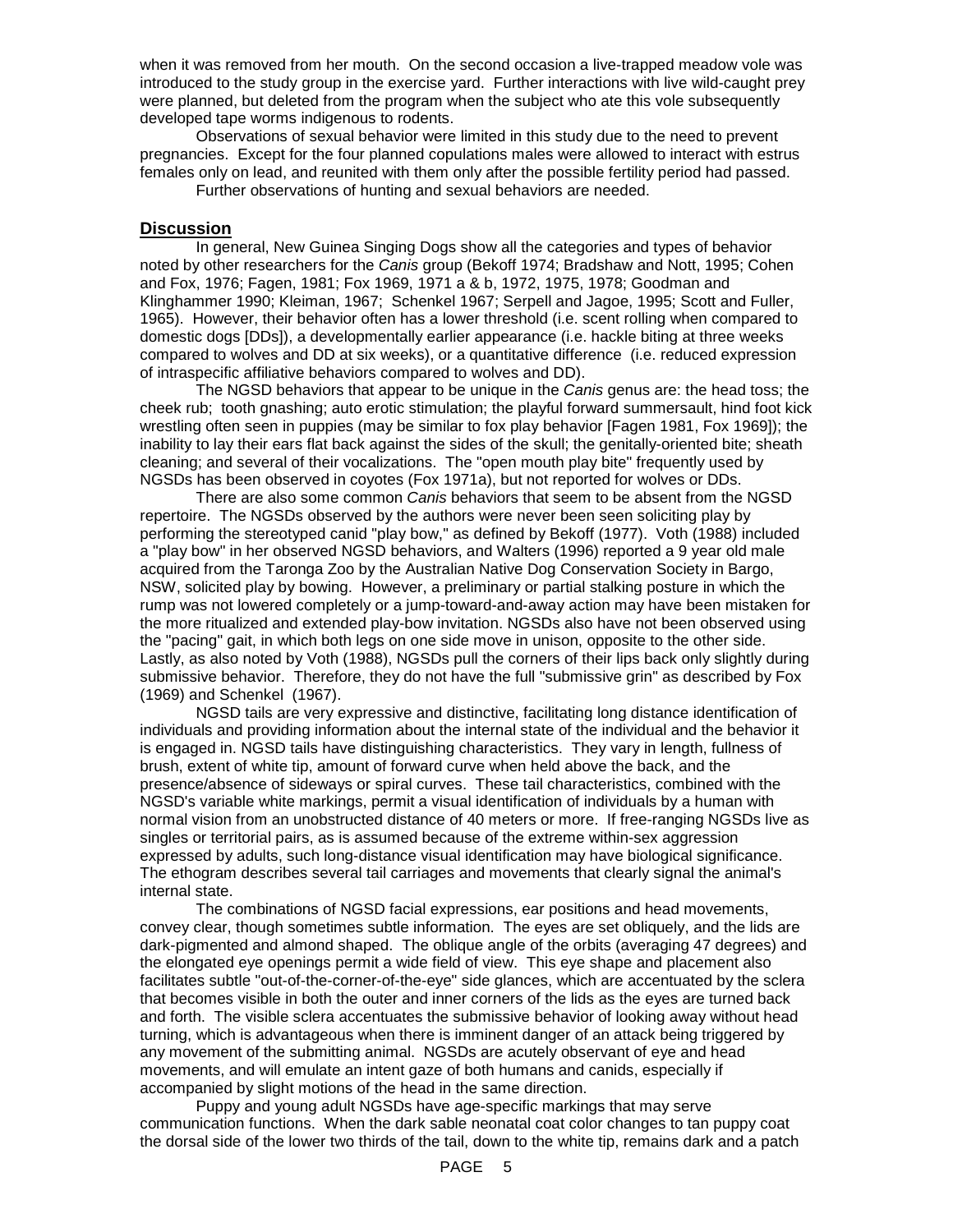of coarse black hair appears over the caudal gland. The dark tail hair and the caudal patch are gradually replaced by red or brown (depending on the shade of the adult coat), leaving only a slightly darker band just distal to the white tip by six months of age. As the neonatal coat changes to tan, the muzzle remains dark. The underside of the NGSD jaw usually has a white marking that varies from a narrow stripe down the center to covering almost the entire lower jaw back to the corners of the lips. This white contrasts with the dark muzzle visible on each side when the ventral side is visible and may serve to accent head movements, especially submissive head turning and the unique HEAD TOSS (Attention Soliciting category). The dark muzzle fades out and grays with age, and by about five years of age it has mostly disappeared.

Because the total observation time was extensive and circumstances so variable it was assumed that all but the most rare behaviors would have been observed. Therefore, no attempt was made to statistically estimate the completeness of this ethogram, as recommended by Fagen and Goldman (1977). It is to be expected that NGSD behavior, like that of many mammals, will vary somewhat with the make up of the social group they are part of and with the environment they reside in (Fox 1969). Hopefully others will verify and expand the authors' observations.



 **Four-year-old pair, male in rear.**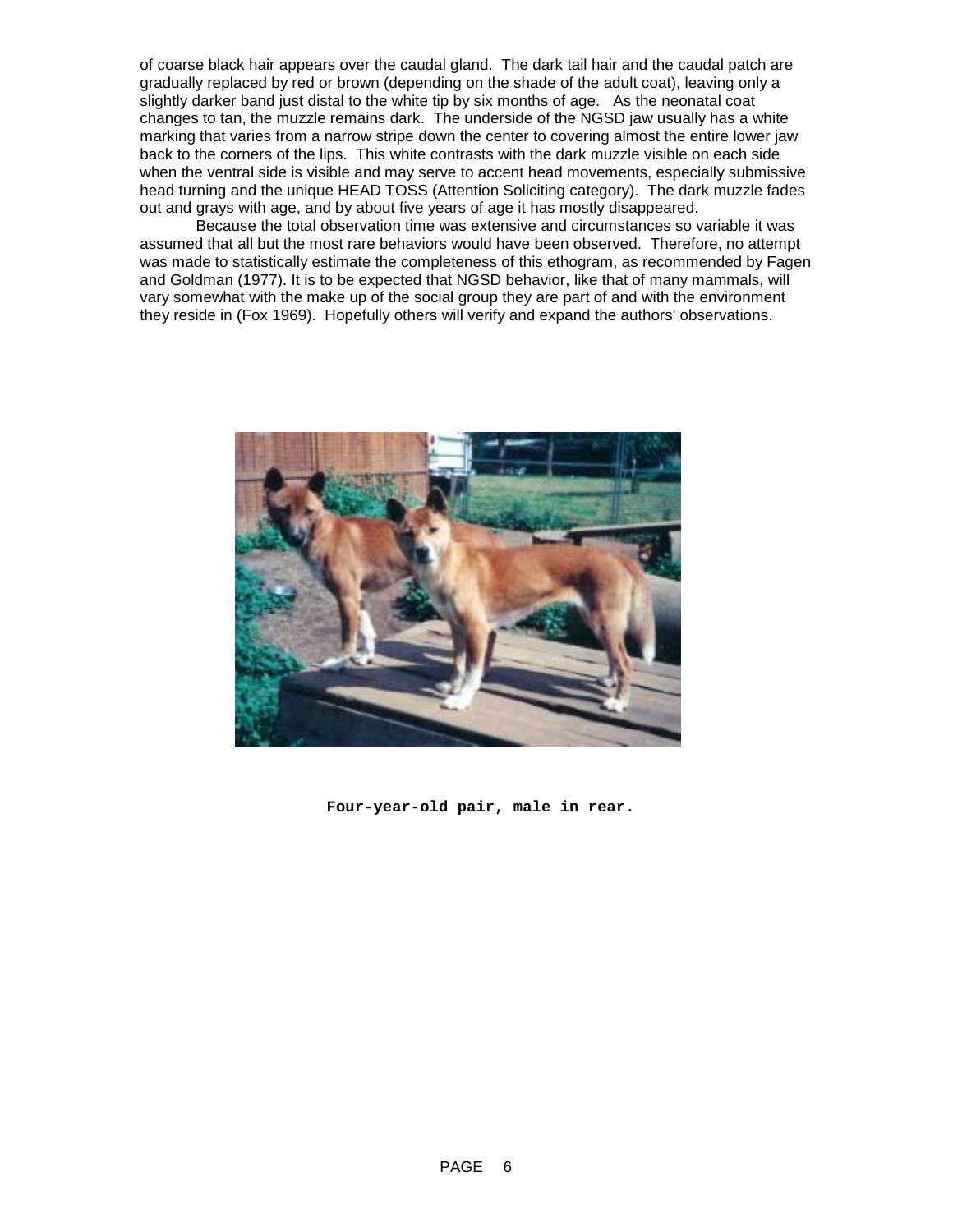# **Directory**

# **Non-Social Behaviors**

# **Social behaviors**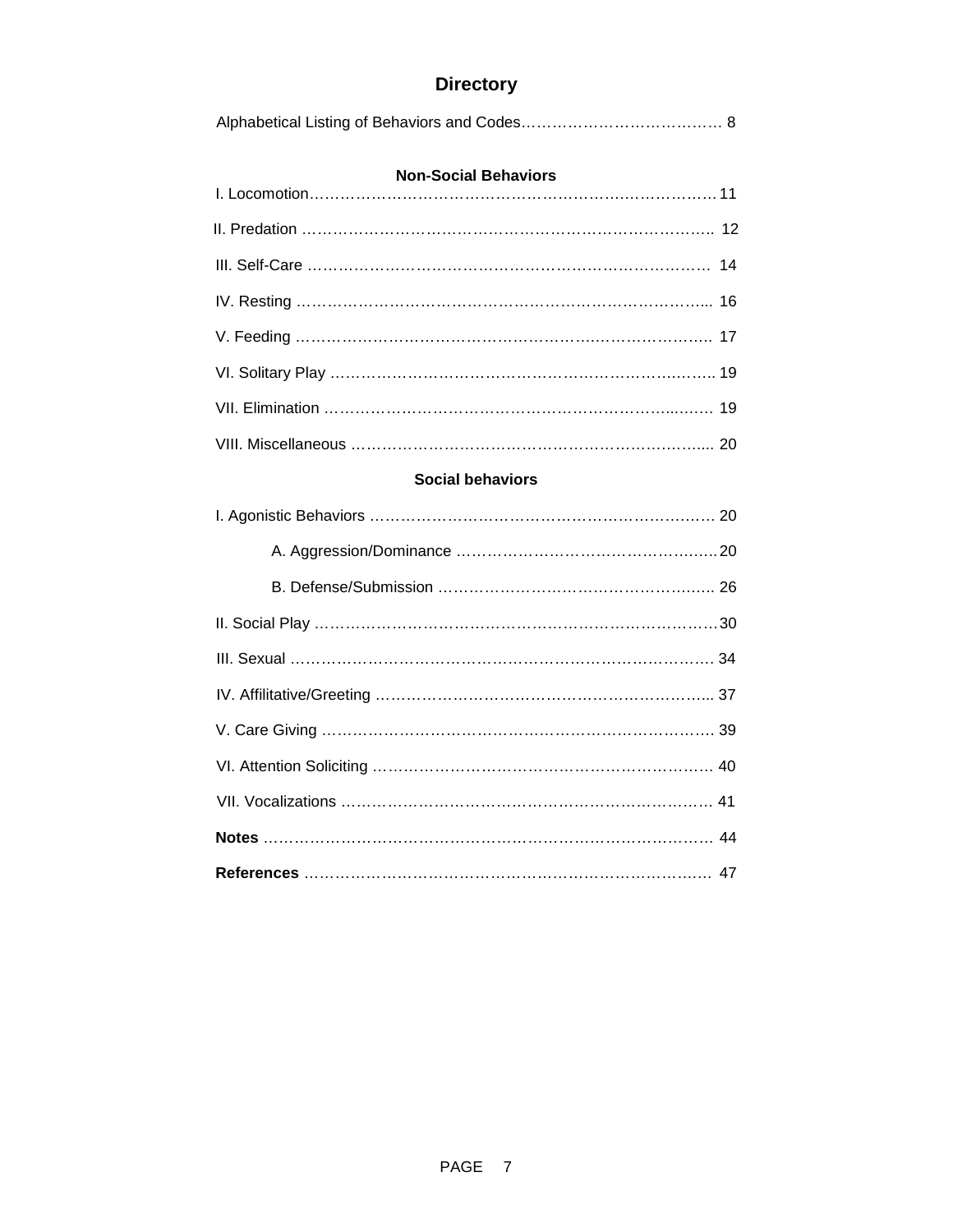# **New Guinea Singing Dog Ethogram and Behavior Code**

Behaviors within a category are alphabetized for ease of reference and are not in order of frequency of expression or significance. If the description of one behavior references another listed behavior, the latter is in all capitals. Behaviors that are unique to NGSDs, are expressed differently than similar behavior in domestic dogs (DDs) and wolves, or whose descriptions were not found in the literature, are emphasized with asterisks and in **bold type**. In this ethogram the animal performing the indicated behavior is called the "actor," and the animal toward which the actor's behavior is assumed to be directed is the "receiver." Many behaviors are not exclusive to the category in which they appear. In these cases, the behaviors are listed under the context(s) in which they have been most frequently observed. Further comments, as "Notes," are appended at the end of the listing of behaviors. Specific behaviors that were described by Goodman and Klinghammer (1990) and Goodman et al (2002) for gray wolves (*Canis lupus*), and that are identical or very similar in NGSDs, have been called by the same name (unless otherwise noted) in this ethogram for ease of comparison and continuity. These behaviors are followed by a GK designation.

# **Alphabetical Listing of Described Behaviors**

The behavior name is followed by its letter code and then the code of the lead category under which it is listed. The secondary category codes under which the behavior is also listed are in brackets [ ].

| <b>Categories and Codes</b>                  |                                        |  |  |
|----------------------------------------------|----------------------------------------|--|--|
| Affiltative/Greeting = a/g                   | Predation = pred                       |  |  |
| <b>Attention Soliciting = asol</b>           | <b>Resting = rest</b>                  |  |  |
| Care Giving $=$ cg                           | Self Care - sc                         |  |  |
| Dominance/Aggression = d/a                   | Sexual - sex                           |  |  |
| $Elimination = elim$                         | Social Play - spla                     |  |  |
| Feeding - feed                               | <b>Solitary Play = solp</b>            |  |  |
| Locomotion = loc                             | Submission/Defence = s/d               |  |  |
| Miscellaneous = misc                         | <b>Vocalizations = voc</b>             |  |  |
|                                              | <u>Behaviors</u>                       |  |  |
| Active Defense - ADEF - d/a                  | Bump-Sidle - BMPS - spla               |  |  |
| Active Submission $-$ ASUB $-$ a/g           |                                        |  |  |
| Agonistic Pucker - AP - d/a                  | Cache - CACHE - feed [soll]            |  |  |
| Airplane Ears - AE - s/d                     | Canter $-$ CNTR $-$ loc                |  |  |
| Air Scent - ASNT - pred                      | Carry Object - COB - solpl             |  |  |
| *Ak-Ak - AK - voc                            | $Cat$ Rest $-$ CAT $-$ rest            |  |  |
| Ambush - AM - spla                           | Charge - CRG - d/a [pred]              |  |  |
| Anal Sniff $-$ ASN $-$ a/g                   | Chase $-$ CHS $-$ d/a                  |  |  |
| Attack $-$ ATT $-$ d/a                       | Chase leaves - CHLV - solpl            |  |  |
| * <b>Auto Erotic Stimulation</b> - AES - sex | Chase Prey - CHSP - pred               |  |  |
| Avert Gaze - AVGZ - s/d                      | Chase Tail - CHST - solpl              |  |  |
| $Avoid - AV - s/d$                           | $Chew - CHW - feed$ [solpl]            |  |  |
|                                              | Chest Press - CPRS - spla [a/d]        |  |  |
| $Bark - BK - voc$                            | Chin Rest – CHR – spla [sex, $a/g$ ]   |  |  |
| Bank – BNK - loc                             | <u>*Cheek Rub</u> – CRUB – a/g         |  |  |
| <u>*Barrier Lick</u> – BLK – misc            | *Chorus Howl - CHWL - voc              |  |  |
| Bed Making - BDMK - rcst                     | $Circle - CIR - d/a$                   |  |  |
| Belly $Up - BUP - s/d$                       | Clean Genitals - CLNGN - sc            |  |  |
| Besnuffle - BESNUF - $a/g$                   | $Climb - CLI - loc[pred]$              |  |  |
| Bite $- B - d/a$ [pred]                      | *Copulation Contractions - CCTR - sex  |  |  |
| Bounce - BNC - spla                          | <b>*Copulation Scream</b> – CSCR - sex |  |  |

**\*Counterpoint Howl** – CPHWL – voc

Crawl – CRL – loc [pred]  $Creep - CRP - s/d$ 

Bow Stretch – BWSTR – rest Buck Off – BOFF – spla [d/a]

Bump – BMP - spla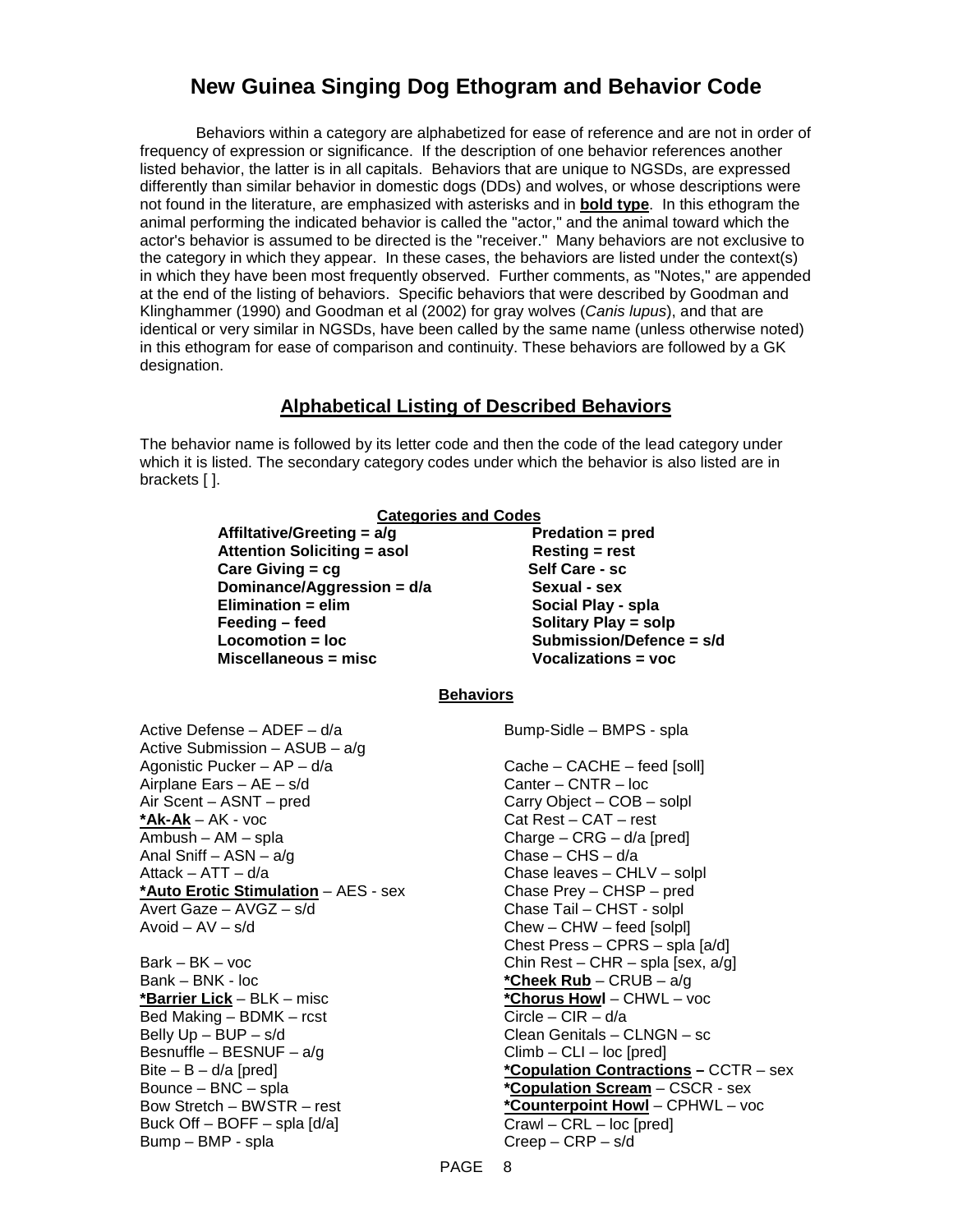Crouch – CRCH – s/d Crouch Walk – CRWK – s/d **\*Crow-Howl** – CRHWL – voc \*Crow-Howl-Purr – CRWLP - voc Crowding – CRD – a/d [spla] Crumple – CRM – s/d Crush Bite – CRBT – pred Curl Around Puppies – CRLP – cg Curl Rest – CRST – rest Defecate – DEF – elim Defend – DFND – cg Defend Food – DFF – feed Defensive Agonistic Pucker – DAP – s/d Defensive Bite – DB – s/d Defensive Gape – DGP – s/d Dig – DIG – pred Displace From Food – DISF – feed Dominance Mount – DM – d/a Dominant Approach – DAPR – d/a Drink – DRNK – feed Eat – EAT – feed Ear Nuzzle – ENUZ – a/g Ears Forward –  $EF - s/d$  [a/g, asol] Ears Turned Back – EB – s/d Ears Turned Sideways – ETS – s/d Ears  $Up - EU - d/a$ Eliminative Paw Scrape – EPSC - elim Escape – ESC – s/d Escort – ESCT – sex Face-Off –  $FO - d/a$ Face Wipe – FACE – sc Fall Down – FD - spla Fence Fight – FF – d/a Fight –  $FT - d/a$  $Flag - FLG - sex$ Follow – FOL – d/a Food Beg – FBG – asol Food Mouth – FDMO - feed Foreleg Stab – FLST - pred Gallop – GAL – loc **\*Genital Bite** – GENB – d/a Gnaw – GNW – feed Grab – GRAB – pred **\*Grin** – GRN – a/g [s/d]  $GrowI - GR - voc [d/a]$ Growl-Bark – GRBK – voc [d/a] Growl-Scream – GRSC – voc [d/a] Guard Food – GRDF – feed Hackle Bite – HB –  $d/a$  [sex] Hackle Lick – HL –  $d/a$  [sex] Hackles Up (Full) – HUF – d/a [s/d] Hackles Up (Partial) – HUP – d/a [s/d] Harass – HAR – spla Head Shake – HSH – pred **\*Head Toss** – HTSS – asol Head Turned Away – HTA – s/d

Head Turned Toward – HTT – s/d Hide Head – HHD – s/d Hide & Seek – H/S – spla High Stand-Off – HSOF – d/a High Wag – HWG – d/a High Wrestle – HWR – spla **\*Hind Paw Groom** – HPGR – sc Hind Paw Scrape – HPS – elim Hip Slam – HPSL – spla Hold Off With Legs – HOL – spla **\*Howl** – HWL – voc [asol] Huff-Sniff – HUSN – pred Hug – HUG – d/a [spla] Humpback Stretch – HBSTR – rest Hunt – HUNT – pred Inguinal Presentation – ING – s/d [a/g] Inhibited Bite –  $IB - d/a$ Intromission – INT – sex Jaw Spar – JS – spla Jump On – JPON – loc Kick – KICK – spla Kill – KILL – pred Knock Down – KD – spla Lateral Display – LDIS – d/a  $Leap - LP - loc$  [solp] Leap Over – LO – spla Leap Stab – LPST – pred Lick – LK –  $a/g$  [cg, sc] Lick Food – LKFD – feed Lick Genitals – LKGN – sex Lick Intention – LKI – s/d  $[a/g]$ Lifted Lips  $-$  LL  $-$  d/a Listen – LISN – pred [misc] Look Toward –  $LT - d/a$ Lunge  $At - LUN - d/a$ Mark – MK – d/a [sex] Mark Over – MKO – d/a [sex] Measuring – MSR – spla  $\lceil d/a \rceil$ Mew – MEW – voc [asol] Moan – MOAN - voc Moan-Growl – MGR – voc Mob – MOB – d/a Molest – MOL – sex Mount –  $M -$ sex Mouth – MTH – spla Mouth Wipe – MTHW - sc Muzzle Bite – MZBT – d/a Muzzle Lick – MLK –  $a/q$ Nibble Groom Other –  $NGO - a/g$  [cg] Nibble Groom Self – NGS – sc Nose Nudge – NN – a/g **\*Nose Scrape** – NSC – elim Nose Jab – NJ – d/a [spla] Nose Stab – NSTB – pred Nurse – NURSE – cg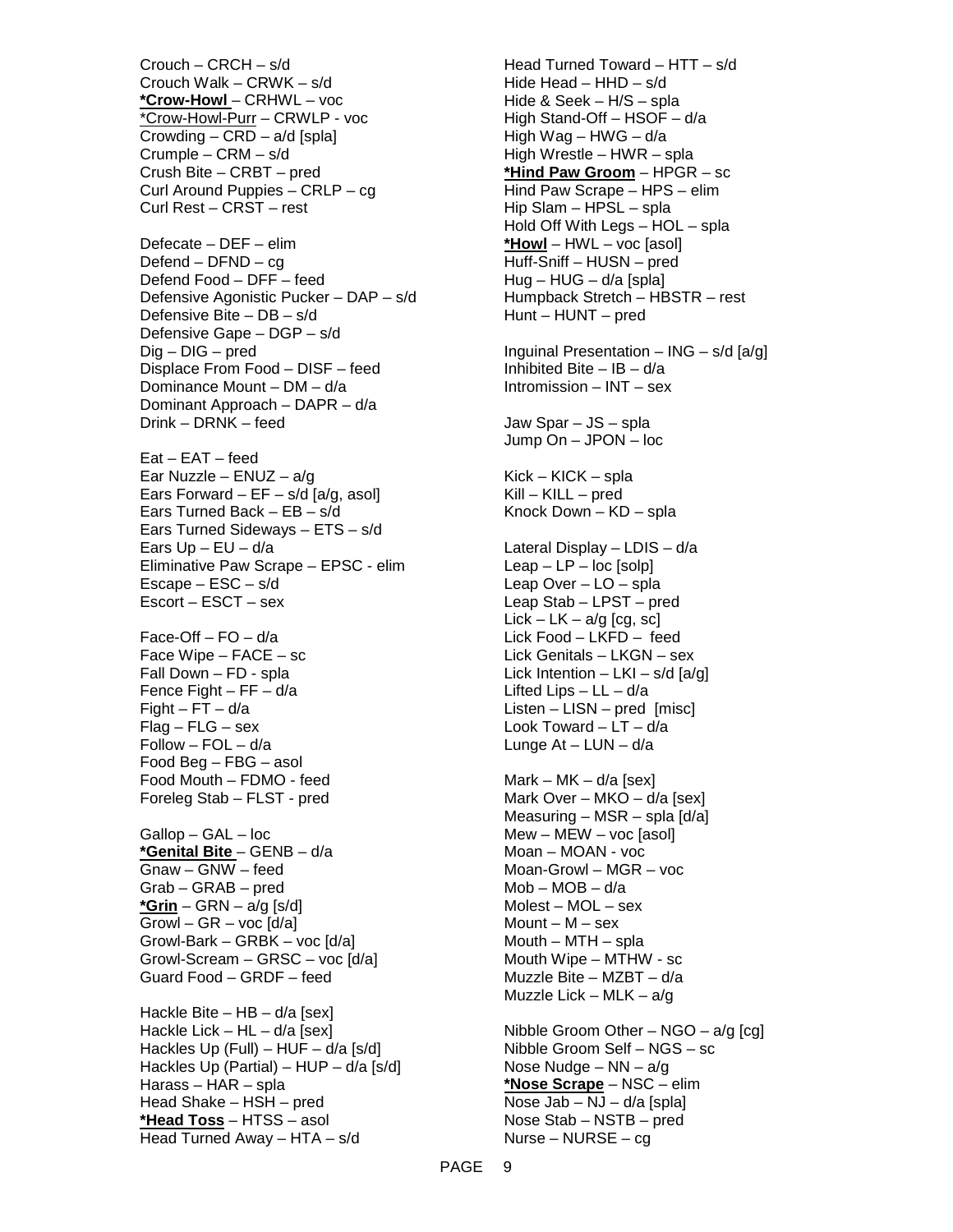Object Play – OBPLA – spla Object Play – Individual – OPLAI - sopl Observation Jump – OBJP – pred **\*Observation Stand** – OBST – pred **\*Open Mouth Bite** – OMB – spla [d/a] Open Mouth Play Face – OMPF - spla **\*Open Mouth Whine** – OMW – asol [voc] Orient – OR – pred

Pace – PACE – loc Paw Grab – PWGB – asol Paw Jab – PJ –  $d/a$  [spla, sex] Paw Lift – PL – s/d [spla, asol] Pawing  $At - PAW - a/g$  [asol, spla] **\*Peacock Call** – PCK - voc Peek-A-Boo – PAB – spla Pelvic Thrust – PTHR – sex Penis Extruded – PE – s/d **\*Perch** – PRCH – rest Pin – PIN – pred **\*Place Food** – PF – feed Play Bite – PLBT - spla Play Run – PLRN – spla [solp] Play Solicit Stalk – PSS – spla Play Solicit Stomp – PST – spla Pluck – PLK – feed [solp] Pose – POSE – sex Present Rear – PR – a/g [splay] Present Rear (sexual) – PRS - sex Prone – PRO – s/d Puppy Guard – PGRD – cg Purr – PUR - voc

Raised Leg Display – RLD – d/a Raised Leg Urination – RLU – d/a [elim] Rebuff – RBF – sex [sopla] Regurgitate – REGUR – cg Relaxation Reflex – RRX – misc Rest – RST – rest Ride  $Up - RU - d/a$  [sex] Roll Over – RO – s/d Roll In Front – ROLF – spla  $[a/q]$  $Rub On - RUB - a/g$ Rump Lowered – RLOW – s/d Running Leap – RLP – loc

Scent Chomp – SCMP - sex **\*Scent Rub** – SR – misc  $Scratch - SCR - sc$ Scream – SCRM – voc [s/d] Sexual Guarding – SGRD – sex

Sexual Solicitation – SXSL – sex Shake – SHK - sc **\*Sheath Clean** – SCLN – sc Shiver – SHV – misc Side Rest – SRST – rest Sit – SIT – rest  $Snap - SN - d/a$  [s/d] **\*Sneeze** – SNZ – misc  $\overline{\text{Sniff}}$  Genitals – SNG – d/a [a/g] Snore – SNR – rest Snort-Huff – s/h – voc Stalk – STLK – pred [loc] Stand – STD – rest Stand Over – STDO – d/a Stare At – STA – d/a Stiff Walk – SWK – d/a Stiff-Legged Jump – SLJ – spla Stretch Fore-and-Aft – STFRA - rest Submissive Approach – SAPP – s/d Submissive Tail Wag – STW – s/d Squash – SQ – spla Squirm – SQM – spla Tail Down – TD – s/d  $*$ Tail Flag – TFLG – loc \*Tail Flag: Hunting – TFLGH - pred **\*Tail Grab** – TG – spla Tail High – TH – d/a Tail Tucked – TTK – s/d Tail  $Up - TU - d/a$ Tail Wag – TW – s/d [a/g, asol] Tear – TEAR – Feed [solpla] Test Prey – TEST – pred Threat –  $THRT - d/a$ Tie – TIE – sex **\*Tooth Gnashing** – TGN – d/a [misc] Toss Prey – TOSS – pred Trail – TRAIL – pred **\*Trill** – TRL – voc Trot – TRT – loc

Upright Posture: Relaxed – UPR – spla [sex] Upright Posture: Stiff

Wander – WAN – loc Whimper – WHM – voc [asol] Whine – WH – voc  $[a/g, asol]$ Whirl – WRL – d/a

Urinate – UR – elim

Yawn – YN – misc  $Yelp - YLP - voc[s/d]$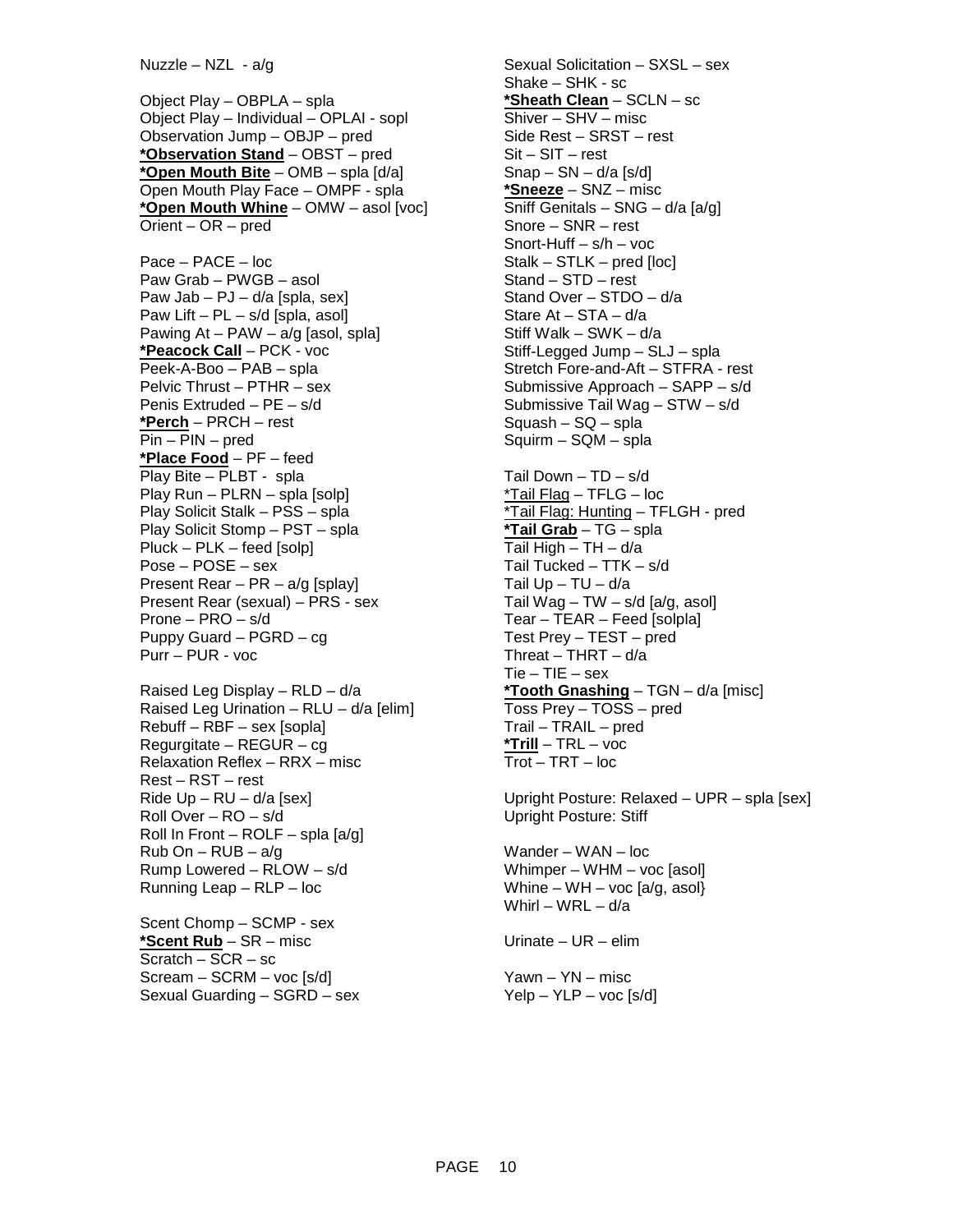# **Non-social Behaviors**

#### **I. Locomotion**

- Bank BNK = A TROTTING or RUNNING actor LEAPS against an object and pushes off from it. When the actor is being CHASED, this behavior allows it to LEAP back over its pursuer. Banks performed against a fence may be 1.5 meters or more from the ground.
- Canter CNTR  $=$  A three-beat gait in which two legs move separately and two as a diagonal pair. Slower than the GALLOP. GK



Climb - CLIMB = Pulling and pushing with all four feet to ascend/descend an obstacle. NGSD feet are extremely flexible and curve to grasp objects. This adult female frequently climbs the trees in her yard.

- Crawl CRL = A very slow four beat gait performed with the body low, the chest touching or almost touching the ground. Used to move under or through obstacles, brush, etc., and during STALKING. GK
- Gallop GAL = A four beat gait, often with an extra period of suspension during which all four feet are off the ground. The hind feet strike almost in unison. The NGSD is capable of a double-suspension Gallop, in which all four feet are off of the ground at two different points in one footfall sequence. (ILB 1998) The fastest gait. "Run" in GK.
- Jump On JPON = To leap up on something with all four feet.
- Leap LP = To jump into the air. NGSDs easily leap 1.5m high or 1.5m forward from a standing position. When hunting birds, NGSDs Leap up after them when they take off.
- Pace PACE = To WALK or TROT back and forth at a barrier in a stereotypical manner. The authors have never observed a NGSD using the "pacing" gait common in dogs and wolves, usually seen during a transition from the walk to the trot or used by a tired animal, in which the same-side legs move in unison promoting a rolling action of the body. GK (but description also includes the lateral gait)



Running Leap - RLP = NGSDs easily leap forward 2.13 m from a canter and 3 m from a gallop,

although average Running Leaps are somewhat shorter. The Running Leap is usually about 0.61 m high. When GALLOPING, even on smooth ground, NGSDs Running Leap intermittently in a gazelle-like manner (forelegs folded, hind legs extended slightly to the rear), especially if they are coursing prey. The leaps observed have been singles, not multiples. See associated behavior "LEAP OVER" under Social Play. Height and width of leaps were estimated by viewing against the background of a fence with posts every 2.13m and cross-bars at 0.91 and 1.83m.

Stalk - STLK = See Predation category and illustration of AMBUSH in Social Play.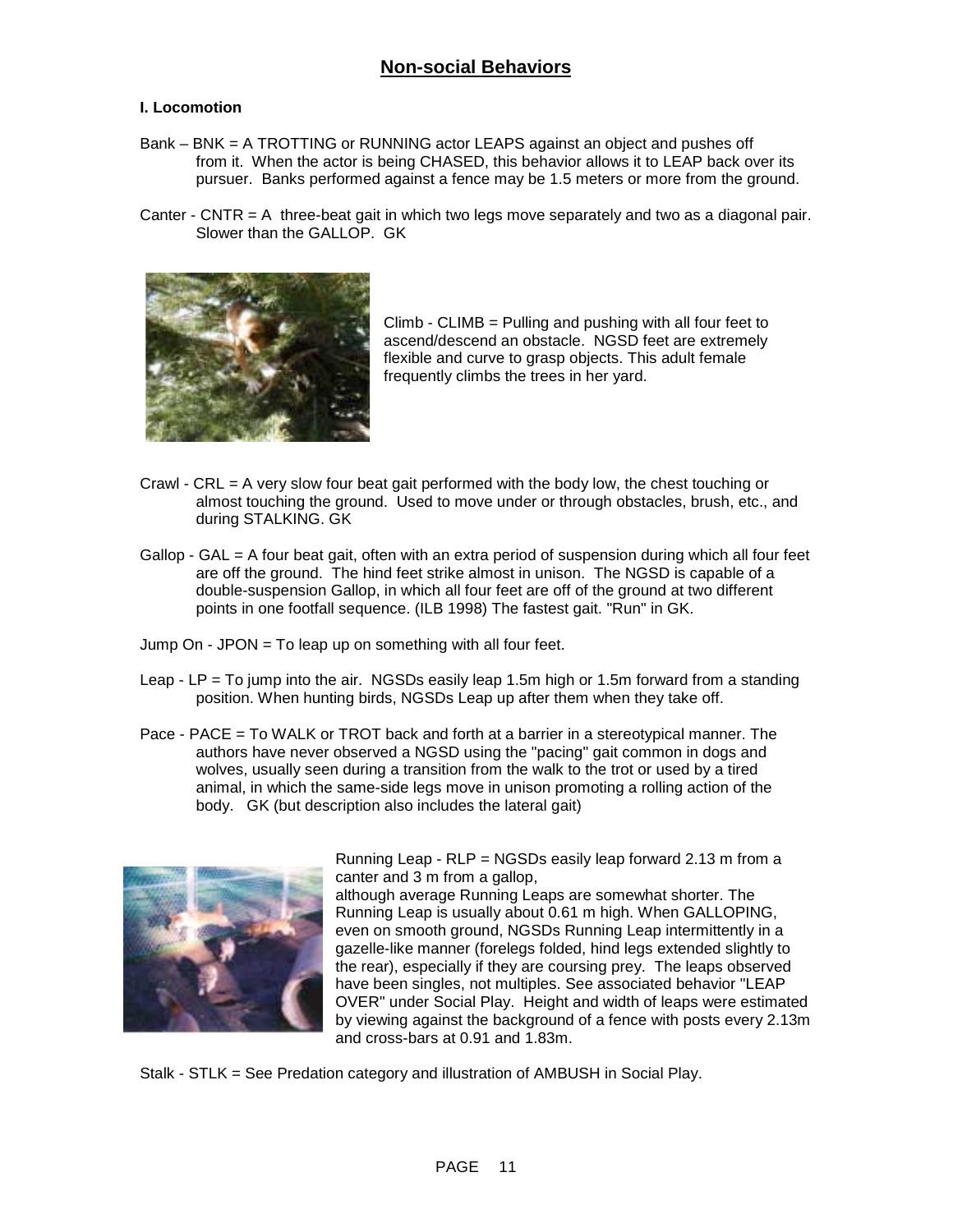

 $*$ Tail Flag – TFLG = Often when TROTTING or CANTERING in natural cover, the tail is held above the level of the back waving passively with the motion of the footfalls. This has the effect of prominently displaying the pale brush of the underside of the tail and may help individual NGSDs keep visual contact with each other. Needs more study. See also TAIL FLAG -HUNTING in Predation category.

- Trot  $TRT = A$  rhythmic two-beat gait in which the diagonally opposite feet strike the ground together. The most common gait, used for general purpose and over long distances. GK
- Walk WLK = The slowest upright gait, in which three feet are supporting the body at all times, each paw lifting from the ground one at a time in a regular sequence. GK
- Wander WAN = To meander about, sniffing and observing the environment in a casual manner, without an apparent goal. GK

#### **II. Predation**

- Air Scent ASNT = To sniff the air. During hunting performed in order to detect or confirm the presence of prey, but may be performed when any air-borne scent is detected, especially when facing into a breeze, or when trying to identify an object from some distance before it is approached.
- Ambush AMB = See Social Play Category



A NGSD lying in leaves under a tree or in medium-tall grass is well camouflaged for Ambush.

- Bite B = See Dominance/ Aggression category.
- Charge CRG= See Dominance /Aggression category.
- Chase Prey CHSP = To CHARGE at and/or run after prey.
- Climb CLIMB = See Locomotion category. NGSDs seem to be especially attracted to bushes when hunting and climb up into any large enough to hold their weight if they spot prey in them.
- Crawl CRAWL = See Locomotion category. NGSDs crawl under and through thickets and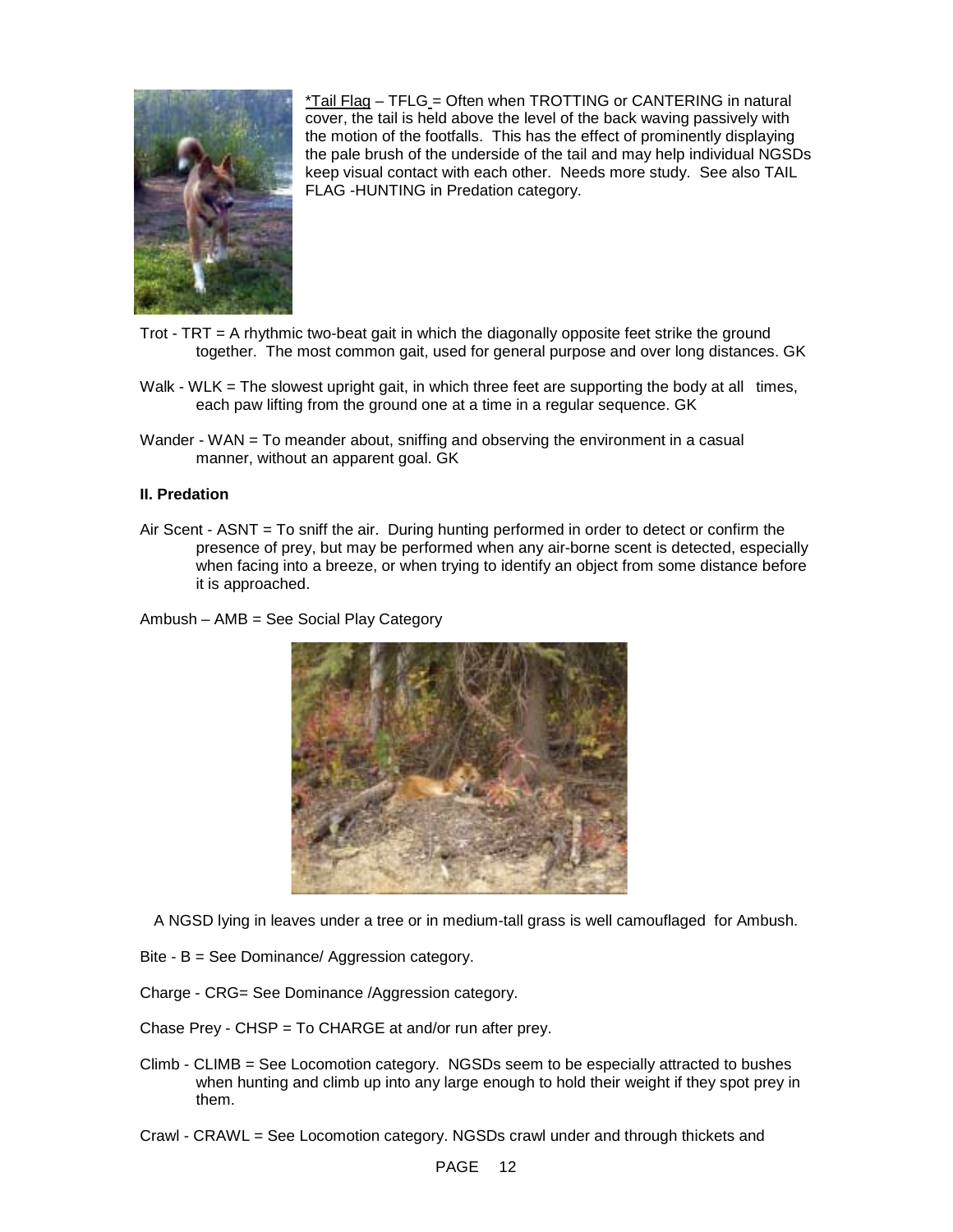hedges, and under objects when searching for prey.

- Crush Bite CRBT = HOLDING and BITING hard enough to crack the bones of small prey. In this process the prey is systematically worked back and forth until all parts have been crushed and "softened." In many cases the prey's skin remains essentially intact. Two study subjects crushed voles in this manner before swallowing them whole.
- Dig DIG = To break up and move ground with the front paws. NGSDs are strongly attracted to holes in the ground. If they scent prey in a hole, or detect prey in an underground burrow by LISTENING, they will dig for extended periods trying to reach it. Logs sheltering prey are torn apart by digging motions. NGSDs urine MARK the holes and/or the loose dirt around holes recently dug up by conspecifics. GK
- Foreleg Stab FLST = Using a stiff foreleg to poke an object or individual. In predation, this behavior is used to TEST PREY for possible aggression and for animation level. Similar behavior PAWING AT in Affilitative/Greeting category, is done with a more flexed leg posture.
- Grab GRAB = To bite an object or another individual and not immediately release it. The receiver may be held for one to several seconds. In predation the actor usually HEAD SHAKES, MOUTHS, CRUSH BITES, etc., after Grabbing the prey. GK
- Head Shake HSH = After GRABBING the prey (play object, opponent) the actor holds it while rapidly oscillating its head from side to side. Depending on the size of the prey, whether only hide or a body part is being held, the pressure of the bite, and the violence of the shaking, the receiver may suffer no injury, minor injuries, serious injuries, or even be KILLED. GK
- **\*Huff-Sniff HUSN** = When seeking prey in a hole, heavy grass or other vegetative cover, NGSD blow forcefully through their nose and then sniff deeply several times. This behavior may be repeated many times, interspersed with DIGGING.
- Hunt HUNT = A general term that includes: seeking, CHASING, attempting to GRAB, TESTING and KILLING prey. GK
- $Kill KILL = To cause death.$
- Leap Stab LPST = When prey (or possible prey) is detected the actor swiftly rises on its hind legs and brings the stiffened forelegs down in unison, paws side-by-side, on the prey ( or the place where the possible prey was detected ). Often, especially in tall or thick grass cover, the rearing becomes a leap, with the actor's hind feet leaving the ground and the profile of the back remaining essentially horizontal during the descent. This behavior is equivalent to "mausensprugen" described in the German literature for foxes. Called "Stiff Leg Jump" in GK.
- Listen LISN = When seeking prey in heavy ground vegetation the NGSD uses its hearing as much, or perhaps even more than, its sight or scenting ability. The actor will, without an apparent target, LEAP STAB into tall grass, leaf litter, etc., and then remain still, ears cupped forward or rotating (often independently), tipping and turning its head slightly back and forth, listening for movement. If any sounds are detected, the actor immediately NOSE STABS, FORLEG STABS or LEAP STABS at the source of the sound. When NGSDs hear prey in an underground burrow they Listen and then begin Digging.
- Nose Stab NSTB = When hunting small prey in heavy grass or other dense cover the actor may stop, head cocked toward a point where a sound was detected, EARS Up or FORWARD, often rotating independently. Then the nose is suddenly thrust forcefully downward into the vegetation. If prey is not captured HUFF-SNIFFING into the vegetation may then take place. Similar behavior NOSE JAB (Dominance/Aggression category) is much less forceful.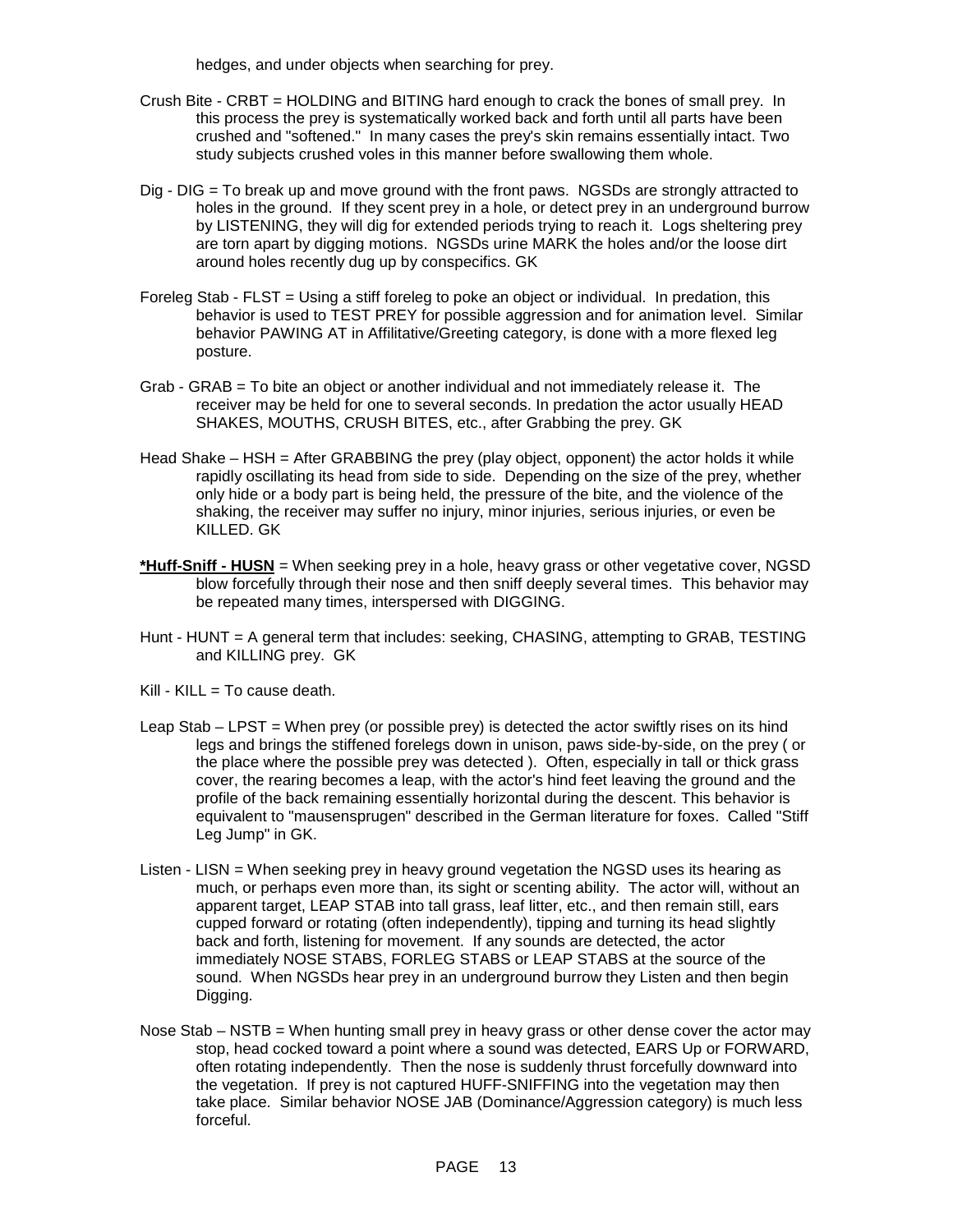- Observation Jump OBJP = A jump straight up, forelegs folded, body perpendicular to the ground. A hunting actor will often observation jump when in tall grass, when trying to see potential prey some distance away, or in a bush or tree. May be repeated several times. The term "spy hopping" has been used for a similar behavior in other canid species. GK
- **\*Observation Stand OBST** = When prey is detected in a tree or bush more than eye level off of the ground, or their view is obstructed by tall grass, etc., NGSDs sometime stand upright, balanced on the hind legs, front legs folded or hanging down, body perpendicular to the ground in order to better observe. Also used when approaching a human about whom they are uncertain.
- Orient OR = To direct eyes, ears and nose (the head) toward a specific object, such as prey. GK
- Pin PIN = To hold down prey, preventing it from moving away. May be done with the mouth, the paws, or both. In GK this tern is used for pinning another wolf.
- Stalk STK = To move toward prey (or suspected location of prey/play partner) in a slow, controlled manner. The body is lowered (from a couple of inches to where the belly almost touches the ground), head up or lowered and extended forward, EARS UP, TAIL DOWN. Forward motion can be almost imperceptible, with each foot moved individually only an inch or two each step, or can be a slow-to-medium fast (walking speed) CREEP, often interspersed with pausing in the AMBUSH position. The hunting STALK usually ends in a CHARGE with LEAP STAB or FRELEG STAB at grounded prey or a LEAP up after birds. GK



**\*Tail Flag, Hunting – TFLGH** = When hunting, NGSDs may, upon sensing prey, arch the tail

upwards and forwards over the back either holding it still or HIGH WAGGING, thus prominently displaying the light colored fluffy brush on the underside of the tail. In heavy grass cover usually seen in conjunction with NOSE STABS, LEAP STABS and HUFF-SNIFFS. In response to this signal of excitement other NGSDs within sight similarly display and approach the actor.

- Test Prey TEST = The actor Tests unfamiliar potential prey for reactions. This testing may be from a short distance, when the actor makes an abbreviated CHARGE toward the prey, apparently to gauge its ability to escape, or it may be done after the prey has been cornered, by CIRCLING, AIR SCENTING, and FORELEG STABBING at it, while making BITE INENTION movements. If the prey remains passive the actor may then tap it with a paw, NOSE NUDGE it, etc., and finally GRAB and BITE. Movements are usually tentative at first, and the actor may LEAP back and forth until it is reassured the prey is not aggressive. The same behaviors are observed when NGSDs are presented with an unfamiliar object. See Note 1.
- Toss Prey TOSS = After GRABBING the prey, usually while HEAD SHAKING but occasionally in a discrete action, the actor flicks its head to one side as it opens its mouth, flinging the prey some distance away. It then rushes over and again PINS and/or GRABS the prey. May sometimes be performed in response to the prey biting the actor. Tossing may be repeated one to several times.
- Trail TRAIL = To follow a ground scent, sniffing the ground, bushes and other vegetation, usually at a WALK or slow TROT with TAIL FLAGGING.

# **III. Self Care**

Clean Genitals – CLNGN = To LICK and NIBBLE GROOM the external parts of the genitals.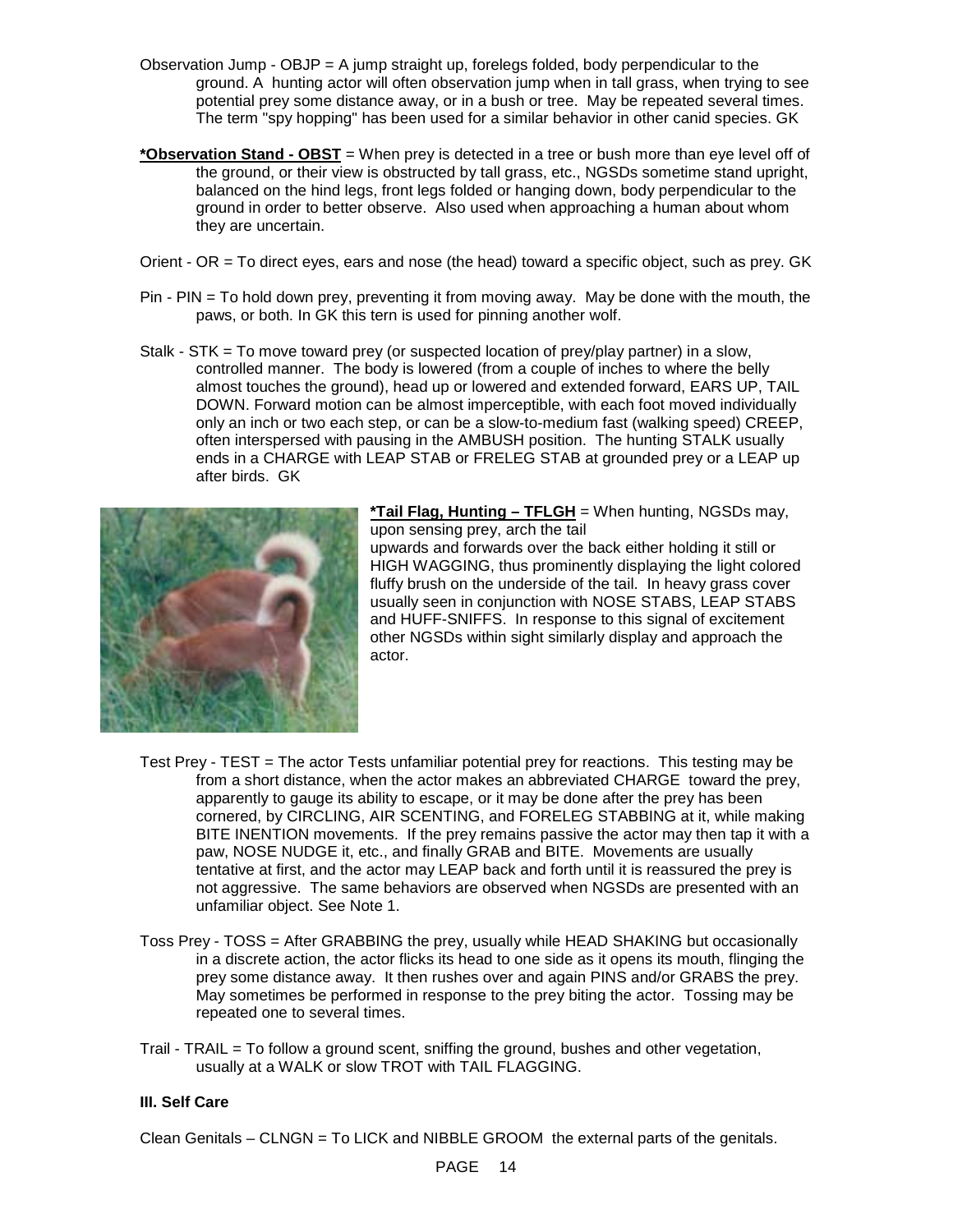Dams do this for nursing puppies. Female NGSDs frequently walk a few steps after URINATING, than SIT and briefly LICK their vulva. Males normally Clean Genitals only after URINATING as a submissive response. At other times, especially during estrus, females may spend three of four minutes LICKING their vulva and males SHEATH CLEAN. "Lick Genitals" in GK.

- Face Wipe FACE = The front paw and lower leg are brought up to the forehead, then drawn down over the eye and muzzle. May be repeated several times in succession. Frequently seen when the actor has just risen from an extended rest or when the eyes have been irritated by dust, etc. Often after a Face Wipe the actor sniffs its wiping paw and licks it briefly before repeating the behavior.
- Front Paw Groom FPGR = Front paws are groomed, usually from a recumbent position so the paw can be turned over and pressed against the ground or the opposite foreleg to facilitate cleaning between the pads. The whole foot may be placed in the mouth and GNAWED, but not with the toe spreading and intensity of the HIND PAW GROOM. The nails, including the dew claws, are NIBBLE GROOMED and LICKED.



**\*Hind Paw Groom - HPGR** = A seated or recumbent actor holds a hind paw near its muzzle,

spreads the toes, and LICKS and NIBBLE GROOMS the foot. Sometimes a foreleg is crooked around the hind leg to hold ii in place during the grooming. The entire paw may be placed in the mouth. The toes are individually scraped with the teeth and the nails nibbled. The area between the pads on the bottom of the paw is also LICKED and NIBBLE GROOMED while the toes are spread. This behavior is sometimes continued for two or three minutes.

Lick - LK = See Affilitative/Greeting category.



Mouth Wipe – MTHW = The actor presses and wipes the inside of the front paw, from the dew

claw to the toes, against the side of a slightly opened mouth from the corners of the lips downward. The nails scrape against the teeth. To date seen only in males. The dominant male Kai does this frequently and the others only rarely.

- Nibble Groom Self NGS = The actor grooms its fur or other body part by nibbling gently with the incisors. Usually interspersed with LICKING. Differs from the similar nibbling performed to eliminate a flea or other cause of sudden irritation in that it is less intense and not preceded by a sudden jerking of the head toward the spot to be nibbled. See related NIBBLE GROOM OTHER in Affilitative/Greeting category. "Nibble" in GK. Scratch - SCR = To rake the fur and/or skin repeatedly with a hind foot. GK
- Shake SHK = To rock the head and/or body very rapidly back and forth, in a standing position, usually in an attempt to clear the fur of debris or moisture. Commonly a full body shake will end with the tail being whipped back and forth. Often followed or preceded by a SHIVER that has higher frequency and lower amplitude than a full shake and is therefore not effective at clearing the fur. After a bath with a cleansing agent the SHAKE is commonly followed by repeated neck/shoulder rubbing and rolling on grass, carpet or other soft substrates when available.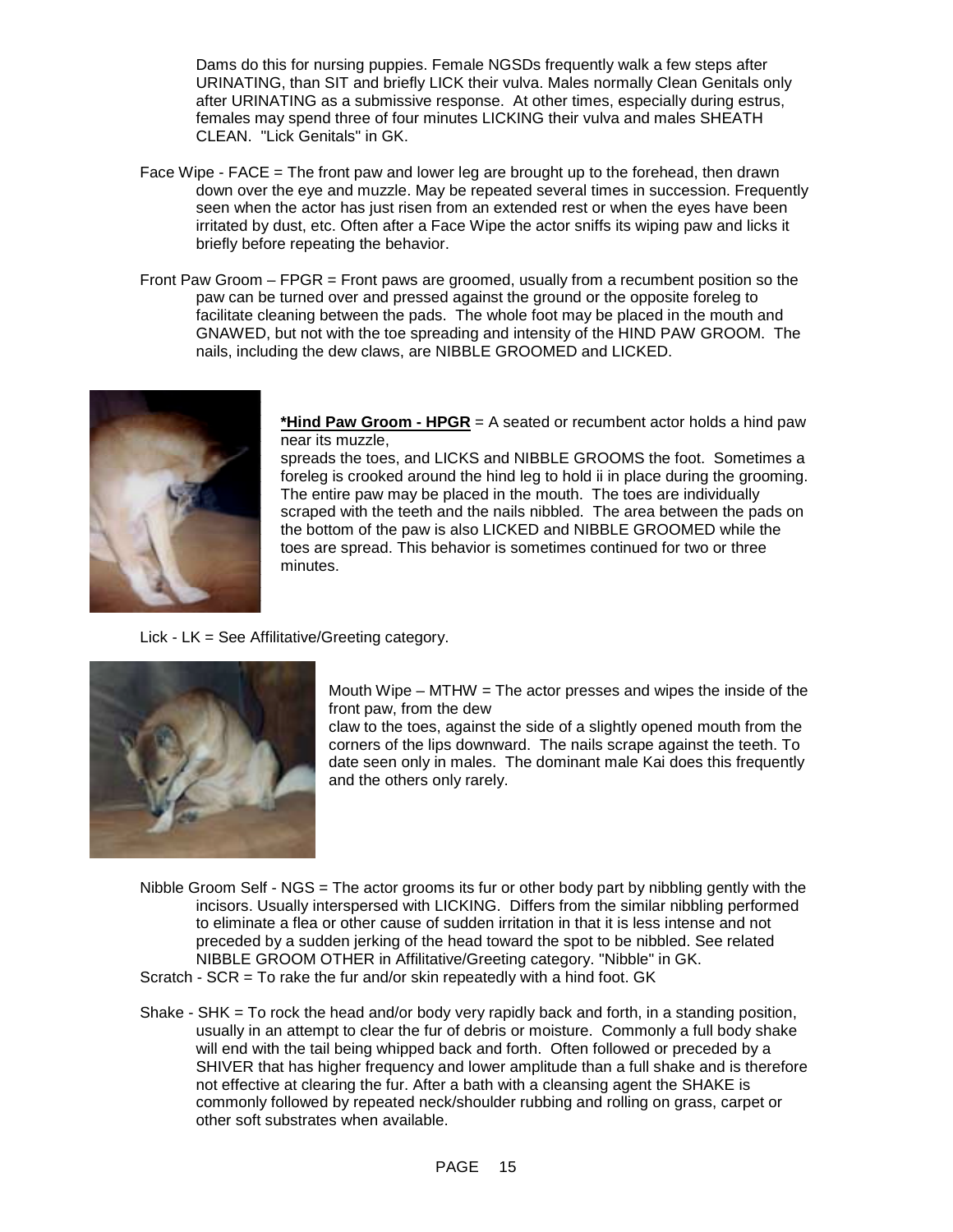

**\*Sheath Clean - SCLN** = The male actor LICKS and NIBBLE-GROOMS the outside of his

sheath, then using his incisors, pushes it back behind the bulbis glandis and licks the penis until the sheath slides back down. May be repeated many times over a period up to three or four minute's duration.

#### **IV. Resting**



Bed Making - BDMK = In addition to using DIGGING motions of the front paws, NGSD tamp with all four feet and shove bedding material around with their noses. Folded blankets, and loose bedding such as straw, are usually manipulated into a cup shape. Bed Making was first observed at 12 weeks of age.

- Bow Stretch BWSTR = Upon arising from an extended rest, the actor combines a stretch with a bow, lowering the forehand and extending the forelegs, usually with toes fanned. GK
- Curl Rest CRST = Lying in a curled posture, legs tucked in close, often with the tail covering the nose. GK
- Humpback Stretch HBSTR = Upon arising from a rest the actor stretches its head and neck upward, simultaneously arching the back up. GK
- Rest RST = A general, inclusive term for SITTING and lying down in a relaxed manner.
- Side Rest SR = Lying flat-out on one side. Occurs frequently when resting in sunlight or near an heat source. GK
- Sit SIT = The NGSD rarely sits with its weight resting mainly on its hocks as DDs and wolves most frequently do. In sitting NGSDs the back is rounded as in felines and the ischia are placed in contact with the ground. The anus may either rest against the ground, or be a slight distance above it. In this position the body weight is distributed between four rear contact points (hocks, ischia) rather than just two (hocks). GK
- Snore SNR = Deeply relaxed, resting NGSDs often make light snoring sounds during inspiration. In this relaxed state the eyes may remain slightly open with the nictitating membrane partially covering the eye. Determining if a NGSD is "asleep" when it Snores is problematical from only visual observation, as they remain reactive to the environment and rouse at the slightest sound or touch. SNORES are performed frequently when the NGSD is being held or resting in contact with a human.
- Sphinx Rest XR = Lying on the belly with forelegs extended to the front, hind legs bent and resting close to the body on each respective side, or with the body twisted and both hind legs to one side. Head is up but may be lowered to rest on the forelegs or the ground between them. GK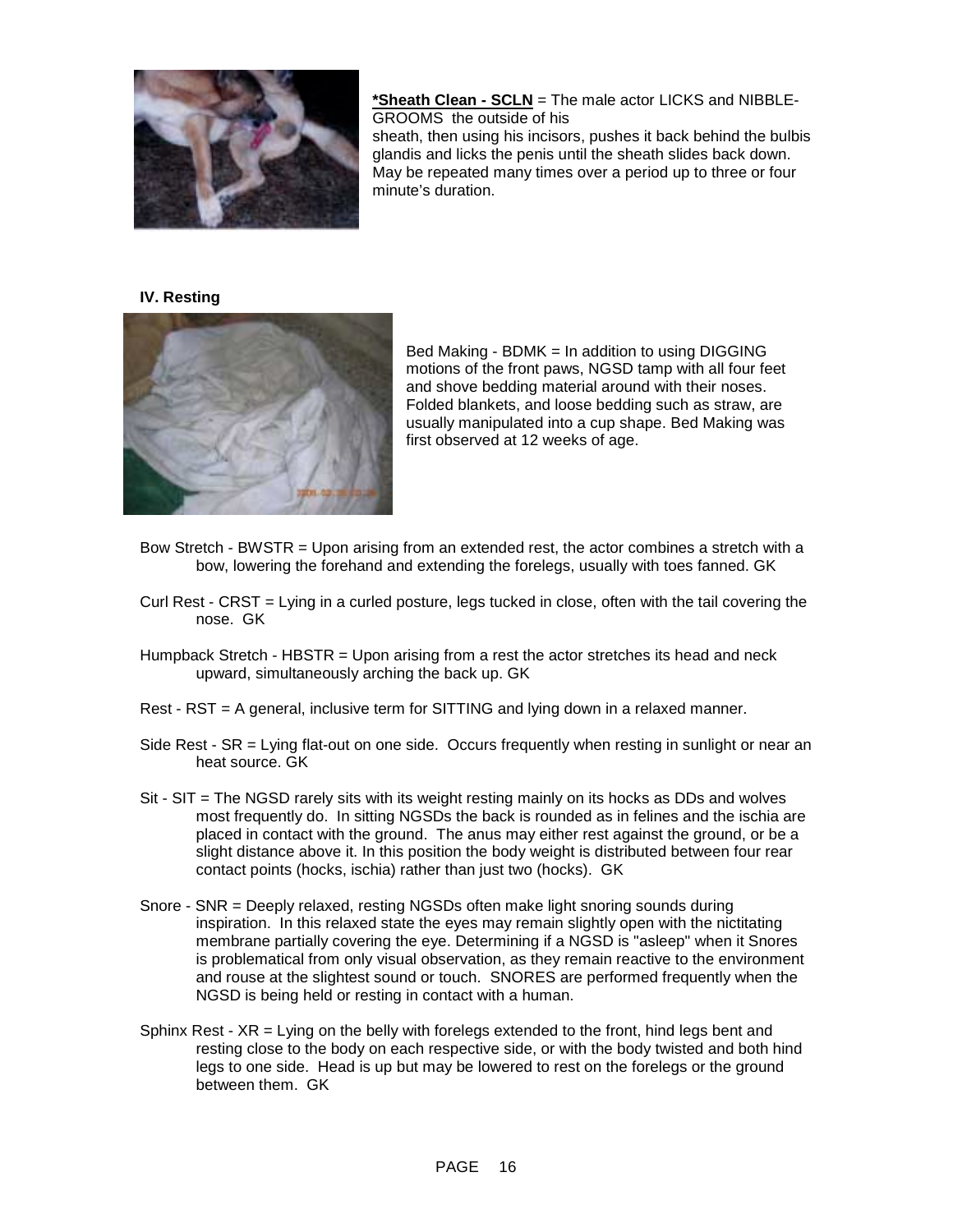

**\*Sphinx Rest (Cat) – XRC** = Sometimes when lying in the SPHINX position NGSDs rotate the forelegs, turning the front paws in, pads toward the chest, and fold them back against the chest in a cat-like manner.

Stretch Fore and Aft - STRF-A = A BOW STRETCH followed by alternately extending the hind legs. Usually accompanied by an upward arching of the tail. GK



**\*Perch -** PRCH = NGSDs habitually rest on elevated objects. Sometimes they sit/stand/lie on a perch for up to an hour or more at a stretch, apparently observing the surrounding environment. If the perch surface is flat they will often nap there. The high frequency with which this behavior is exhibited may be an adaptation to the most common wild habitats of this canid: areas of high rocky outcrops above the timberline and forest areas with thick, sodden undergrowth. In both environments, Perching NGSDs can more easily view the area and remain dry and/or warm. Perches used in this study included: the peaked top of a dog shelter about 1.22m high (on which four subjects often perched simultaneously) and the 0.25m wide slanted wooden plank attached to the edge

of the dog shelter roof and to a log stump 0.31m high; a 0.30m wide X 1.22m high shelf attached to the side of one run; the flat tops of the kennel run dog houses; the wooden table in the play yard; the backs of chairs and couches; and the 0.25m to 0.30m diameter X 0.31m to 0.61m high log stumps present in each run and in the exercise yard.



**\*Wide Sit – WSIT** = In SITTING NGSDs, the hocks are often placed out from under the folded legs by flexing the stifle joint in toward the midline of the body. See Note 2.

# **V. Feeding**

- Cache CACHE = To hide or bury objects, usually food items. After choosing a spot, the actor digs a hole (may merely perform digging motions if on a hard surface), places the item carefully, then uses its nose to push debris over the item (or to make covering motions) until it is satisfied. If digging is not possible, such as indoors, the item is often placed under a piece of furniture or in a corner. Dishes containing food the actor does not wish to eat immediately are often pushed around with the nose in burying motions and frequently flipped over. GK
- Chew CHW = NGSD chew their food thoroughly. Even very small pieces less than the size of a green pea are masticated before they are swallowed. The only item ever swallowed whole during this study was an adult vole (*Microtus* sp.) that a four-month-old puppy was trying to keep away from the rest of the group, which were MOBBING him. It was swallowed in one gulp (it had been crushed by the adults before the actor had secured it).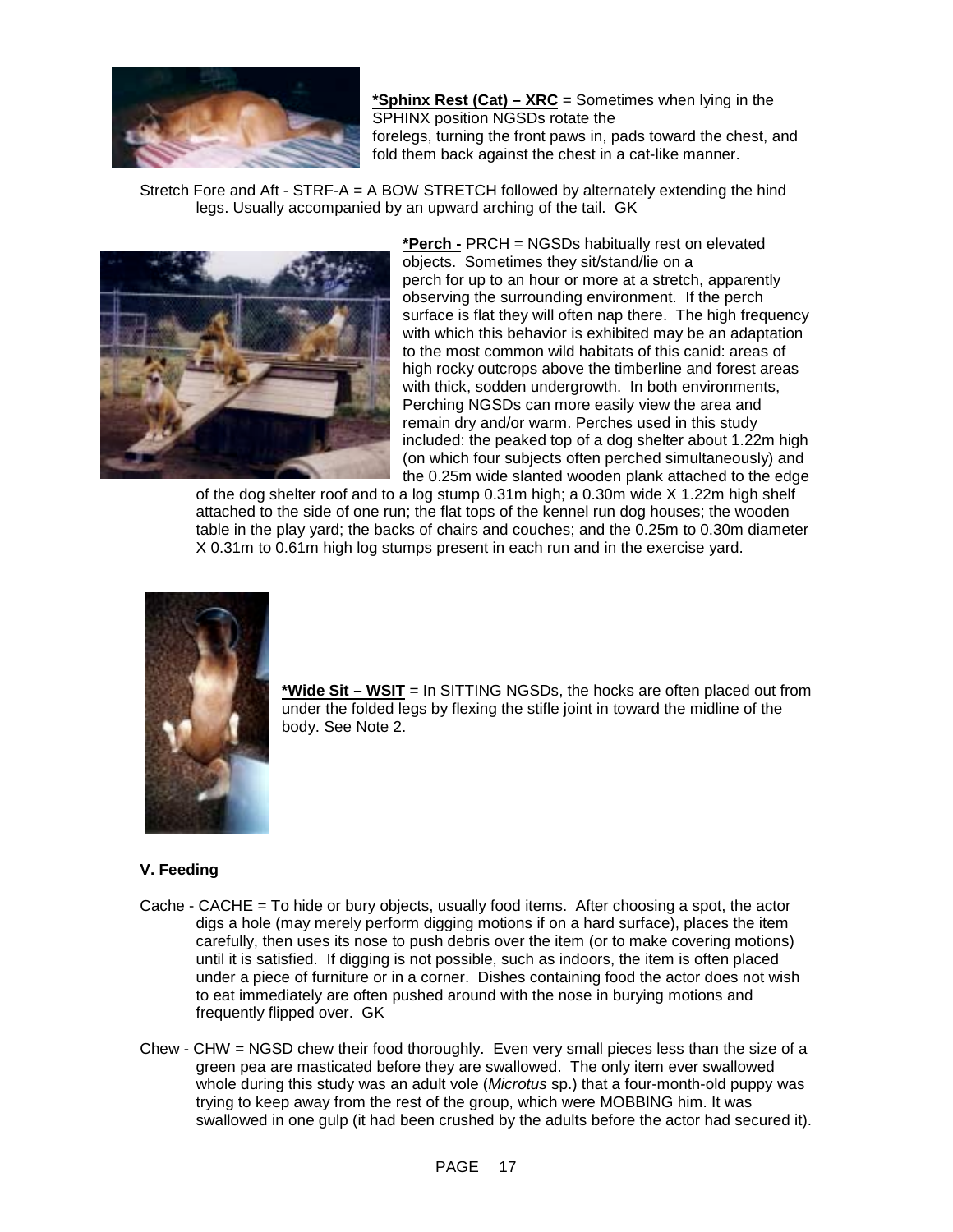- Defend Food DFF = While in possession of a food item, the actor responds to the approach of the receiver by GROWLING or GROWL-BARKING. If the receiver continues toward the actor, the actor may escalate into DEFENSIVE PUCKER, SNAPPING, and, in extreme cases, to INHIBITED BITING. See Note 3.
- Displace From Food DISF = The actor approaches the feeding receiver and through submissive behavior (FOOD BEGGING, TAIL WAGGING, PAW LIFTING, etc.), or (rarely) by aggressive behavior (GROWLING, CROWDING, SAPPING, etc), motivates the receiver to give up its food. Adults (with the exceptions in Note 22) request access to each other's food by approaching the feeder with a relaxed URIGHT POSTURE and slowly WAGGING TAIL. The feeding individual leaves its food, allowing the actor to take possession. See Note 4.
- Drink DRNK = To lap up liquid with the tongue.  $GK$
- **\*Drink Water DRW** = To lap up water with the tongue. During lapping, all NGSDs appear to watch the surface of the water to a much greater degree than they scan the surrounding environment - a seemingly appropriate behavior for an animal that has evolved in an environment that included crocodiles and large pythons. See Note 5.
- Eat EAT = To ingest food items.
- Food Mouthing FDMO = A novel food item is TESTED before it is ingested. The item, or a piece of it, is picked up in the mouth and "chomping" motions are made. It cannot be determined from external observations whether the item is being "rolled around" in the mouth, or whether the chomping motion merely serves to increase the air-flow around the food item, enhancing the sense of taste/smell. The item is usually set down, SNIFFED, and mouthed again, perhaps for several repetitions, before it is either EATEN or discarded. This FOOD MOUTHING is done with delicacy, and even items such as small pieces of bread or cake are frequently still intact after FOOD MOUTHING has been repeated several times.
- Gnaw GNW = To repeatedly CHEW and NIBBLE a food item or object. During GNAWING the carnassial and molar teeth are used to shear off pieces of the item and crush them. GK
- Guard Food GRDF = The actor rests a short distance away from a food item and GROWLS/rushes at any individual that comes near the item. Guard Food differs from DEFEND FOOD in that the actor is not chewing on or eating the food. May continue for an extended period.
- Lick Food LKFD = To wipe a food item with the tongue before or during ingestion.
- Nibble NBL = Using a scissors action of the incisor teeth to work at the surface of a food item or object. NIBBLE GROOM SELF and NIBBLE GROOM OTHER are behaviors performed using the incisors in a similar manner.



**\*Place Food - PFD** = If they are on dirt or gravel substratum, and are given bones, moist chunks of food (like meat) or hard, crumbly food items (like dog biscuits), NGSDs regularly place them on hard surfaces to manipulate and CHEW them. They will CARRY the item several yards to do this. This behavior is first expressed by puppies at about 8 weeks of age but seems to be much more frequent in mature animals, and therefore may be learned behavior or reinforced by learning.

This sub-adult male, PERCHING on a roof and plank, has placed his fresh bone there to chew it.

Pluck - PLK = The actor uses its incisor and premolar teeth to pull the fur/feathers from prey,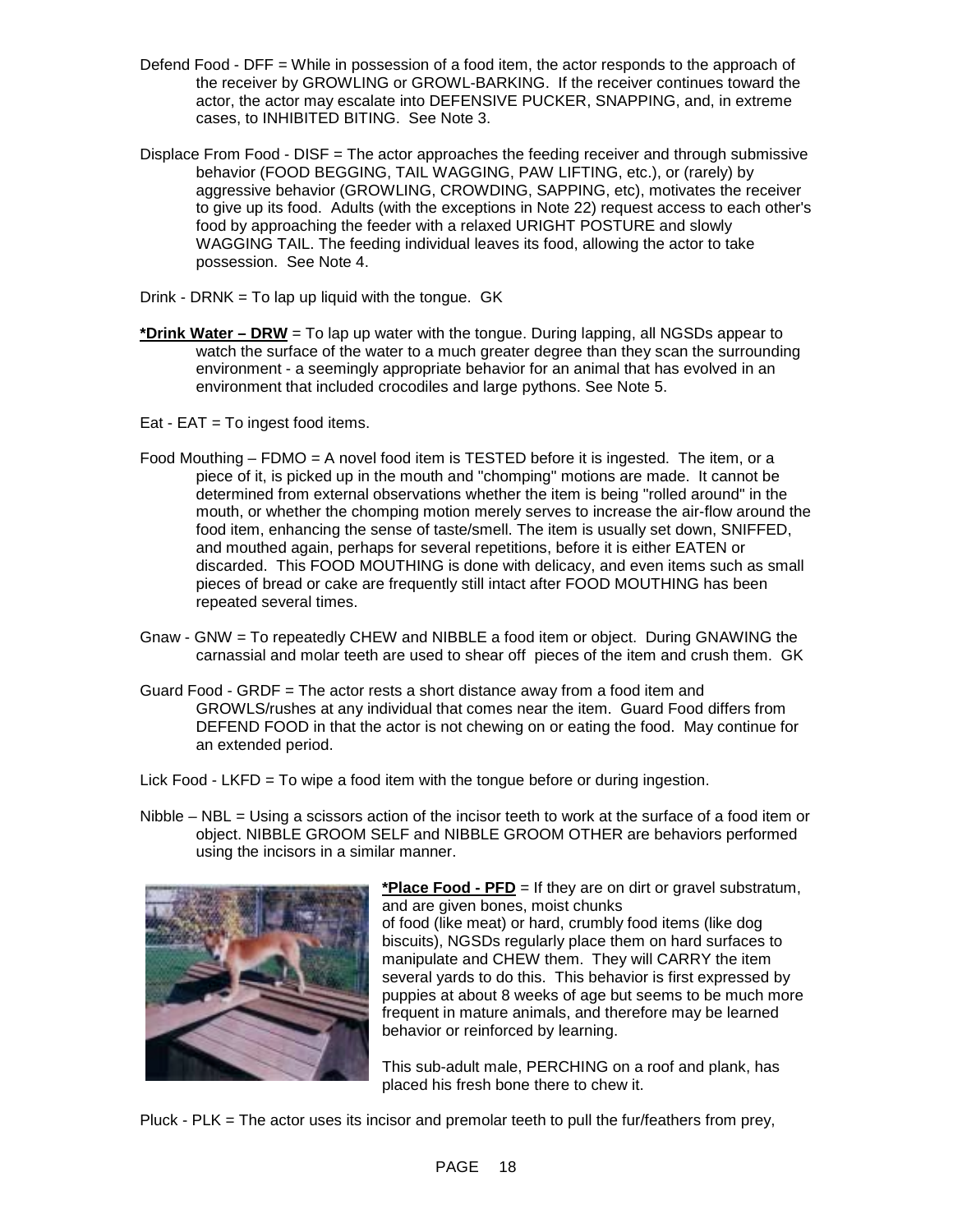usually holding it down with their forepaws. This behavior is also expressed during play with cloth or furred leather items. GK

- Tear TEAR = To hold prey or other object with the front paws and rip off pieces, usually using the incisors.
- **\*Testing Food TSTF =** Novel food items are tested by LICKING and FOOD MOUTHING before they are ingested for the first time. Often NGSDs will not even TEST FOOD until they have observed a conspecific or human eating it.

#### **VI. Solitary Play**

- Carry Object COB = Holding an object in the mouth while standing or moving around. GK
- Chase Leaves CHLV = ORIENTING toward, RUNNING after, FORELEG STABBING and PAWING AT blowing leaves. GK
- Chase Tail CHST = An uncommon behavior of NGSD puppies, in which the individual notices and tries to GRAB its own tail in its mouth by circling around. Occasionally the actor succeeds in taking hold of the tail hair, either while CIRCLING or after SITTING. Has not been observed in NGSDs over three months old.
- Chew CHW = See Feeding category.
- Leap LP = See Locomotion category. Lone puppies frequently leap during RUNNING PLAY and OBJECT PLAY. Often the LEAP appears to have no discernible target or external trigger.
- Object Play: Individual OBPLAI = A single actor Interacting with an inanimate object. May include but is not limited to: all predation behaviors except KILL; ROLLING; SCENT RUBBING; CARRYING; NIBBLING; CHEWING; LICKING.
- Pawing At PAW = See Affilitative/Greeting category. In solitary play Pawing At is directed at both animate and inanimate objects. This play/exploratory behavior closely resembles the equivalent "patting" or "slapping" at objects performed by playful cats.
- Play Run PLRN = See Social Play category. In solitary play the Play Run is directed toward an inanimate object and the puppy will CHARGE the object, turn and run, dashing around, JUMPING ON and off nearby objects. Ears are frequently AIRPLANE, although other positions are displayed, and often the actor has an OPEN MOUTH PLAY FACE.
- Tear TEAR = See Feeding category.

#### **VII. Elimination**

- Defecate DEF = To evacuate solid waste. Just before defecating, NGSDs habitually PACE and walk in tight circles, sometimes a dozen or more, then swing their rears around in a circle, turning in place one to several times while keeping their paws close together. Defecation is done from a posture similar to the SIT, with the hocks spread out from the body and the anus close to the ground. GK
- Eliminative Paw Scrape EPSC = Frequently all four paws are scraped backwards on the ground after eliminations, with the hind paw motion being much more forceful and vigorous. Nail marks several centimeters long are often impressed into bare ground and groundcovering vegetation damaged. The subjects highest in social standing seem to perform this behavior more frequently. See Note 6. "Scrape" in GK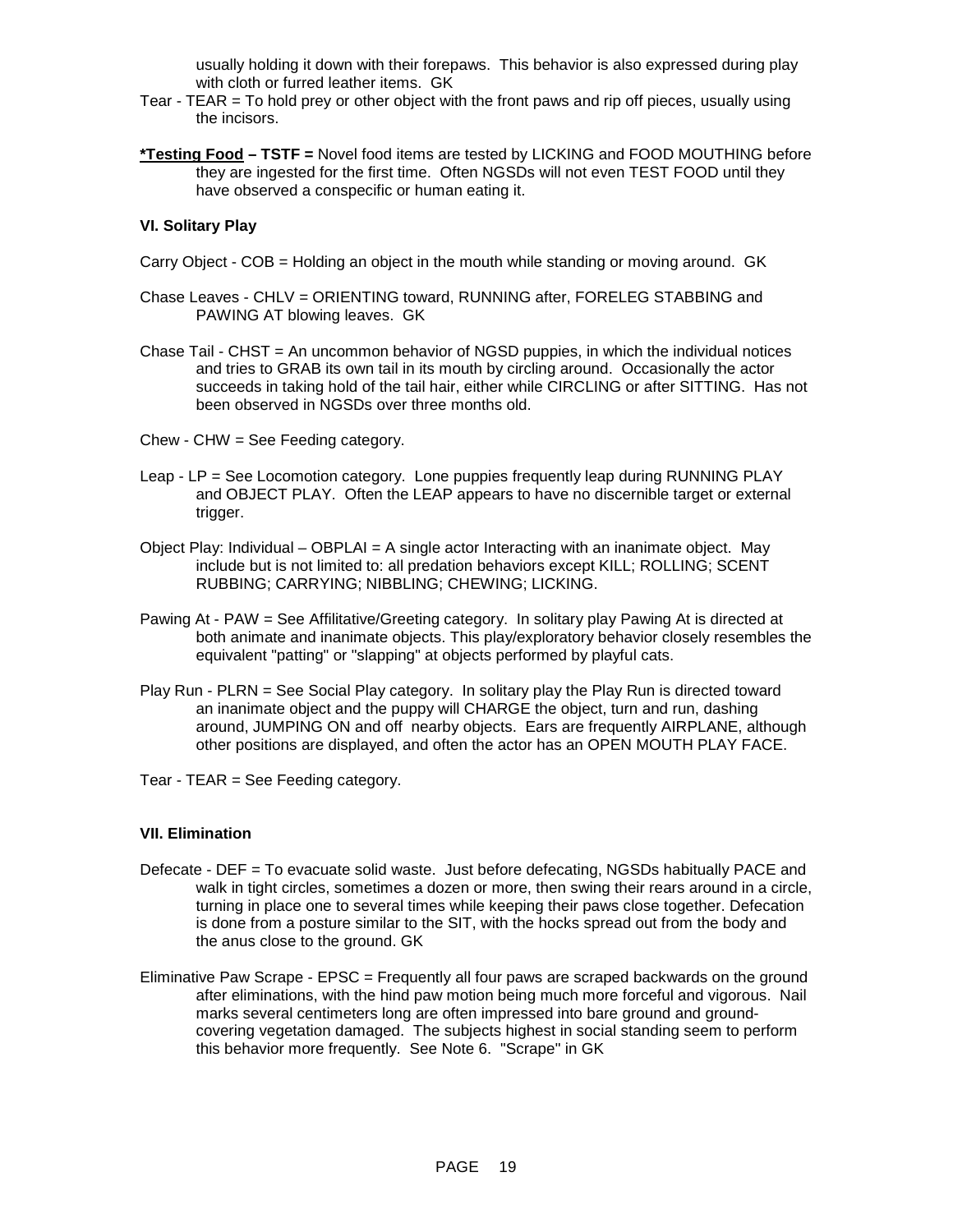Feces Placing – FPL = Singers often carefully place their feces, near or on bushes, grass clumps, in water buckets, on elevated objects such as low stumps, or curbs, or next to large vertical objects such as trees or walls. Many will defecate or urinate in/on the empty food dish of their pen mate.



- Hind Paw Scrape HPS = Like the ELEMINATIVE PAW SCRAPE, except only the hind feet are scraped. First observed in both sexes at 10 weeks.
- **\*Nose Scrape** NSC = The actor uses its nose, as in CACHE, to push sand or loose debris over a fresh defecation. Resulting covering of the feces may be extensive or merely a light dusting. Feces may be rolled from its original position during the process. Only observed so far in males when nearby females are in heat and in a dam covering the feces of a three month old puppy.
- Raised Leg Urination RLU = Flexing and/or lifting a hind leg while urinating, males from a standing position, females from a squatting position. Performed by both sexes when MARKING or MARKING OVER (Aggression/Dominance Category). First seen in males at 13 weeks of age. GK
- Urinate UR = To evacuate urine. Also see Submission/Defense category. GK

#### **VIII. Miscellaneous**

- Relaxation Reflex RRX = Like cats, NGSD Puppies, even those three (or more further observation needed) months old, usually become passive and limp when picked up by the back of the neck or by the skin in that area. Usually, there are no associated vocalizations.
- Scent Rub SR = An object or place is sniffed, and then the sides of the face and neck are rubbed on the odor. Usually the forequarters are lowered and the shoulders are also rubbed on the scent. The actor may then roll onto its back and twist around so the scent is spread to the back and flanks. May be repeated several times. Differs from that of the DD and wolf, mainly in having a lower threshold. Subjects Scent Rubbed on objects as diverse as raisins, beetles, fox (but not DD) feces, cigarette butts, hard candy, human bed pillows, and many spots with nothing detectable to a human nose or eye. This behavior may function as a social investigation facilitator/aggression reducer in this highly aggressive dog as suggested by Fox (1971). However, the proximate "reward" to the actor appears to be an intrinsic pleasure response, similar to a cat's response to catnip. Similar behavior CHEEK RUB in Affilitative/greeting category differs in that it is much briefer, involves only the muzzle and/or cheek. The CHEEK RUB is often expressed in a greeting context but the Scent Rub is not. "Scent Rub" in GK
- Shiver  $-$  SHVR  $=$  The skin and muscles are vibrated rapidly with high frequency and low amplitude. Expressed during intense excitement, especially when the actor is ORIENTED toward prey it is prevented from obtaining, and in response to low external temperatures.
- **\*Sneeze SNZ** = If a NGSD's head is positioned with the muzzle pointing vertically straight up for more than one or two seconds, they invariably begin to SNEEZE, often several consecutive times. They also SNEEZE repeatedly and forcefully after sniffing any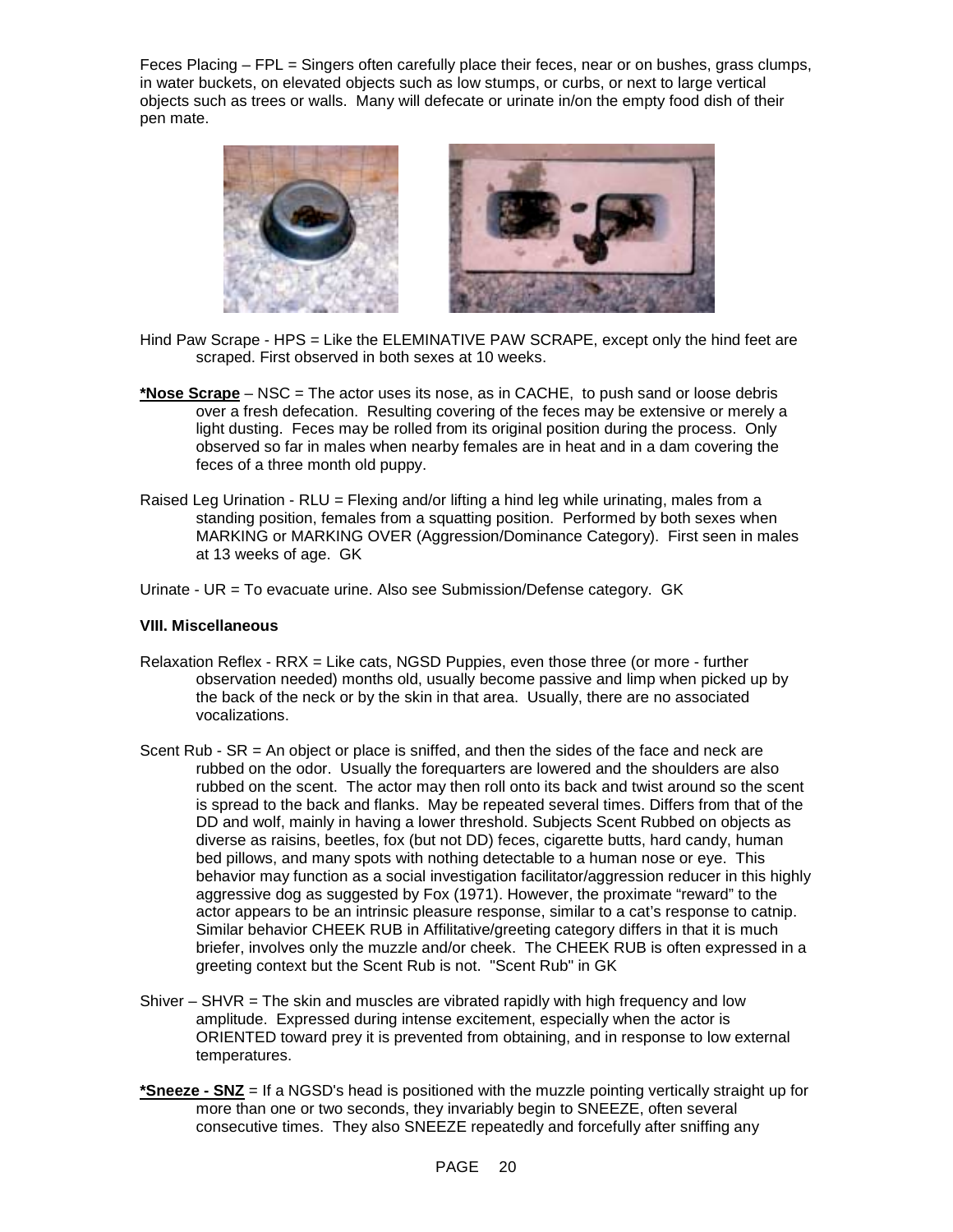beverage containing alcohol or other aromatic or volatile substances, including the orange juice, deodorizers and perfumes.

Startle Response – SRSP = NGSDs are very sensitive to sounds and movement and frequently respond to unexpected noises, touches or fast movements with an exaggerated but very brief Startle Response. Usually the whole body jerks as the head quickly orients to the stimulus. One subject was observed "ducking" in a Startle Response when a songbird flew low overhead.

**\*Tooth Gnashing - TGN** = see Aggression/Dominance category.



Yawn - YN = NGSDs have an extremely wide gape. The Yawn is expressed as a tension/stress releaser and is often seen during greetings. When in a stressful situation, and in greetings, yawns may be accompanied by a low volume yowling sound that rises in pitch. This accompanying vocalization has enough volume to be heard several yards away. Phonetically: EEE - YOW. GK (without any vocalization described)

# **Social Behaviors**

**I. Agonistic Behavior:** Any behavior associated with conflict, including fighting, escaping and submitting.

**A. Aggression / Dominance -** The actor is attempting to establish or reinforce an elevated social standing in relation to the receiver.

- Agonistic Pucker  $AP = The$  mouth is opened, the corners pulled slightly forward of their resting position, the skin on top of the muzzle is wrinkled and the lips lifted to expose some portion of the upper tooth row. In the mildest Agonistic Pucker only the first few millimeters of the canines are visible, and in the most extreme the entire canines and the incisors are exposed. In aggressive actors the Agonistic Pucker is normally associated with a GROWL or GROWL-BARK, and in submissive/defensive actors with a GROWL or GROWL-SCREAM. See similar expression OPEN MOUTH PLAY FACE under Social Play category. GK
- Attack ATT = Initiating a physical contact FIGHT by LUNGING AT, CHARGING and STANDING OVER, or BITING, etc., the receiver. Accompanied by loud SCREAMS and GROWLS. See Note 7. "All-Out Attack" in GK.
- Bite B = A hard bite, often resulting in tooth marks or broken skin on the receiver. See Note 8. GK
- Charge CRG = A running approach toward the receiver from more than two body lengths away. Similar behavior LUNGE incorporates jumping toward the receiver and is performed from a closer distance (one to two body lengths). A Charge may end with a LUNGE. "Rush" in GK.
- Chase CHS = Running in pursuit of another. Differs from ESCORT (Sexual category) and FOLLOW in that rather than moving in tandem with the receiver the actor attempts to overtake it.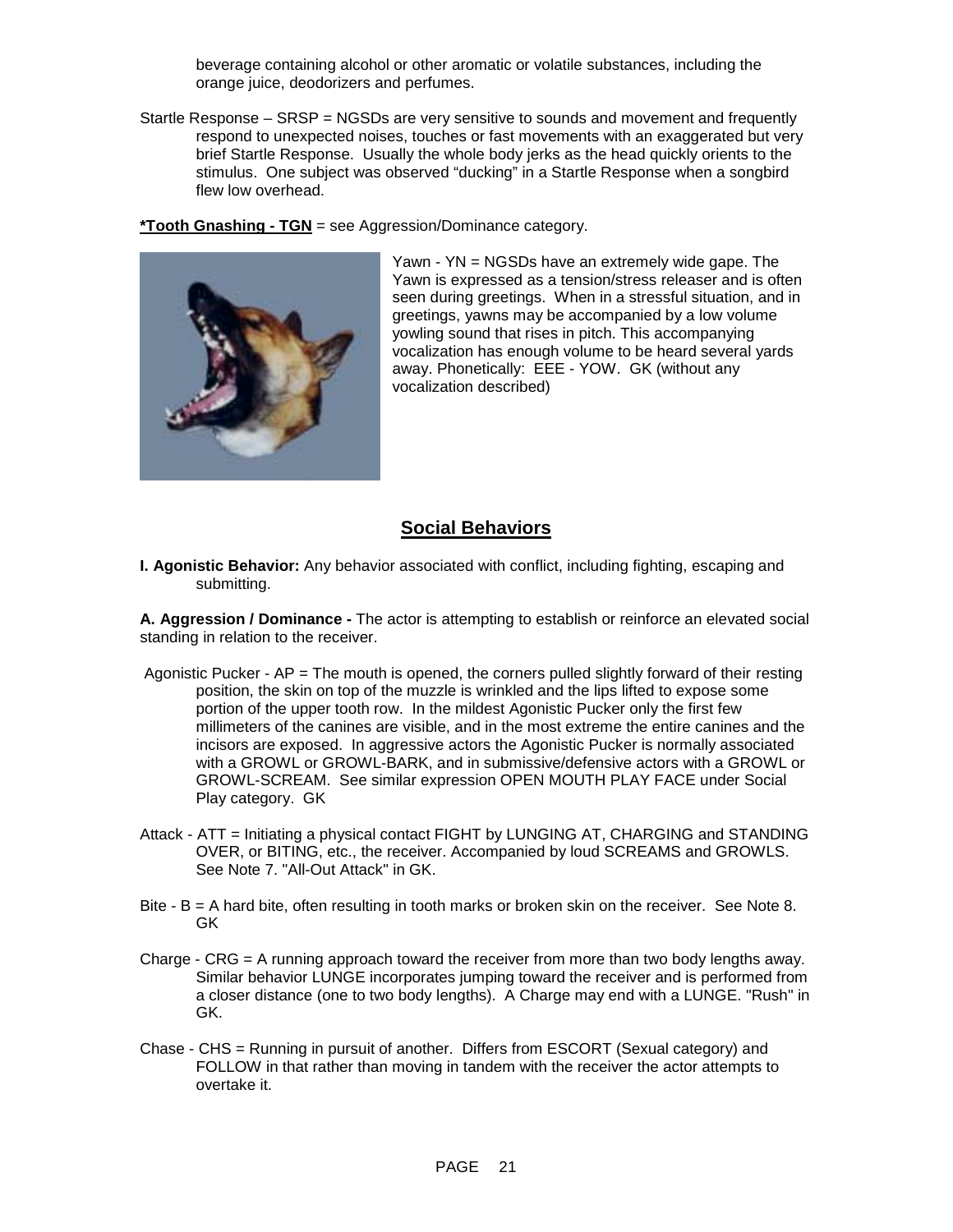- Chest Press CPRS = The actor presses its chest against the receiver. May be followed by a HACKLE BITE or LICK, a DOMINANCE MOUNT, or if the receiver CRUMPLES, goes PRONE or BELLY UP, by a STAND OVER.
- Circle CIR = To move around an object or another individual in a tight circle. Actor's attention is ORIENTED toward the circled object/individual. A dominant actor, usually showing EARS UP, HEAD UP, TAIL UP or HIGH, sometimes Circles a passively submitting receiver. GK
- Crowding  $-$  CRD = The actor moves within inches of the recipient, or actually touches it with some part of its body, usually with EARS UP or SIDEWAYS and TAIL UP. If the recipient moves away, the actor moves to maintain the close proximity. Often followed by CHEST PRESSES if the recipient is SITTING or STANDING or STANDING OVER (frequently head-to-tail) if the recipient is reclining.
- Dominance Mount DM = Non-estrus clasping with the front legs, usually around the flanks. Regularly includes PELVIC THRUSTING. First observed at 8 weeks of age. Subordinate receiver usually has EARS FORWARD or TURNED BACK, TAIL DOWN and sometimes performs a PRONE or ROLL-OVER, in which case the actor will often STAND OVER. Receivers of equal social status, and females being mounted by males, usually respond with GROWLING, PARTAIL HACKLES UP, EARS FORWARD or TURNED SIDEWAYS, tail in variable positions but never TAIL DOWN.
- Dominant Approach DAPR = Moving toward the receiver at the WALK or slow TROT while STARING AT it. Actor has TAIL-, EARS- and sometimes HACKLES UP. A more rapid approach would be a CHARGE.



Ears  $Up - EU = Ears$  fully upright when viewed from the side, with the inner surfaces turned forward. Approximate angles formed when lines are drawn level with the top-skull and through the center of the ear (hereafter labeled "Angles formed"): from the front, 95 -100 degrees; from the side, 80 - 85 degrees. See Note 9. "Ears Pricked" in GK.

- Follow FOL = To match speed and direction while Following behind another, usually within two to three body lengths. Differs from ESCORT (Sexual category) in that ESCORT is not restricted to moving behind the receiver, can include remaining still next to the receiver, and is usually performed at a closer range of about one to two body lengths.
- Fence Fight FFT = Aggression directed at receiver through a fence or other barrier. Always includes vocalizations (GROWL, SCREAM, GROWL-BARK ) by both participants and mutual clawing/biting of the barrier.
- Face-Off F-O = Two animals stand facing each other in UPRIGHT POSTURE, HACKLES UP, and customarily with AGONISTIC PUCKER and GROWLING. Usually ended by one animal breaking eye contact and turning slightly away. May escalate into a HIGH STAND OFF.
- Fight FT = A generalized term for behavior involving aggressive physical contact interactions between two animals when one is not clearly acting submissive. In aggressive physical contact involving a dominant actor and a submissive receiver, the socially inferior party normally immediately goes PRONE or BELLY UP, SCREAMING and remains that way until the dominant ATTACKING animal turns away or there is a chance for ESCAPE. During Fighting between social equals or those who have not established a relationship, the individuals commonly exchange positions. Fighting may include: AGONISTIC PUCKER, BITE, BUCK OFF, BITE, INHIBITED BITE, GENITAL BITE, WRESTLE (see Social Play), GROWL, SCREAM, HEAD SHAKE, HIP SLAM, KICK, SNAP, TOOTH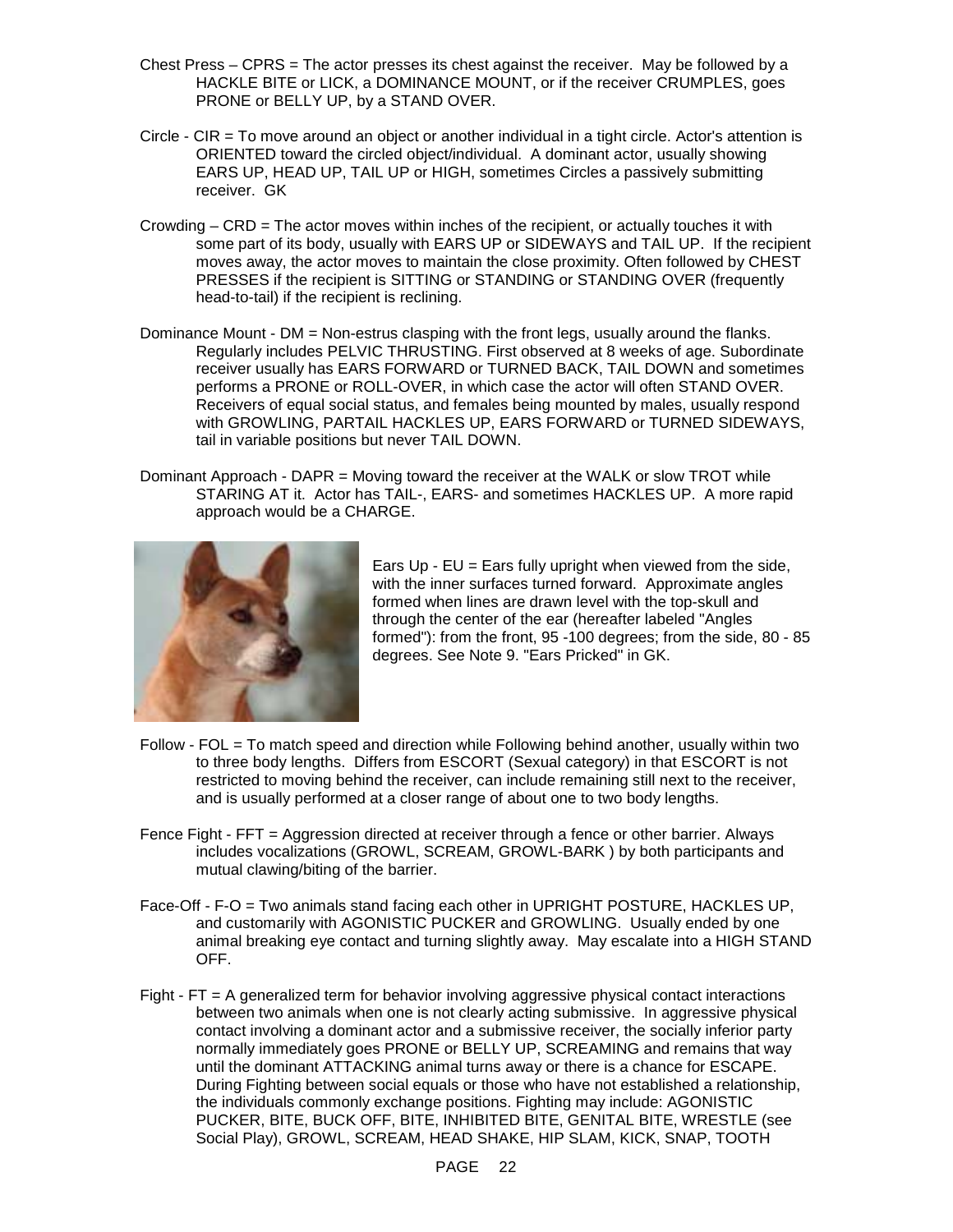GNASHING, WIRL. Ear and tail positions are variable depending on the action and the individuals involved.



**\*Genital Bite - GENB =** When play WRESTLING and FIGHTING, NGSDs frequently assume tail to head standing over/lying belly up positions and direct INHIBITED BITES and, more rarely, BITES to the opponent's genital area, including the genitals themselves and the upper thighs and belly adjacent to them. During FIGHTS usually accompanied by SCREAMING and YELPING by the receiver and GROWLING by the actor. Dominant males also frequently give a rapid series of INHIBITED BITES to the penis of a recumbent, passively INGUINAL PRESENTING subordinate male. If the actor's body posture signals non-aggressive intent (EARS TURNED SIDEWAYS, HIGH WAG, hackles down) the receiver remains passive rather than making defensive

motions and its vocalizations are subdued YELPS and WHIMPERS rather than SCREAMS. (Fig. 2a)

- Growl GR = See description under the Vocalizations category. During physical contact agonistic exchanges, the Growl frequently grades from a deep rumble to higher frequency vocalizations such as the SCREAM.
- **\*Growl Scream GRS =** See description under the Vocalizations category. Expressed during physical contact aggressive behaviors.
- Hackle Bite HB = An INHIBITED BITE given to the receiver's back of the neck/shoulder area. Bites to the back of the neck were first recorded in this study between littermates at 2 weeks of age. Further description under the Sexual category.
- **\*Hackle Lick HLK =** Licking receiver's shoulder area. When associated with dominance behaviors, usually the licks are exaggerated, repetitive and vigorous. Hackle Licking is frequently interspersed with HACKLE BITING. Often seen during DOMINANCE MOUNTING and MOUNTING. See Note 10 and illustration of MOUNT in Sexual category.
- Hackles Up Full HUF = The actor's hair is raised the whole length of the center of the back from the base of the neck to the tail. The head, entire neck and tail hair may also be lifted. Occurs often during severe THREATS, aggressive ATTACKS and FIGHTS. See Note 11. Included under "Hackles" in GK.
- Hackles Up Partial HUP = The actor's hair is raised only on the shoulder and rump areas. Also seen in fear reactions in response to a more dominant animal's mild THREAT. Included under "Hackles" in GK.
- Head Shake HSH = While grasping an opponent, playmate, object or prey with the mouth, the head is rapidly oscillated back and forth. Sometimes the actor's whole body sways. Also see description under Predation category. GK
- High Stand Off HSOF **=** Two GROWLING actors stand on hind legs while pushing at each other with their forepaws. The more socially dominant individual normally has EARS UP, HACKLES UP (PARTIAL OR FULL), TAIL UP or TAIL HIGH, and an AGONISTIC PUCKER facial expression, while the less dominant usually has AIRPLANE EARS or EARS TURNED SIDEWAYS, HACKLES UP PARTIAL and a DEFENSIVE PUCKER that does not expose the canines. Ends when one turns its head away and both drop back to the ground. Described in Voth 1988.
- High Wag HWG = The tail, in the TAIL HIGH position, is slowly wagged side to side with low amplitude. Included under "Tail Wag" in GK.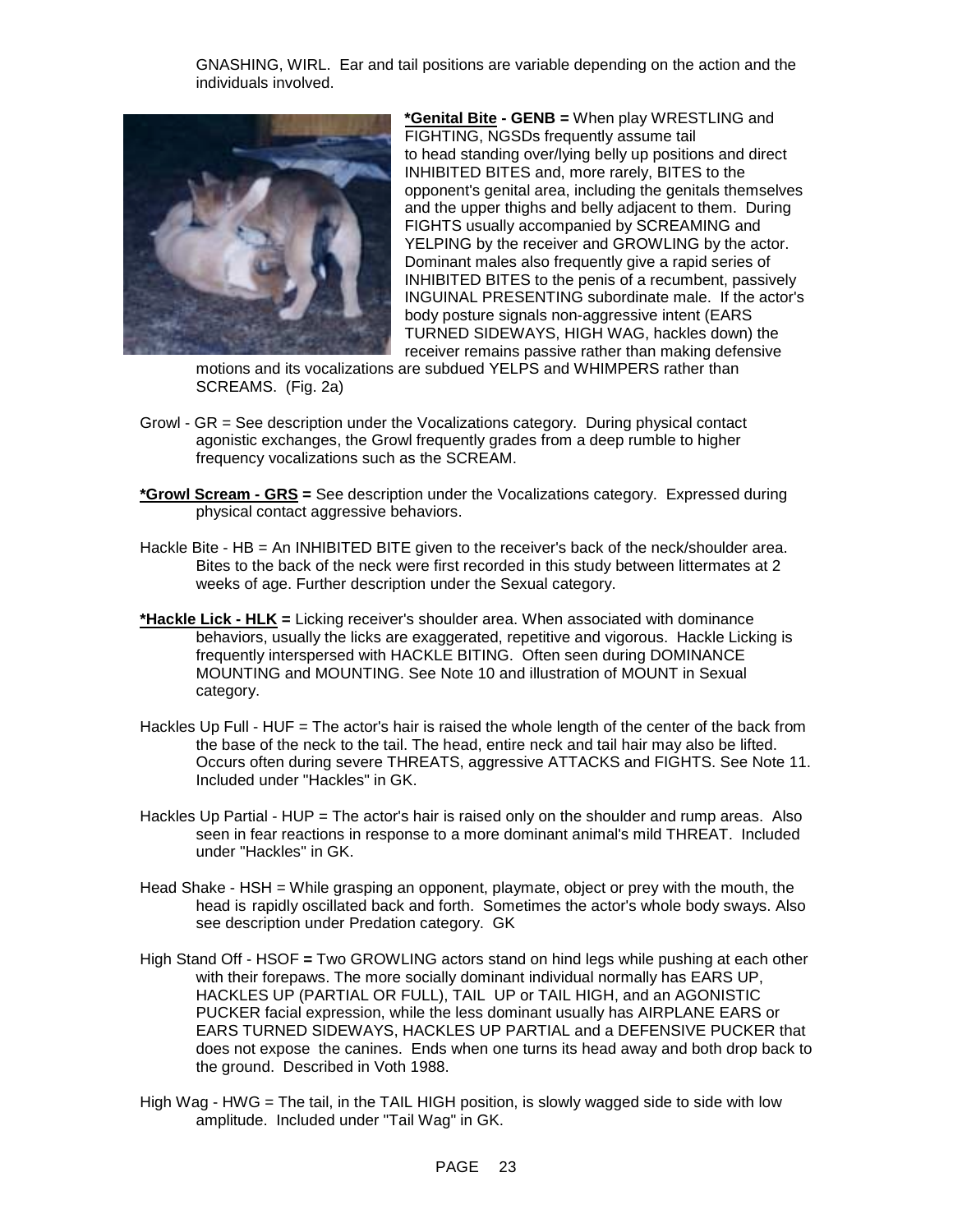

Hug - HUG = Actor clasps its forelegs around the neck or shoulders of the receiver. Does not include PELVIC THRUSTING. The Hug illustrated is a "playful" Hug. During aggressive Hugs, the actor GROWLS, and has EARS UP or EARS TURNED SIDEWAYS, TAIL HIGH or UP. The Hug is often expressed during play and greeting, without the GROWLING and accompanied by AIRPLANE EARS or FORWARD EARS and TAIL WAG. GK

- Inhibited Bite  $IB = A$  bite that does not cause marks (loss of fur, scratches on skin, etc.) or injury to the receiver. See Note 12. GK
- Lateral Display LDIS = The actor stands broadside to the receiver, UPRIGHT POSTURE STIFF, EARS UP or TURNED SIDEWAYS, TAIL HIGH, HACKLES UP FULL or PARTIAL, while STARING AT the receiver. Sometimes the actor will STIFF WALK a few steps back and forth as part of a Lateral Display. GK
- Lifted Lips  $LL =$  Baring of the upper canine teeth by elevating the upper lips, usually in conjunction with an AGONISTIC PUCKER, GROWL, GROWL-BARK or GROWL-SCREAM.
- Look Toward LT = A brief STARE AT. Usually followed by immediate looking away when the receiver signals submission (AIRPLANE EARS, EARS BACK, TAIL DOWN, TAIL TUCKED, RUMP LOWERED, SUBMISSIVE TAIL WAG, etc. ).
- Lunge At LUN = LEAPING or CHARGING toward the receiver from a short distance (less than one to two body lengths), usually with AGONISTIC PUCKER, GROWLING, HACKLES UP PARTIAL or FULL, TAIL HIGH. In GK "Lunge" described as "A directed jump at another wolf." (P. 16)
- **\*Mark -** MK = To urinate on an object or place after investigating it. Males usually Mark objects elevated above ground level. NGSDs frequently mark other NGSD (and human) sleeping places and sometimes mark their own sleeping places after the bedding is changed. They also often Mark spots where another animal has been sitting or resting and dirt freshly dug up by another dog. Differs from the same behavior in other canids in increased average frequency and preferred targets.
- Mark Over MKO = To urinate on the same spot another has urinated on. Almost always this is a RAISED LEG URINATION in adults of both sexes. See Note 13. "Over-Mark" in GK.
- Measuring MSR = see description under Social Play.
- Mob MOB = Two or more actors CHASING, WRESTLING with, LUNGING AT, attempting to STAND OVER, TAIL PULLING, etc., one receiver. Mobbing may be playful, especially in puppies and younger dogs, but generally has aggressive overtones in mature animals. GK
- Muzzle Bite MZBT = INHIBITED BITING (most commonly) or BITING (rarely) the muzzle of the receiver. See Note 14. GK
- Nose Jab NJ = A forceful punch with the nose, usually directed at the receiver's body or back. Most often performed during play solicitation and sexual solicitation. See Note 15. See similar behavior NOSE STAB in Predation category. "Jaw Punch" in GK.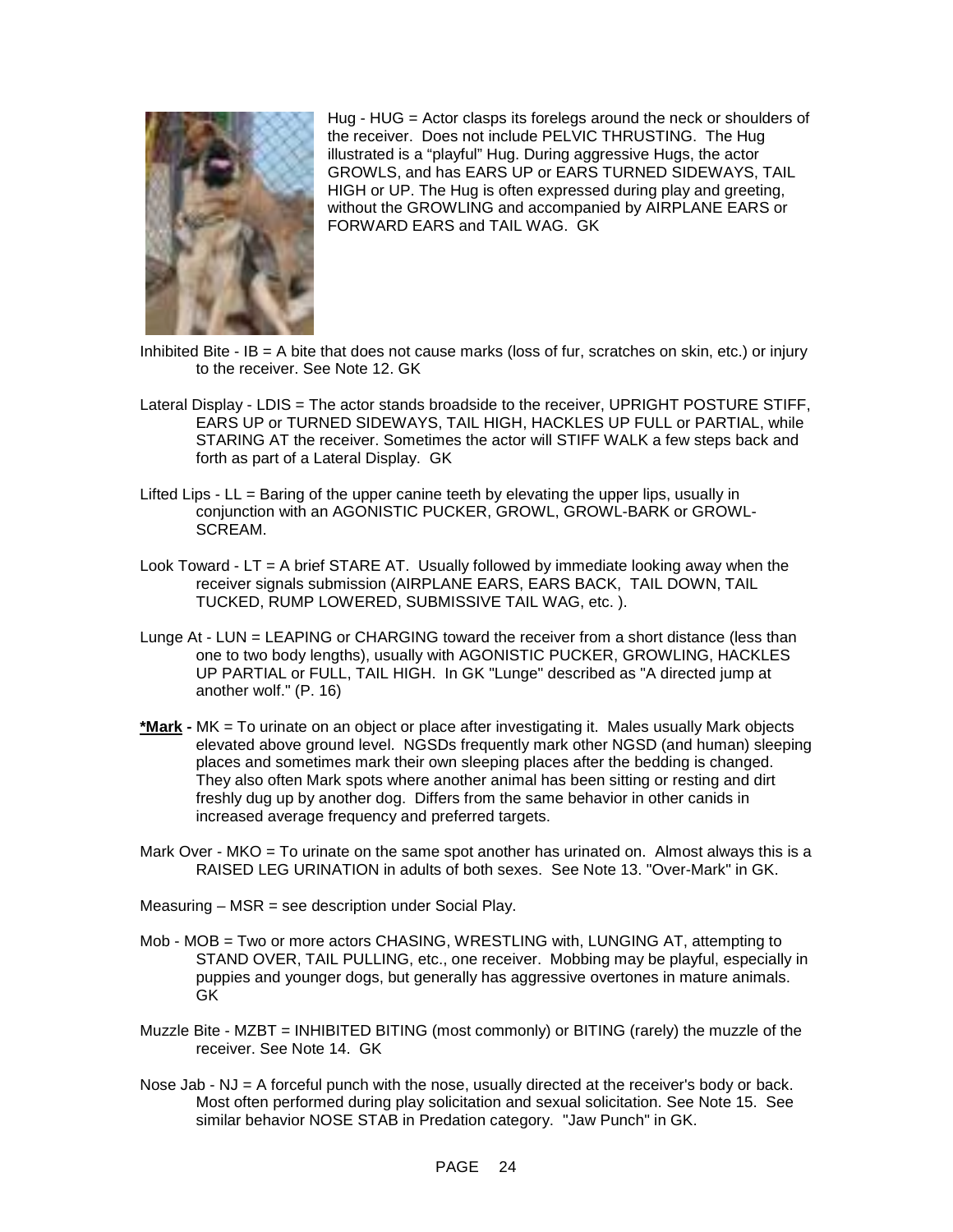- Nose Jab Intention  $NJI = A$  forward thrust of the nose toward the receiver that does not make contact. Often performed several centimeters away from the receiver.
- Paw Jab PJ = The actor rapidly extends a foreleg and pokes the receiver forcefully with the paw. Also see description under Social Play category and Note 16. "Foreleg Stab" in GK.
- Quiver QVR = During intensely arousing occasions, especially during LATERAL DISPLAYS and FACE OFFS, and while viewing unreachable prey, the actor sometimes exhibits body vibrations that are more subtle, less extensive then SHIVER. Quiver is most noticeable in the tail.
- Raised Leg Display RLD = A RAISED LEG URINATION motion performed when there is no urine expressed, usually after a series of RAISED LEG URINATIONS and/or MARK OVERS. GK

Raised Leg Urination – RLU = See description under Elimination category.

- Ride Up RU = The actor places its forepaws on the receiver, usually from the side on to the back, but the position varies with the ongoing action. This behavior is performed only toward social equals or subordinates except when it is part of play or courting. See Note 17. GK
- Snap  $-$  SN  $=$  A biting motion that concludes in the air. During this study no expression of this behavior produced the audible click of the teeth heard in wolves and dogs (Fox 1969, Schenkel 1967). GK (described with the audible click)
- Sniff Genitals SNG = Dominating actors sniff the genitals of their submitting receiver. Often performed during an aggressive interaction, especially a STAND OVER, and just before the actor turns away to end the encounter. The submissive actor often tries to quickly sniff the genitals of a dominant animal but turns away when the dominant animal notices. Genital Sniffing is also a common greeting behavior, when it is associated with ANAL SNIFFING. GK
- Stand Over STDO = Standing stiff-legged over a recumbent receiver. This is most often done in the head - to - tail position, but may be crossways to the body. Actor's paws may be on the receiver or the ground. In aggressive interactions this behavior is accompanied by GROWLING and SCREAMING by both parties. See RIDE UP for comparison. GK
- Stare At STA = An intense gaze, with EARS UP, that is directed just past the receiver ( lowest THREAT value ) or toward its face ( highest THREAT value ). Often the actor adjusts the THREAT level by alternating these two behaviors. Unbroken Stare At behavior usually precedes an ATTACK or FACE-OFF. It is also seen in social play, but is then accompanied by postures and behaviors, such as EARS FORWARD or an UPRIGHT POSTURE RELAXED, that signal the actor's playful intent.
- Stiff Walk SWK = A slow, deliberate walk toward or past the receiver, usually with a slight hesitation between steps and with: STARING AT, HACKELS UP (PARTIAL or FULL), EARS UP, TAIL UP or TAIL HIGH (tail does not wag). Often interspersed with LATERAL DISPLAYS and frequently expressed just prior to LUNGING AT or CHARGING the receiver.
- Tail High TH = The tail is held rigid, high above the level of the back, so that the base and at least the first third of the tail is near a vertical line drawn from the ground through the point of the rump. In some animals the tail in this position is curved over, so that the tip touches the back. Corresponds to Goodman and Klinghammer's (1990) T1 position.
- Tail Up TU = The tail base extends out about level with the back. This is the neutral position, Goodman and Klinghammer's (1990) T2-T3 designations.
- Threat THRT  $=$  An all-inclusive term for designation of aggressive dominance behaviors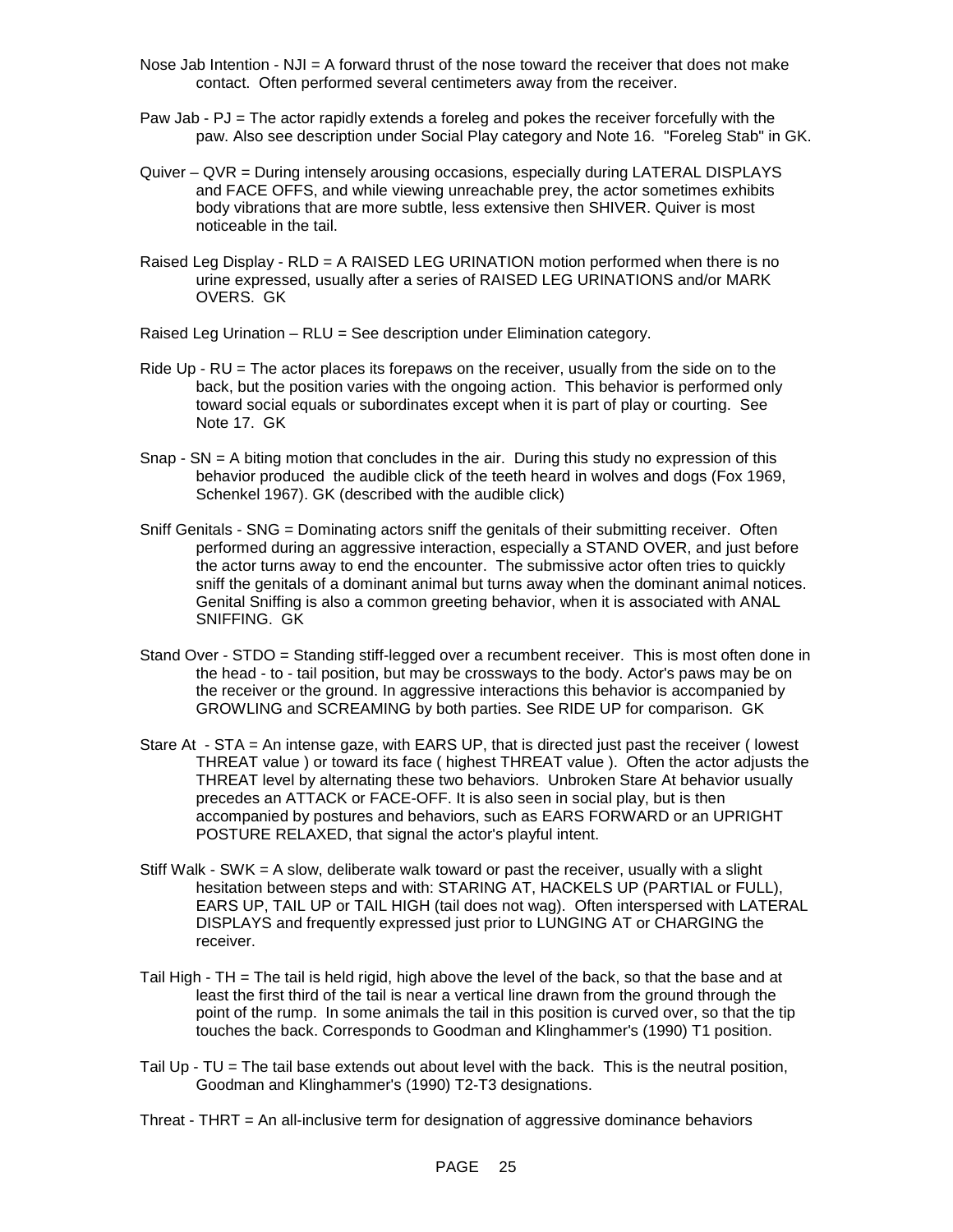(except MARK OVER, FOLLOW, BITE and FIGHT) during observation notation when the action is so fast that details become lost. GK

- **\*Tooth Gnashing TGN** = The mouth is opened slightly and snapped closed in a sequence averaging 4 to 6 cycles per second producing a soft "chomping-chattering" sound. It is almost identical to FLEHMEN (Sexual category), but has fewer cycles per second and is not accompanied by salivation. Further observations are needed to quantify the frequency differences. Seen during highly stimulating events in which overt aggression is controlled.
- Whirl WRL = To spin around rapidly, usually to challenge or ward off another. GK
- Upright Posture Stiff UPS = The head (EARS UP) and tail are held high (TAIL HIGH) and all movements are slow and deliberate. Often accompanied by HACKLES UP (FULL or PARTIAL). This is the posture assumed by the actor during a LATERAL DISPLAY. When this behavior is playful or sexually motivated these intentions are signaled by HIGH WAGGING.

**B. Defense / Submission** - The actor is attempting to signal acceptance of the receiver's higher social status (by subordinating itself) and thereby avoid an attack by the more dominant animal. When these signals fail to appease the dominant animal and it attacks, the subordinate attempts to defend itself or tries to withdraw.

Active Defense - ADEF = A general term for behavior sequences that incorporate some or all of the following behaviors: BELLY UP, DEFENSIVE PUCKER, DEFENSIVE BITE, ESCAPE, GROWL, INHIBITEDBITE, HACKLES UP (FULL or PARTIAL), HOLD OFF WITH LEGS, KICKING, SNAP, SQUIRM, SCREAM, YELP.



**\*Airplane Ears** - AE = The outside rear edge of the ear is folded about  $1/3$  up from the base of the ear and the ears flattened and rotated to extend stiffly out from the sides of the head. When viewed from the front the ears form an angle of about 180 - 185 degrees from each other (no visible angle from the side view as ears are below topskull). Seen during submission, ACTIVE SUBMISSION (greeting), play, and begging. See Note 18. GK

- Avert Gaze AVGZ = An extended "looking away" in which the actor avoids looking directly at the more dominant animal ( or a play partner ), but may keep it in peripheral vision. GK
- Avoid AV = To actively keep away from another animal or situation, usually by walking, but sometimes by CROUCH-WALKING or CREEPING. GK
- Belly Up BUP = To lie on the back. In defense this is usually accompanied by loud GROWL-SCREAMS while HOLDING OFF the superior animal with braced legs and hind foot KICKS.
- Creep CRP = To locomote slowly, usually at less than average walking speed, with bent legs, the body lowered close to the ground. Differs from CROUCH WALK in that the back is not arched, so the rump is not lower than the shoulders and from the CRAWL and the STALK in that the TAIL is Down and the ears are AIRPLANE or TURNED BACK rather than FORWARD or UP.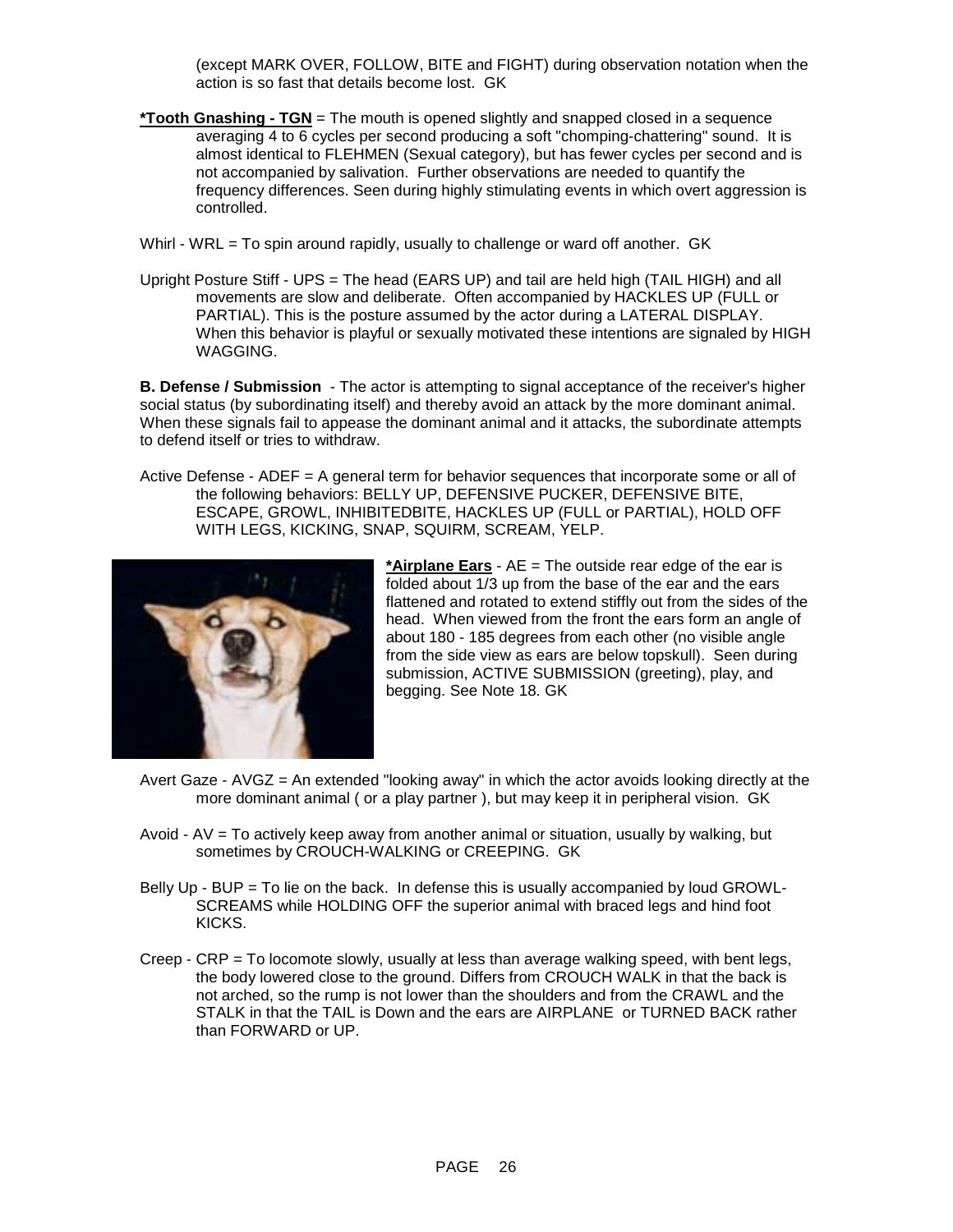

Crouch - CRCH = The legs are bent and the back arched so the actor appears "hunched over," with the rump lower than the shoulders and the actor is stationary. TAIL is DOWN or TUCKED and the EARS AIRPLANE or TURNED BACK. GK

Subject on right, an adolescent male, is Crouching with HEAD TURNED TOWARD in response to a LOOK AT from his sire, the center subject.

- Crouch Walk CRWK = A four-beat gait with the body in the CROUCH position. Usually seen in an AVOID response to a dominant receiver's STARE AT or APPROACH. "Creep" in GK.
- Crumple CRPL = The actor folds its legs under its body and quickly drops into a downed position. The forelegs are characteristically retracted under the body. The head is usually lowered near the ground, the ears AIRPLANE and the TAIL TUCKED or DOWN, often WAGGING. May be followed by a BELLY UP. Most frequently shown on approach of a familiar dominant human.
- Defensive Agonistic Pucker DAP = Same as AGONISTIC PUCKER but the upper canine teeth are usually not bared, or bared only partially, and the corners of the mouth are pushed slightly forward rather than pulled slightly back. Usually accompanied by GROWLING or SCREAMING. Often seen during play or low level agonistic interactions between two socially equal animals. Differs from the similar OPEN MOUTH PLAY FACE, in that the upper canines are exposed and the body postures of the defensive actor are submissive.

Defensive Bite -DB = An INHIBITED BITE in response to an ATTACK.

Defensive Gape - DGP = The corners of the lips are pulled back very slightly and the mouth is briefly held open (though usually not as widely as in the coyote [Fox, 1971]). If the dominant receiver makes aggressive physical contact with or ATTACKS the actor, the upper canine teeth are bared by LIFTED LIPS. First observed in puppies at 2 1/2 weeks of age. Usually accompanied by a YELP or SCREAM. "Gape" in GK.



Ears Forward- EF = Ears are relaxed forward and lowered downward on the sides of the skull,

accenting the their cupped shape. A slight wrinkle usually forms above and down past the outside corners of the eyes. Angles formed: from the front view the ears are about 125 -130 degrees apart; side view angle (only tips visible) about 65 - 70 degrees elevated from the bridge of the nose. This ear position is a signal of mild submission or tolerance, occurring during greetings, sexual MOUNTING, FOOD BEGGING, and in response to human petting. When the animal is enjoying pleasurable contact such as petting their eyes also partially close. Ears Forward may also be an indication of uncertainty as it is seen when a NGSD is introduced to unfamiliar environments. The position is much more pronounced in puppies up to about 12 weeks of age due to their looser skin.

Ears Turned Back - EB = An extension of AIRPLANE EARS. The ears are folded near the base and pulled back so they look like the wings of a swept-wing jet, the tips sticking slightly above the rear of the top skull when the muzzle is pointed downward. Angels formed by the ears: front view about 130 degrees apart, profile view (only tips visible) about 65- 70 degrees above a line drawn from the bridge of the nose. This is the most extreme submissive ear signal.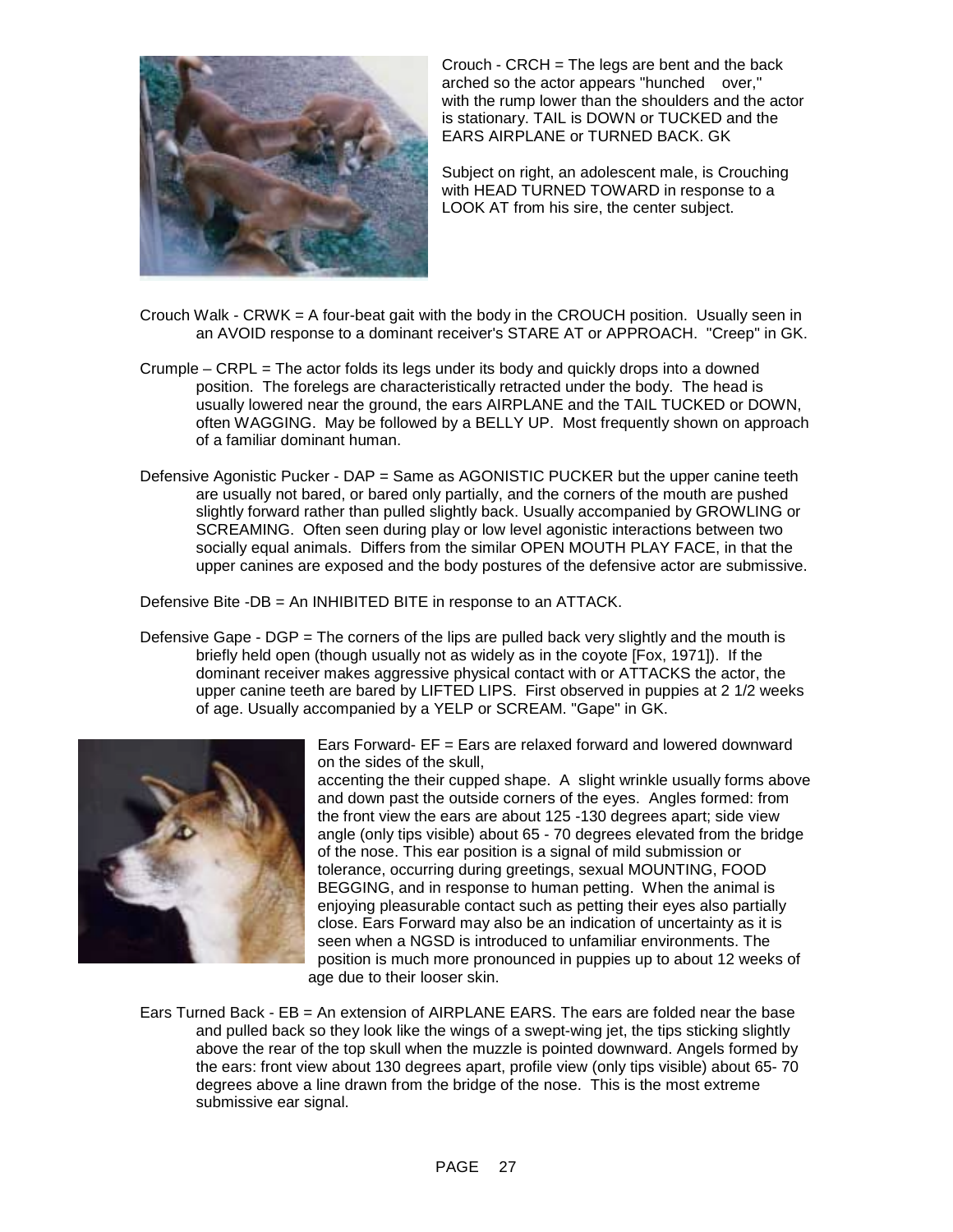

Ears Turned Sideways - ETS = The ears are fully upright, turned so the inner surfaces face outward. Angles formed by the ears: front view about 90 degrees from a line drawn across the topskull; side view about 90 degrees upright from a line drawn from the bridge of the nose. Often seen during PLAY SOLICITATION, mild dominance/subordination behaviors and sexual POSING. "Ears Pricked, Turned Sideways" in GK.

Here illustrated combined with a yawn, which pulls the ear bases slightly downward thus the ears form more than a 90-degree angle to the top skull.

- Escape ESC = To actively and rapidly avoid an ATTACK, HARRASMENT or MOBBING. Differs from AVIOD because it is performed at a fast trot or gallop rather than a walk or slow trot, and because it can include shelter seeking.
- Hackles Up (Full) HUF = See Dominance/Aggression category. Seen in actively defensive individuals responding to a serious THREAT (CHARGE, STAND OVER, ATTACK , etc.). Included under "Hackles" in GK.
- Hackles Up (Partial) HUP = See Dominance/Aggression category. The actor may be responding to a more dominant animal's mild THREAT (LOOK AT or STARE AT from a distance, or slow APPROACH, etc.) or to an object or event that arouses moderate fear. In this context this behavior occurs in combination with submissive body, head and tail postures. Included under "Hackles" in GK.
- Head Turned Away HTA = The actor bends its neck, turning its lowered head away from the receiver without turning the body. EARS are AIRPLANE, BACK, or TURNED SIDEWAYS. May be alternated with HEAD TURNED TOWARD.
- Head Turned Toward HTT = The actor lowers its head and turns it toward the receiver, often from a CROUCHED posture, with AIRPLANE EARS or EARS BACK, often with LICK INTENTIONS and sometimes with SUBMISSIVE TAIL WAGGING. This behavior is often incorporated into ACTIVE SUBMISSION (greeting). See illustration for CROUCH.
- Hide Head -HHD = The actor, usually in a CROUCHED body posture, attempts to hide its head by pressing it into a corner, etc., or, if it is being held, into the human holding it.
- Hold Off With Legs HOL = A BELLY-UP or recumbent actor attempts to hold off another's STAND OVER or ATTACK by pushing with stiff legs.
- Inguinal Presentation ING = The actor lifts the hind leg on the side closest to the receiver. In mildest form, usually in response to a LOOKING TOWARD by a more dominant animal, the leg is flexed only slightly. In the most extreme display, usually in response to a DOMINANT APPROACH, STARE AT or CHARGE, the submissive actor goes PRONE and the leg is held stiffly up and out from the body, in males often with PENIS EXTRUDED. GK (without PENIS EXTRUDED)
- Lick Intention LI = With the mouth closed, or nearly so, the tip of the tongue is extended slightly beyond the front of the lips, making licking motions in the air toward the receiver. Sometimes the actor licks its own nose or muzzle. Accompanied by AIRPLANE EARS or EARS BACK and TAIL DOWN. Also frequently expressed during greetings of dominant conspecifics or humans.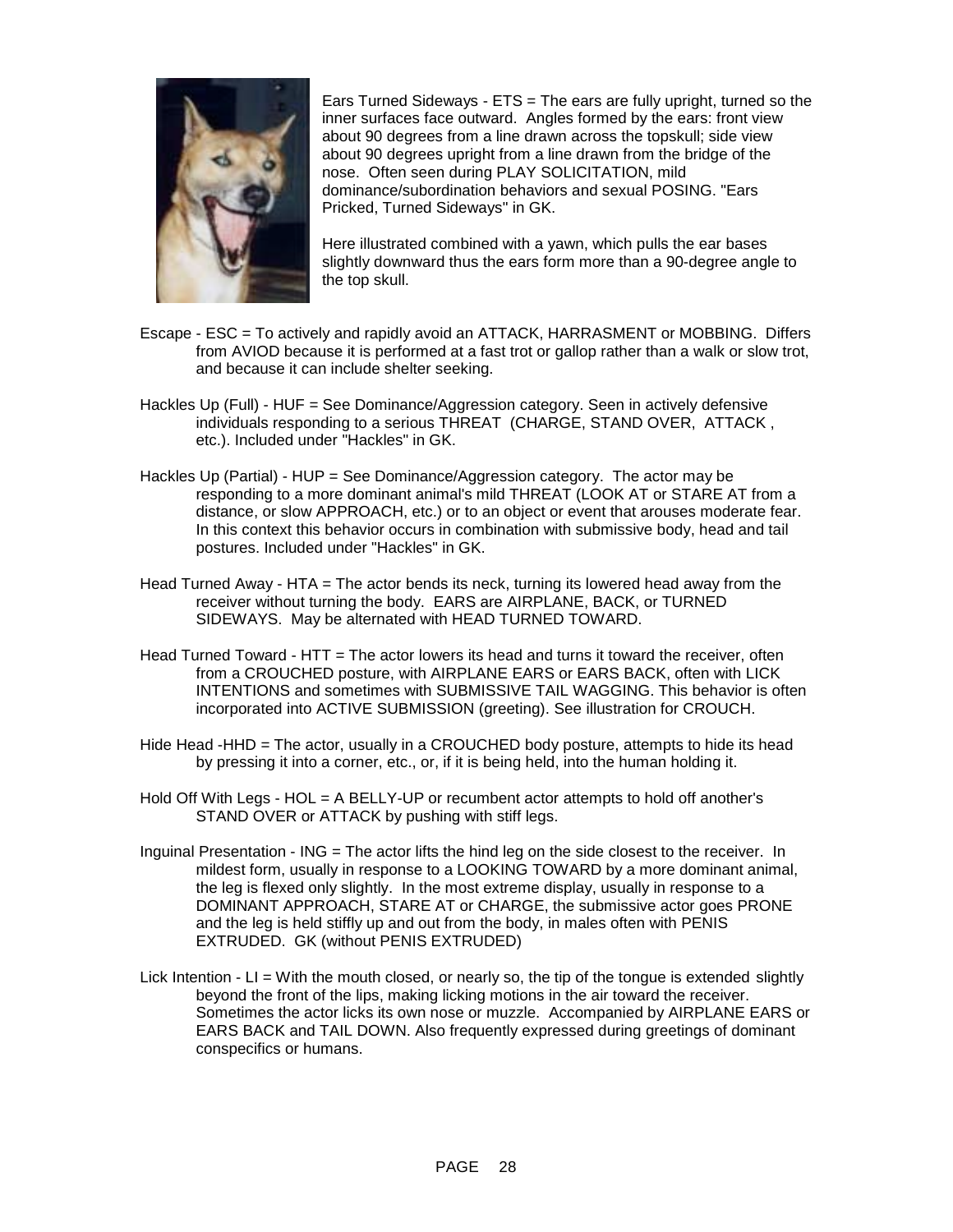

Paw Lift -  $PL = A$  front paw, most commonly on the side closest to the dominant receiver is lifted from the ground with the pastern bent. Varies from a slight lift just clearing the ground (for example, in response to a LOOK AT) to raising the paw to chest level (for example, in response to a DOMINANT APPROACH), depending on the receiver's posture/actions. Also frequently seen in food, play and care solicitation

Here illustrated in exaggerated play solicitation, with the receiver expressing PLAY FACE.

- **\*Penis Extruded PE** = The tip of the penis is extended from the sheath so that an inch or so is visible. Often associated with the CROUCH, CROUCH WALK, ROLL OVER, or PRONE. Also occasionally observed in non-displaying animals during any increased level of general excitement and during estrus periods. First noted in this study at 8 weeks of age.
- Prone PRO = The actor lies down on its belly, and most often then rolls onto its side, usually from a CROUCHED position, and remains motionless. Often accompanied by WHINES, SCREAMS, LICK INTENTIONS, INGUINAL PRESENTATION, and in males, PENIS EXTRUDED. "Submissive-Passive" in GK.
- Rump Lowered RLOW = The rump is lowered by bending the hind legs, TAIL DOWN or TUCKED. The actor often simultaneously turns slightly away from the receiver. Frequently his behavior consists of just a slight "courtesy dip" in which the hind legs are only slightly flexed for less than a second.
- Roll Over RO = The PRONE actor rolls over, twisting its torso and folding the front legs, exposing its belly and genitals. Also seen in greetings, especially toward humans. See similar behavior, ROLL IN FRONT, Social Play category.
- **\*Scream SCRM** = See Vocalizations category. Voiced by both actor and receiver in overt aggression and defense. The threshold for Screaming is much lower in NGSDs than in wolves or DDs and is therefore frequently expressed by submissive actors during even mild conflicts that do not involve physical contact. May be equivalent to GK "Shriek."
- Snap SN = See Dominance/Aggression category. When physically attacked, the submitting actor goes into ACTIVE DEFENSE, including snapping in the air toward the dominating animal. GK
- Submissive Approach -SAPP = Actor approaches the receiver at the WALK or TROT with AIRPLANE EARS or EARS FORWARD with TAIL WAGGING or SUBMISSIVE WAG. Commonly, the head is slightly lowered and extended toward the receiver. When within a few feet of the receiver, the actor often gives LICK INTENTIONS, and upon reaching the receiver, usually goes into ACTIVE SUBMISSION.
- Submissive Tail Wag STW = With the TAIL DOWN or TUCKED the tip is wagged with low frequency and amplitude from side to side. Usually seen during greetings of more dominant conspecifics or humans or as a response to mild THREATS. As the THREAT escalates, the submissive actor stops wagging and becomes very still until it goes into ACTIVE DEFENSE.
- Tail Down TD = The base of the tail covers the anus and the lower portion is hanging down, normally the distal half curved slightly, like an up-side-down question mark. Goodman and Klinghammer's (1990) T3.5 position.
- Tail Tucked TT = The tail is drawn up between the hind legs. Goodman and Klinghammer's (1990) T4 position.
- Tail Wag TW = The tail is wagged in the TAIL UP position with high frequency and amplitude in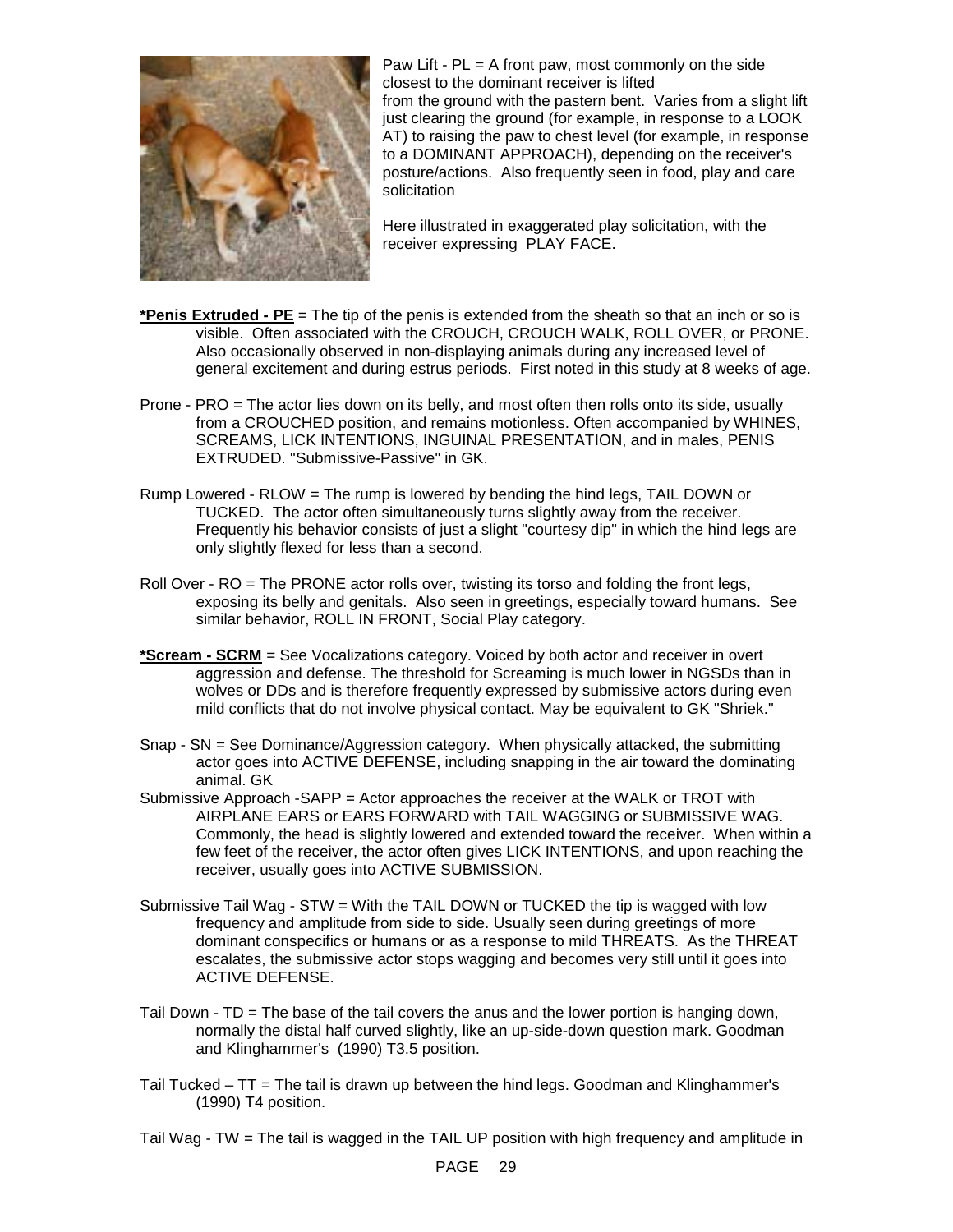a random pattern of vertical, horizontal and circular motions. Seen in greetings, especially toward familiar humans. GK

Urinate - UR = The evacuation of urine. Often the submitting actor Urinates a small amount during CROUCH, PRONE, and ROLL OVER behaviors, and always when an ATTACK occurs.

Yelp - YLP = See Vocalization category.

#### **II. Social Play**

All of the Agonistic behaviors listed are seen in social play except the following: ATT, B, UR, PE, RLU, RLD, FF. In addition, all predatory behaviors except B, CRBT, DIG, HUSN,KILL, LPST, and TEST are included in NGSD social play. These behaviors described in other categories will not be repeated here. Because the play bout usually ends when one of the players displays overt aggression, Lifted Lips and Growls are rare within a play bout.



Ambush - AM = Standing, usually with head at the same level or lower than the back, EARS FORWARD or UP, the actor stares intently at the receiver, rushing at it when it when comes within some arbitrary threshold distance. Sometimes the actor lies down in a SPHINX posture, head raised or extended out and tucks its hind paws under its body, shifting its weight back and forth, settling the hind paws like a cat displaying similar Ambush behavior. Occasionally the Ambushing actor hides behind an object. GK

- Bounce BNC = The play soliciting actor jumps up and down in place. Frequently only the front feet are lifted off the ground. Differs from the FORELEG STAB and LEAP STAB (Predation category) in that the posture is more relaxed, the forelegs may not be close together, and they are not directed at a specific target. Differs from the STIFF LEG JUMP (this category) in that the legs are not held stiff. GK
- Buck Off BOFF = The actor makes a low jump up while arching its spine, attempting to dislodge the receiver who has MOUNTED or is RIDING UP. Often the front paws are braced and only the rear is lifted. May be accompanied by attempts to turn, WHIRL, or reach the receiver with an INHIBITED BITE. GK
- Bump BMP = The actor WALKS, TROTS or RUNS toward the receiver and Bumps into it with its chest and/or side. The force of the Bump depends on the angle of approach, the speed of the actor, and whether the receiver is stationary or in motion. Often, especially when performed by puppies, the receiver is Bumped hard enough so that it loses its balance. This is a common PLAY SOLICITING behavior of puppies and adolescents. See related behavior KNOCK DOWN.
- Bump-Sidle BMPS = The actor BUMPS the receiver, then swings its rear around so its body is pressed more of less full length against the receiver. Sometimes the actor pushes against the receiver, moving sideways. May end with a HIP SLAM and/or the receiver going down and the actor lying on top of it.
- Chest Press CPRS = The actor presses its chest against the receiver. May be followed by a HACKLE BITE or LICK, a DOMINANCE MOUNT, or if the receiver CRUMPLES, goes PRONE or BELLY UP, by a STAND OVER.
- Chin Rest CHR = See Social Play category. A brief Chin Rest sometimes accompanies playful CROWDING.
- Crowding CRWD = Performed as described under Aggression/Dominance category, but with a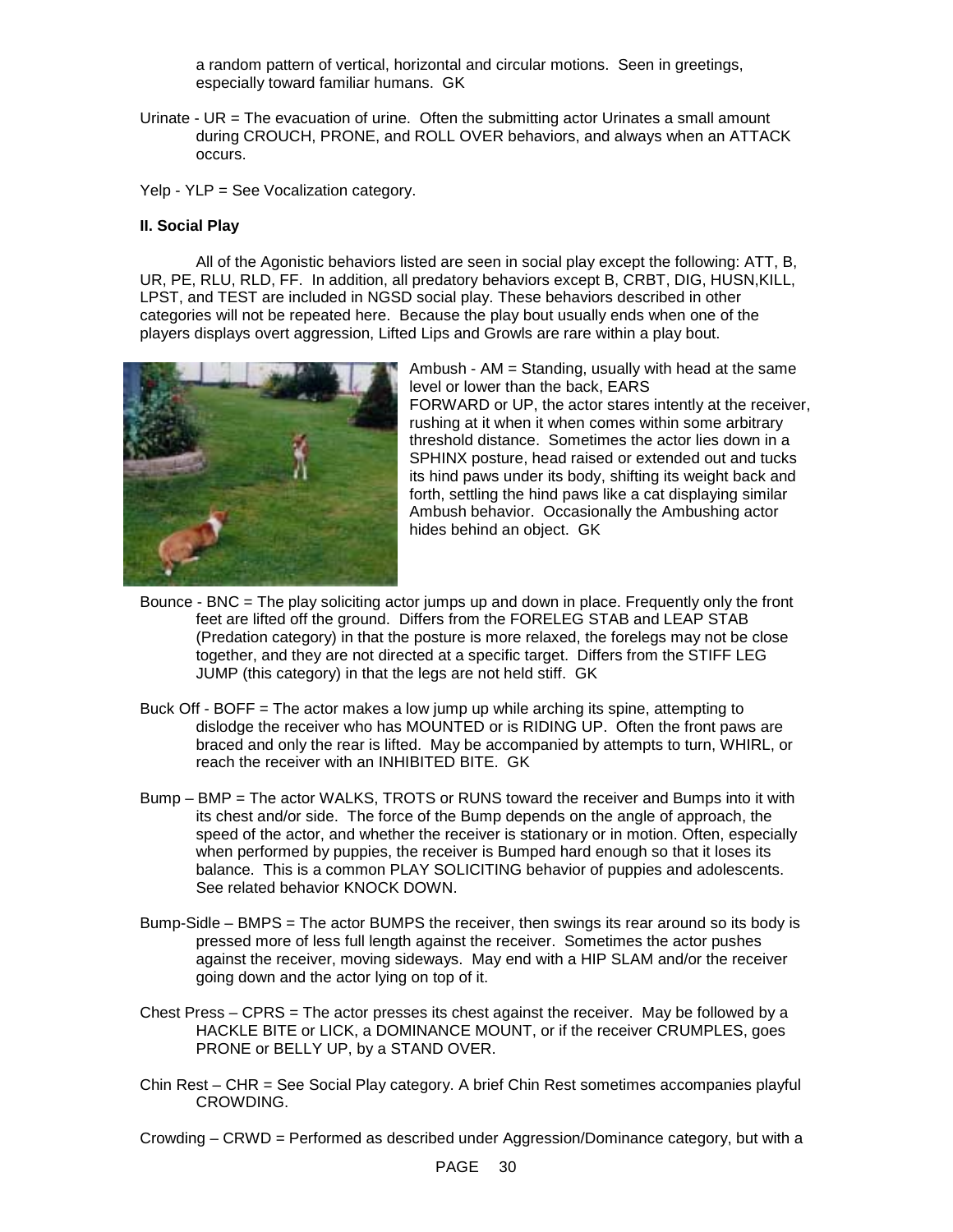relaxed posture, often accompanied by AIRPLANE EARS or EARS TURNED SIDEWAYS.

- Fall Down FD = The actor relaxes suddenly and allows itself to fall to the ground, usually on one side. Can be separated from a 'push down' by the lack of, or the abrupt end of, resistance from the actor against the grab-push of the other subject. Care must be taken to discern the Fall Down from the 'actor' (if it is a FD) being tripped by the other subject, which would then make the pup that falls the receiver.
- Harass HAR = The actor makes repeated friendly THREATS or mock ATTACKS toward the receiver, who usually tries to ESCAPE or ACTIVELY DEFEND itself. GK
- Hide and Seek H&S = PEEK-A-BOO played around an object, with AMBUSHING and role reversal. GK
- High Wrestle HWR = Two actors rear up on their hind legs, bracing, pushing or HUGGING with the forelegs and giving INHIBITED BITES or SNAPS, which often turn into JAW SPARRING. Accompanied by WHINES and MOAN-GROWLS. TAILS are usually UP and ears are TURNED SIDEWAYS or AIRPLANE. Described also in Voth 1988.
- Hip Slam HPSL = In NGSD this discrete behavior, common in wolves and dogs, in which the actor pivots on its forepaws and forcefully slams its side/hip into the receiver (as opposed to incidental body contact made during wrestling or fighting movements) was observed mainly in play interactions of puppies under about 7 months of age, at which time WRESTLING play begins to decrease, or between older and younger specimens interacting. See also PRESENT REAR, Affilitative/Greeting category. GK
- Hug HUG = Described under Dominance/Aggression.
- Invite Chase ICHS = The actor runs toward and then away, or past the receiver, sometimes BOUNCING and TAIL WAGGING. An actor passing close to the receiver sometimes will PAW AT it or PAW JAB, then turn and run away, looking back to see if it is being followed. See similar behavior PLAY RUN.



Jaw Spar - JS = Two actors "fence" with open jaws, attempting to block each other's movements and occasionally giving INHIBITED BITES to each other's muzzles or heads. Usually accompanied by EARS TURNED SIDEWAYS, AIRPLANE EARS or EARS FORWARD and MOAN-GROWLS or WHINES. GK

Here a yearling male NGSD jaw spars with a female Rhodesian Ridgeback. Note EARS TURNED SIDEWAYS and lips pulled back in a PLAY FACE that includes bared canines.

- **\*Kick KCK** = During WRESTLING play, the inferior actor, lying on its back or side and WRIGGLING around, Kicks at the superior receiver with both hind paws, while either HUGGING or HOLDING OFF the receiver with the front paws. Occasionally, if both parties are on their sides, they will do simultaneous Kicking. Very similar in form to the equivalent behavior in cats and foxes. Illustrated at WRESTLE under Social Play. GK (no context given)
- Knock Down KD = The actor runs into the receiver, most often hitting it with the chest or shoulders, but sometimes doing a HIP SLAM or JUMPING ON it with the whole body. The receiver falls to the ground, but it is difficult to determine if the action is voluntary or forced. In NGSDs, the Knock Down is normally performed only by puppies and young adolescents. Mature NGSDs normally do not behave in such a physical manner toward each other. See related behavior BUMP. GK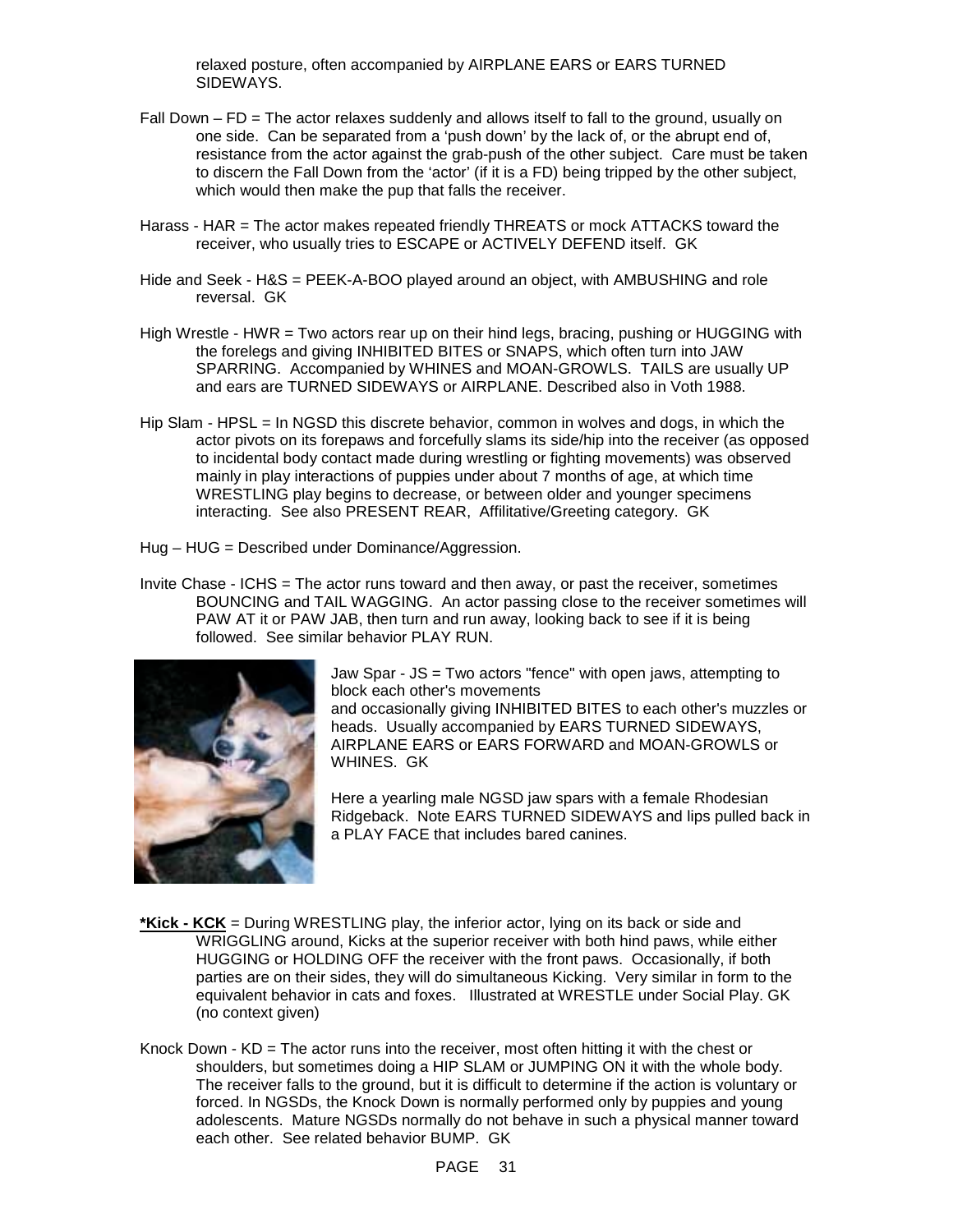- Leap Over LO = The actor leaps over the back of another dog or an object. Frequent when a group is running together, or when a hurrying actor takes the direct route, going over rather than around a conspecific or object.
- Measuring  $-$  MSR = An inhibited bite during which the actor places its opened mouth on the receiver as if the jaws are calipers "measuring" the receiver. After Measuring one or more times the actor may close the jaws sharply, pinching the receiver. Sometimes a NOSE PUSH accompanies Measuring. Measuring is usually seen between familiar specimens and has playful overtones. Measuring most frequently occurs when the receiver has ignored prior more subtle solicitations. GK
- Mouth MTH = To manipulate an object with the mouth, including conspecific and human body parts, repeatedly changing the grip. Mouthing differs from CHEWING, in that the mouth pressure is carefully controlled, and rarely is the Mouthed object damaged.
- Nose Jab NJ = See Dominance/ Aggression category. Frequently seen when the actor's more subtle play soliciting has been ignored.
- Object Play OBPLA = Two or more actors simultaneously CARRY, CHEW, TOSS, etc., an object. If one obtains sole possession, the other makes attempts to take it away, which may lead to CHASEING and WRESTLING.

**\*Open Mouth Bite - OMB** = The mouth is opened wide and pressed down over a body part of closed and are frequently withdrawn fully opened. No MOUTHING is involved. NGSD often use this Open Mouth Bite during play and in greeting puppies, familiar humans and canids with which the actor has close bonds. In this study first observed being performed by puppies at 11 weeks of age.



Same-sex female MOUNT with OMB. Dam OMBs her 4 mo. old pup





Open Mouth Play Face - OMPF = The actor's mouth is slightly opened with the upper canines

covered. A signal of friendly intent, the actor's ears are AIRPLANE, FORWARD or occasionally BACK, and the TAIL UP, usually WAGGING. Almost always accompanied by WHINES and PAWING AT or PAW LIFTING toward the recipient. Also seen in imperative "demand" begging during which the WHINE escalates into a plaintive OPEN MOUTH WHINE accompanied by PAWING or GRABBING the recipient. (Fig. 1d) Wolf "Play Face" in GK is different as includes horizontal retraction of the corners of the lips and ears flat back.

Paw Jab - PJ = See Dominance /Aggression category. Appears to be a protest against a rebuffed play solicitation or an imperative for attention.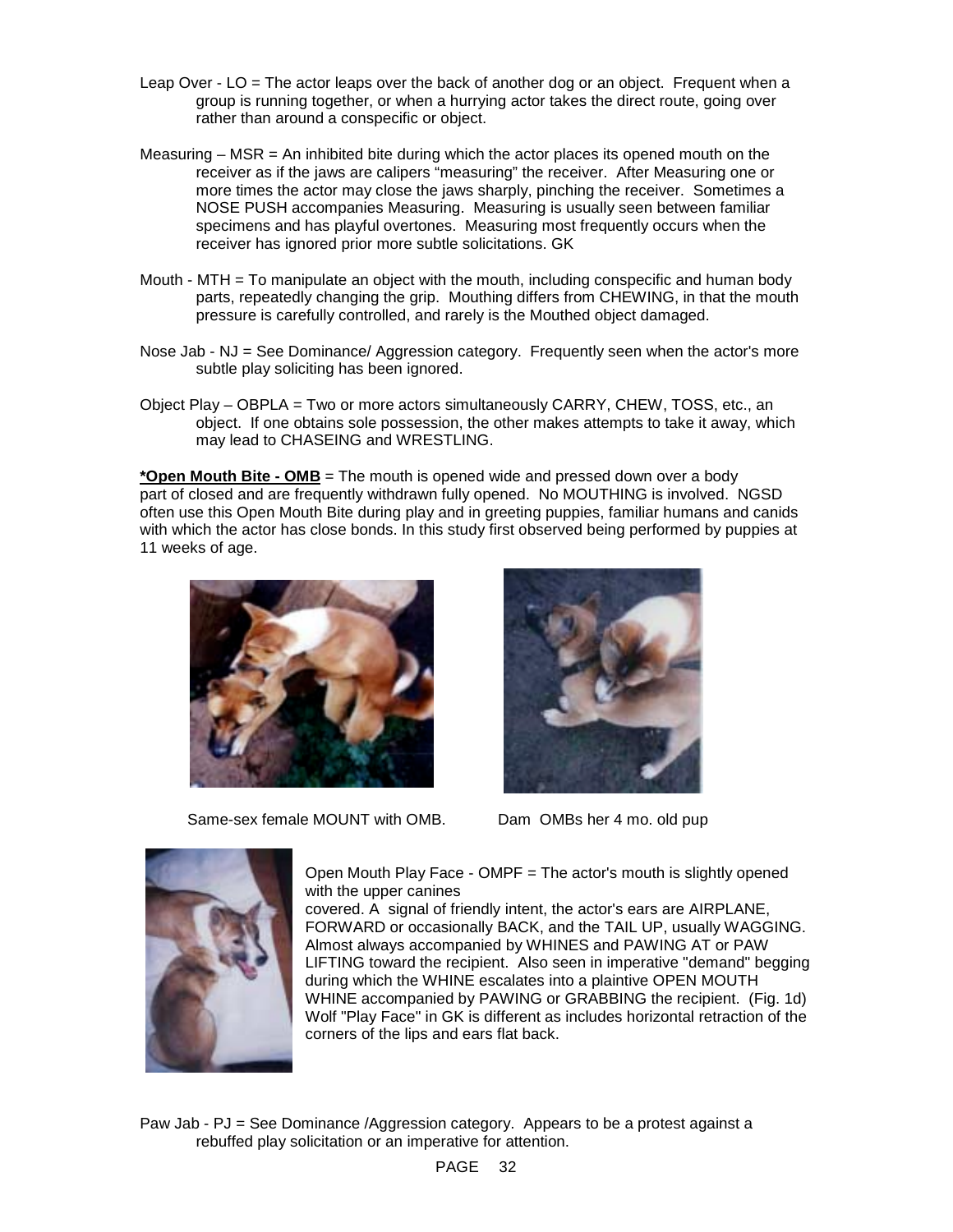Paw Lift - PL = See Submission/Defense category.

- Peek -A-Boo PAB = The actor initiates this behavior by repeatedly glancing at the receiver from behind an obstacle, and the receiver responds by approaching the obstacle and peeking around to see the actor. Usually a brief series of glance - and - change position is followed by one of the pair CHARGING at the other, often leading to WRESTLING or a PLAY RUN. In NGSDs observed only in puppies and young adolescents.
- Play Bite PLBT = GRABBING and HOLDING the receiver with an INHIBITED BITE during a play bout. NGSD puppies under 12 weeks of age have very loose skin and the actor usually holds a fold of skin rather than a body part, but legs are a common target. Often includes HEAD SHAKING**.**
- Play Predation PLPRED = All of the behaviors listed in the Predation category, except BT, CRBT, KILL, TOSS, may be performed toward a conspecific receiver during social play.
- Play Run PLRN = The initiating actor invites CHASE by CANTERING or GALLOPING past the receiver, HEAD UP, often briefly displaying AIRPLANE EARS as it passes the receiver. Alternatively, the actor jumps toward the receiver from a standing start, often momentarily (less than .30 seconds) lowering the forehand in a motion continuous with the jump away [This soliciting behavior may have been mistaken by other observers as a "play bow."] or runs toward the receiver, then reverses rapidly to run away when the receiver directs attention toward the actor. The receiver usually follows the actor, often passing it so the original "actor" is in the rear and roles are reversed. Participants frequently make gazelle-like RUNNING LEAPS forward and also LEAP OVER sidewise across each other. Often the follower begins to CHASE the forerunner in an attempt to catch it, sometimes with a TAIL GRAB. Between young animals, and young animals and adults, other types of social play, such as WRESTLING, are often interspersed with Play Runs. Play Running is the major form of play between adults and rarely is combined with any physical contact forms of play behavior. Play Run is a combination of GK's "Invite Chase" and "Play Run." However, the GK description includes "bowing" and "paws flung side to side" which were not observed for NGSDs
- Play Solicit Stomp PST = With EARS and TAIL UP (usually WAGGING) the actor struts toward and/or around the receiver, and suddenly stiffens its legs, simultaneously pushing the front paws slightly forward and the back paws slightly backward. On gravel or dried leaf substratum this creates an audible rustling/rattling noise. In the attenuated form the actor scuffs only its hind paws backward in short, jerky movements. Distinguished from ELIMINATIVE PAW SCRAPING by context and by the more abbreviated nature of the scraping motions. "Play Solicit" in GK includes bowing and ears flat back.



Play Solicit Stalk - PSS = The actor concentrates its attention on the receiver, EARS UP or FORWARD, and lowers its body, head extended forward and lowered to about back level, usually with TAIL DOWN. Generally the actor moves toward the receiver in slow motion, one or two steps at a time, often interspersed with lying down in the AMBUSH position. When the receiver makes eye contact with the actor, the actor often folds its EARS into the AIRPLANE position, putting them back UP when eye contact is broken. Usually ends in a CHARGE toward the receiver and PLAY RUNNING or WRESTLING then takes place.

Present Rear – PR = See Affilitative/Greeting category

- Rebuff RBF = The actor actively rejects the receiver's play solicitation. Further description under Sexual category.
- Roll in Front Rol-F = During PLAY RUNNING and WRESTLING the actor (running in front of or standing next to the receiver) drops one shoulder and somersaults in front of the receiver, ending in a belly-up position with the anterior-posterior reversed. Role reversal then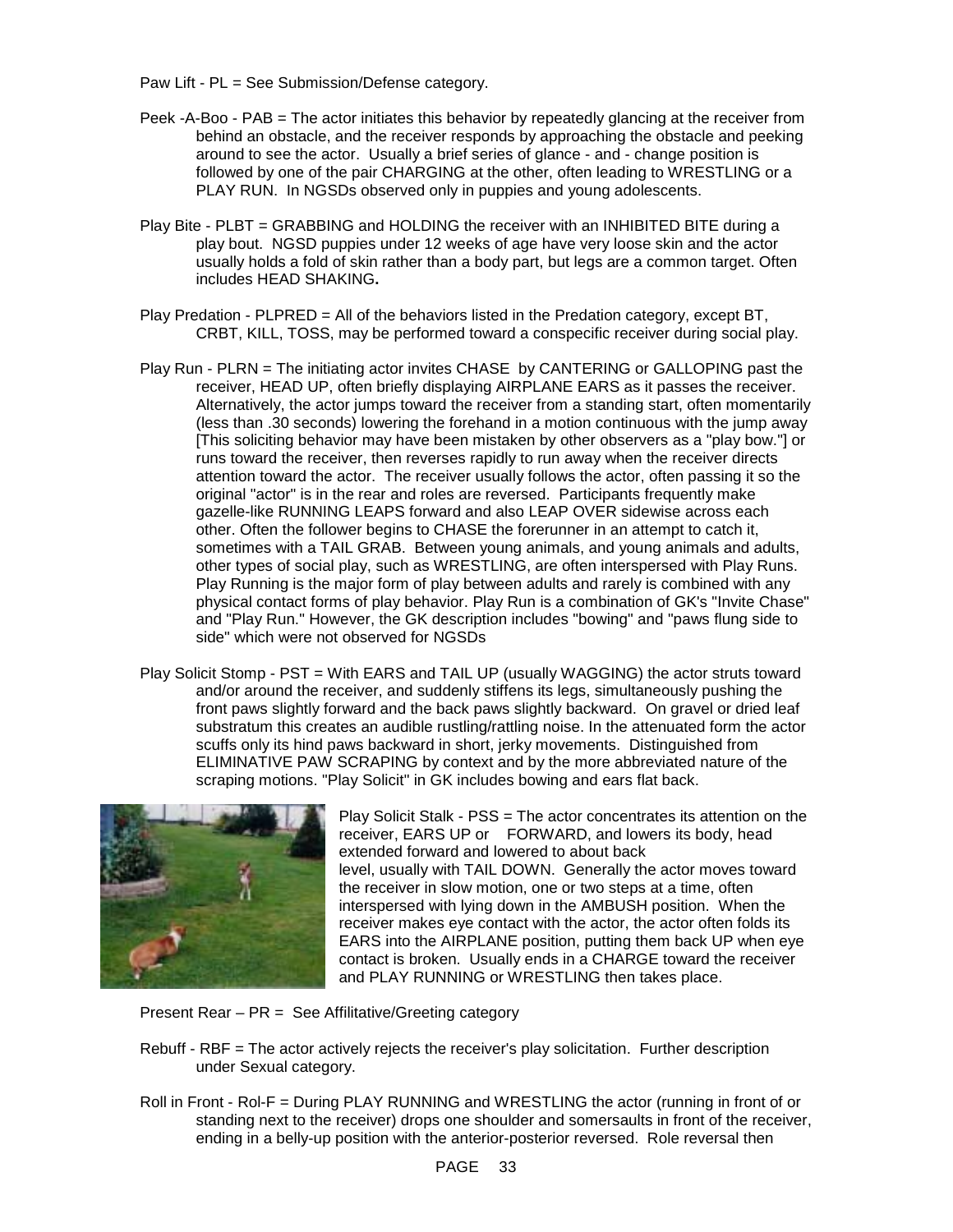often takes place for the subsequent play bout. May also be expressed during ACTIVE SUBMISSION. See similar behavior ROLL OVER Submission/Defense category. GK's "Roll In Front" includes kicking and squealing and was said to occur as sexual behavior as well as play.

- Stiff-Legged Jump SLJ = With EARS UP and TAIL UP, the actor raises its forehand, straightens its forelegs and brings its paws down with moderate force in the direction of the receiver. This is a play-soliciting behavior. Differs from the LEAP-STAB (Predation category) in that the rearing-up is lower, the hind paws do not leave the ground, and the front paws are not usually brought down together. Differs from the BOUNCE because the front legs are held rigid.
- Squirm SQM = An actor being held down by another wriggles around in an effort to free itself. GK
- Squash  $SQ = The actor$  (sometimes more than one) lies on or pins a receiver with part(s) of its body. GK
- **\*Tail Grab TG** = In play, NGSDs frequently grab their playmate's tail. During running play the following animal grabs the forerunner's tail. If the grab is brief, both continue to run, but often the actor will hold the tail and the receiver will stop forward motion. In puppies, WRESTLING play often ensues but in older animals the most frequent response is role reversal and more PLAY RUNNING. Differs from same behavior in dogs and wolves only in increased frequency (Fox 1971).
- Upright Posture (Relaxed) UPR = The actor's head and usually the tail are up above back level and the EARS UP, FORWARD or TURNED SIDEWAYS positions. The tail is usually WAGGING slightly and the hackles are down.



Wrestle - WR = Two playmates roll about, clasping and/or holding-off each other with the front paws and KICKING with the hind paws in a cat-like manner. Often performed in reciprocal head-to-tail positions. Usually accompanied by INHIBITED BITES, often to the genital area. Sometimes includes HEAD SHAKING, WHINES and WHIMPERS. EARS are usually AIRPLANE or BACK.

The bottom "receiver" in the illustration is also KICKING.

#### **III. Sexual**

Note: Observations of sexual behavior were limited due to the need to prevent pregnancies. Except for the four planned breedings, during which the pairs were left together, males were usually allowed to interact with estrus females only on lead, and reunited with them after the fertility period had passed. Further observations are needed.

**\*Auto Erotic Stimulation – AES** = During estrus season, when separated from potential mates, NGSDs often engage in bouts of self-stimulation of the external sexual organs. Male puppies occasionally perform AES starting at about 4 months of age. Male adults infrequently perform AES outside of the female estrus periods. This behavior has not been recorded for females outside of estrus periods. Bouts may last up to 15 minutes. Male: The male actor, usually in a seated or SPHINX REST position, grasps the bulbous gland of the penis with his incisors and applies pressure while pushing against it. The actor, bracing with one front leg for leverage while bending the body to reach the gland, alternates grasping and pushing against the gland with licking of the external genitals and surrounding areas. The actor's body frequently is pushed around in a circle by the pressure from the bracing front leg, pivoting around the hip resting on the ground. Vigorous expression may include intermittent PELVIC THRUSTING. The hind foot and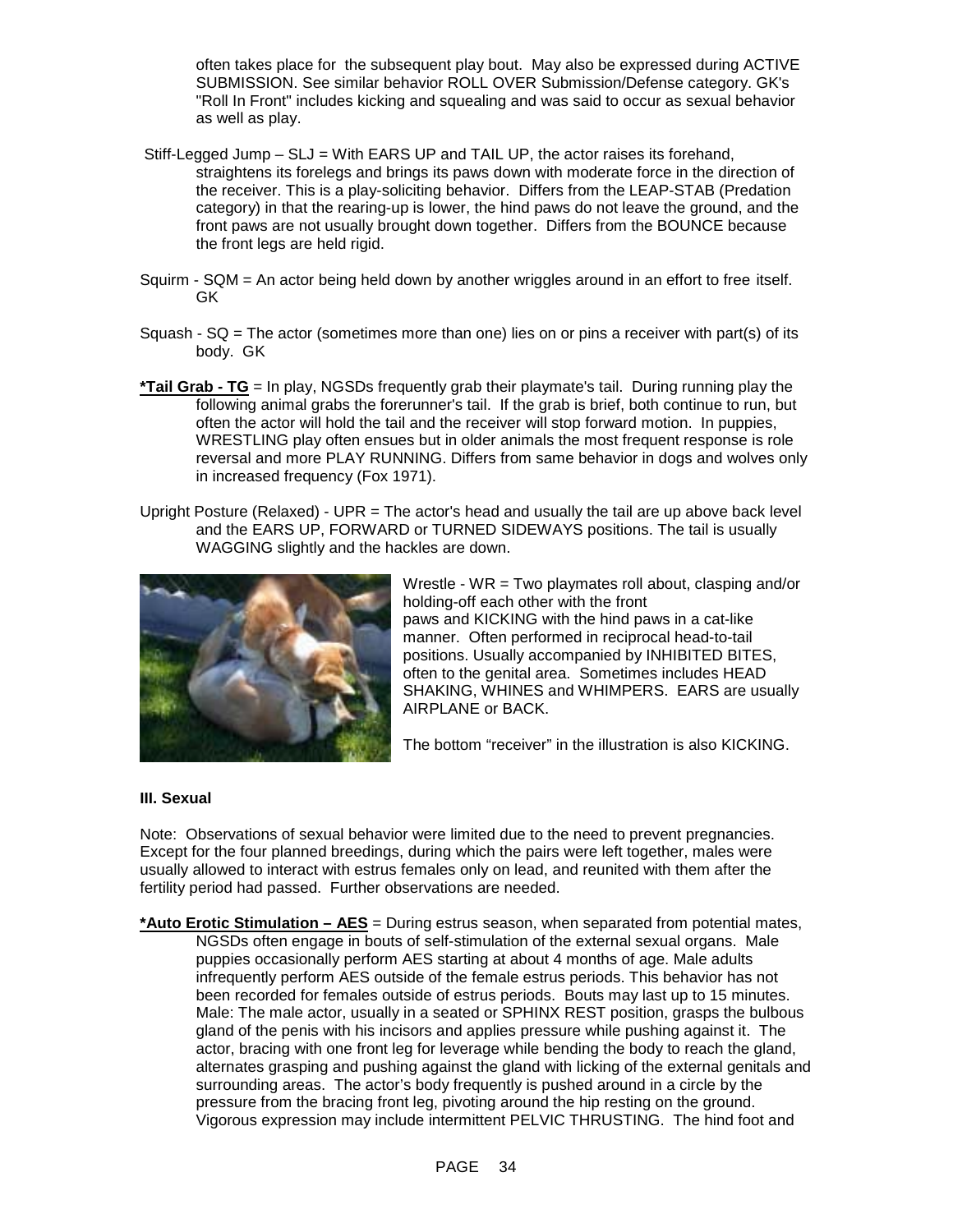leg may also be MOUTHED and LICKED intermittently. Males sometimes develop red irritated areas on either side of the gland from tooth abrasion. Female: In females, AES has been observed only during the peak of the estrus cycle, during the ovulation period. Females perform AES from a SITTING position. The rump lies flat against the ground, so that the hind legs are extended out away from the body horizontal to the ground, the back curved and the inguinal area facing upward toward the actor's head. This position is also often used during GENITAL LICKING and is similar to the position assumed by grooming cats. In AES the female actor vigorously licks the vulva, intermittently grasping it with the incisors and pushing against it. The vulva may be MOUTHED. Females rarely perform PELVIC THRUSTS during AES. In both sexes AES is frequently accompanied by panting. See similar behaviors SHEATH CLEANING and GENITAL LICK under Self Care.

- Chest Press CPRS = The actor, most often a soliciting male, but occasionally a soliciting female, presses its chest against the receiver. Accompanied by: low amplitude tail wag, usually with tail in TAIL UP position, EARS FORWARD or TURNED SIDEWAYS. Often the actor NOSE NUDGES the receiver and sometimes HACKLE LICKS, CHIN RESTS and/or makes INHIBITED BITES or OPEN MOUTH PLAY BITES to the receiver's body while Chest Pressing.
- Chin Rest CHR = The actor rests its chin on the receiver's back or neck. Often a prelude to SEXUAL MOUNTING or MOUNTING. First observed in this context at 9 weeks of age. GK
- **\*Copulation Contractions CCTR** = Starting at the tie, the female begins a series of abdominal contractions. The contractions increase in strength until they appear to be equivalent to late-stage labor contractions, and the skin on the female's back and sides is pulled backward with each one. The female groans near the end of each strong contraction. The contractions continue until the tie is broken.
- **\*Copulation Scream CSCR** = At intromission, the female NGSD emits a repetitive series of loud, protracted "YELP/SCREAMS". The screams continue for about one to two minutes, or until strong COPULATION CONTRACTIONS begin. The female NGSD's vulva does not enlarge as much during estrus as those of domestic dogs, so these screams may be pain-related. The biological reason for having painful copulations might be that it inhibits the female from breeding repeatedly, allowing the first male's sperm time to fertilize the eggs.
- Escort ESCT = During estrus the male moves about with the female, staying within one to two body lengths of her whether moving or resting. "Attend" in GK.
- Flag FLG = The female, when ready to breed, lifts her tail and holds it to the side, either in response to the male's touch on her rump, or, more often, to his licking of her vulva. Females will solicit males through a fence by pressing the vulva up against the fence while WHINING and FLAGGING.
- Hackle Bite HB = See Dominance /Aggression category. During SEXUAL SOLICITATION and SEXUAL MOUNTING the actor holds onto the receiver's hackle area or the back immediately behind it (depending on where it can reach). This differs from the OPEN MOUTH BITE (Social Play category) in that the mouth is closed sufficiently to hold onto skin folds, although the bite is inhibited. Often interspersed with HACKLE LICKING.
- Hackle Lick HL = See Dominance /Aggression category. Sexually motivated bouts of HACKLE LICKING are sometimes fairly long, perhaps 10 to 30 seconds, and the receiver's fur often becomes wet with saliva. This behavior usually precedes or accompanies the actor MOUNTING the receiver, and is performed by males toward females and by females toward both male and female partners. Often interspersed with HACKLE BITES or OPEN MOUTH BITES to the back or neck of the receiver. See illustration of MOUNT.
- Intromission INT = The male's penis is inserted into the female's vulva. Intromission is invariably accompanied by female COPULATION SCREAMS. GK (screams not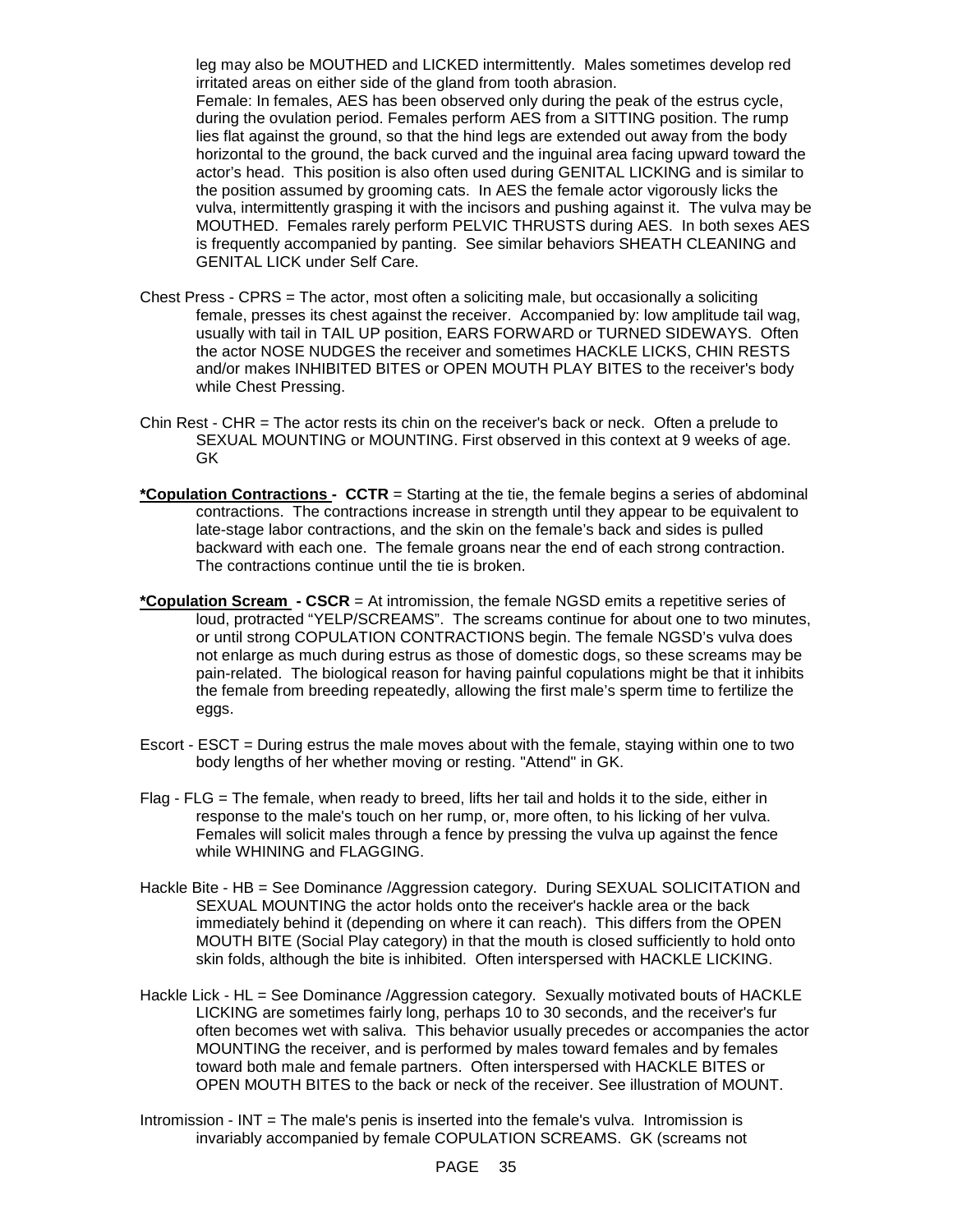mentioned)

- Lick Genital LKGN = The genitals of the opposite sex are licked. Estrus females will lick each other's vulvas and the male's sheath. Males licking an estrus female's vulva will invariably perform SCENT CHOMPING, and females licking an estrus female's vulva often do so.
- Mark MK = See Dominance /Aggression category. Marking behavior increases considerably during breeding season in both sexes.
- Mark Over MKO = See Aggression/Dominance category.
- Molest MOL = HARASSMENT by SEXUAL SOLICITATION. Males often continue attempted MOUNTINGS even after repeated REBUFFS, and sometimes engage in almost continual CHEST PRESSING, HACKLE LICKING and CROWDING of the female. The females respond with GROWLS, THREAT GAPES, INHIBITED BITES, WHIRLING and CHARGING toward the male.

Mount -  $M =$  The actor clasps the receiver with its forelegs around the flanks, or sometimes the



head or back. Always includes PELVIC THRUSTING, and frequently is accompanied by HACKLE LICKING and HACKLE BITING. Estrus females isolated from males sometimes MOUNT each other several times in a row, with OPEN MOUTH BITES, and HACKLE LICKS and HACKLE BITES, despite the receiver's GROWLS and attempts to REBUFF and ESCAPE. These bouts of reciprocal female Mounting (illustrated with a HACKLE LICK) may continue for several minutes. Same-sex male Mounting is limited to the subordinate Mounting the dominant male, as subordinate males usually interpret Mounting by a

dominant male as a THREAT and react with fearful SCREAMING or YELPING and CRUMPLE, CROUCH or go PRONE. Often the actor NOSE JABS or PAW JABS the recipient before or after Mounting. See non-estrus DOMINANCE MOUNT in Dominance /Aggression category for comparison. GK

- Paw Jab PJ = See Social Play category. In SEXUAL SOLICITATION may be a "testing" of receptivity for MOUNTING.
- Pelvic Thrust PTHR = While MOUNTED, the actor's hips are oscillated forward and backward. In male actors MOUNTING estrus females it is accompanied by an attempt at intromission. Both estrus and non-estrus MOUNTING in NGSDs, between all ages and between both opposite sex and same sex pairs, usually includes Pelvic Thrusting. First observed in this study between female littermates at 8 weeks of age. Illustrated under MOUNT. "Thrust" in GK.
- Pose POSE = During estrus season when NGSDs are in close proximity to and within sight of their chosen receiver they often assume an UPRIGHT POSTURE -RELAXED, with HIGH WAGGING and EARS UP or TURNED SIDEWAYS. The HACKLES may be UP (PARTIAL) due to the high arousal level, but not as prominently as in agonistic conflicts. Movements during Posing are jerky. Often a few small prancing steps are taken and the Pose resumed, sometimes from a different angle to the receiver. Males most often Pose broadside next to or in front of the female receiver, and females most often Pose in front of males, rear toward the receiver, looking back toward him. GK
- Rebuff RBF = The actor actively rejects the receiver's SEXUAL (or PLAY) SOLICITATION by moving away, ignoring, THREATENING with GROWLS, THREAT GAPES, SNAPPING and WHIRLING, HIP SLAM, etc. Females often Rebuff MOUNTING attempts by sitting down. GK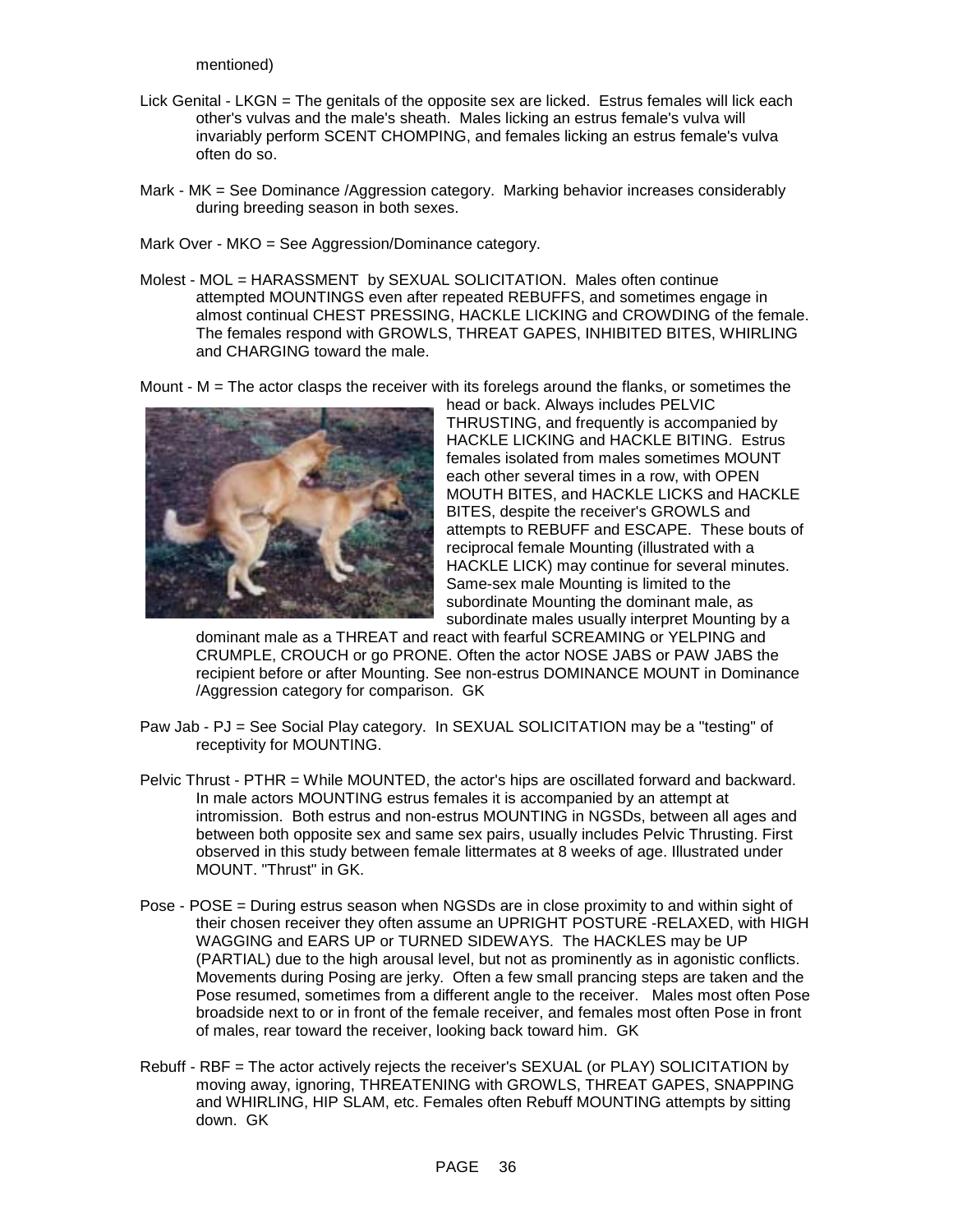- Ride Up RDUP = See Dominance /Aggression category. Potential sexual partners use this behavior to test each other's receptivity.
- Present Rear (sexual) PRS = The estrus female actor turns when approaching or being approached by a male so that her rear is toward the male. Often the tail is lifted or held to one side, unlike PRESENT REAR under Affilitative/Greeting category in which thetail is normally down.
- Scent Chomp SCHMP = When the male sniffs and/or licks an estrus females urine or vulva, he chomps his jaws by repeatedly slightly opening and rapidly closing his mouth about 6 TO 8 times per second. Often accompanied by salivation. Females at the peak of their estrus cycle may also exhibit Scent Chomping after licking another estrus female's vulva or urine. Both sexes, especially during estrus season, Scent Chomp when human body secretions are scented. This behavior seems to be functionally equivalent to flehmen in hoofed mammals and cats. See similar behavior TOOTH GNASHING in Dominance /Aggression Category.
- Sexual Guarding SGRD = During estrus season both sexes attempt to prevent the close approach of others of their sex toward their chosen mate. The actor places itself between the mate and third party. It then performs LATERAL DISPLAYS and frontal POSING oriented toward the third party, GROWLS and, if the "interloper" comes too close despite the warnings, the actor may give it INHIBITED BITES or may ATTACK. Males are very aggressive in their Sexual Guarding and their threshold for all-out ATTACKS is extremely low during this period. They will CHARGE and STAND OVER another male if it even walks casually between them and the estrus female (who may be visible several feet away on the opposite side of a fence), and they often inflict puncture wounds. Sexually Guarding females usually demonstrate controlled aggression (does not result in wounds) toward familiar, bonded, subordinate younger females but uninhibited aggression and ATTACK toward unfamiliar or socially equal females. Included under "Guard" in GK.
- Sexual Solicitation SXSL = A generalized notational term that incorporates two or more of the following behaviors: CHEST PRESS, CHIN REST, ESCORT, FLAG, HACKLE LICK, HACKLE BITE, LICK GENITALS, MOUNT, PAW JAB, PRESENT REAR, NOSE JAB, NOSE NUDGE, POSE, RIDE UP, UPRIGHT POSTURE RELAXED. GK
- Tie Tie = After INTROMISSION the male's *bulbus glandis* swells and locks the pair together until the gland shrinks. NGSD ties average about 15 minutes. GK
- Upright Posture (Relaxed) UPR = See Social Play category. This is the alert but neutral body stance of NGSDs when they are in the presence of a receiver of the opposite sex during breeding season and they are not directly SEXUAL SOLICITING or GUARDING.

# **IV. Affilitative/Greeting**

Active Submission - ASUB = A greeting or appeasement behavior in which the actor approaches (or is responding to an approached by) the receiver with head lowered, usually to back level or below, AIREPLANE EARS, TAIL WAGGING. Usually accompanied by WHINES, LICK INTENTIONS, and PAW LIFTING. When close to the receiver, the actor lowers its body, sometimes swinging its head back and forth in a sinuous manner, and attempts to MUZZLE TOUCH, MUZZLE LICK, PAW, and EAR NUZZLE the receiver. The receiver may give a negative response (HACKLES UP PARTIAL, EARS UP, GROWLING, TAIL HIGH, etc.) to REBUFF the actor, or a positive response (EARS FORWARD or SIDEWAYS, TAIL WAG, hackles down, OPEN MOUTH PLAY FACE, etc.) accepting the attention. Depending on the receiver's response, the actor may then CROUCH, INGUINAL RESENT, ROLL OVER to a negative response or HUG, NOSE NUDGE, OPEN MOUTH BITE in response to a neutral or positive response. These are only the most common included behaviors. Other submissive or play behaviors may be performed. Combination of "Greet" and "Submission-Active" in GK.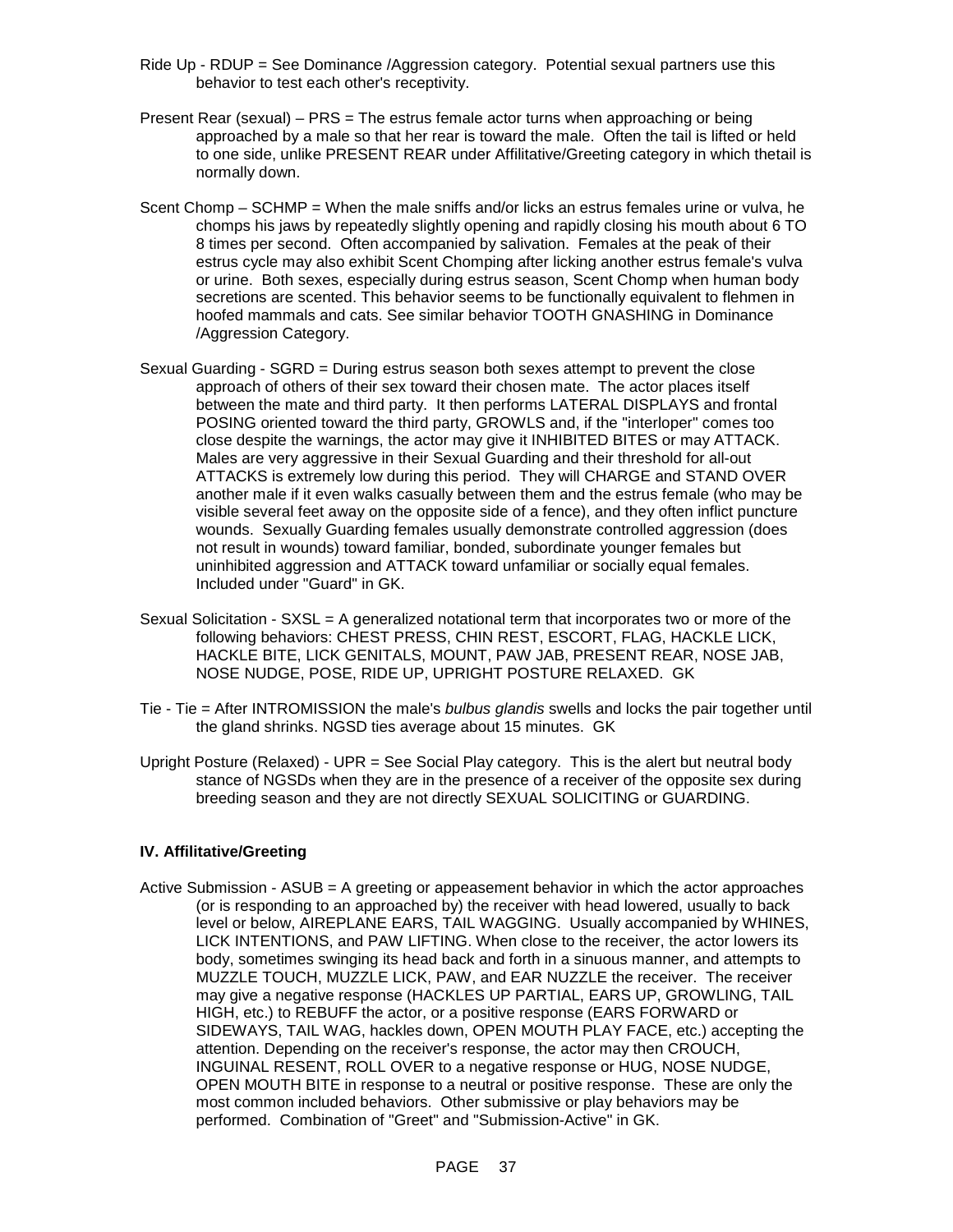- Anal Sniff ASN = The actor smells the anal area of the receiver. Almost always occurs during greeting both strange canids and familiar ones who have been separated for some time.
- **\*Barrier Lick** BLK = All of the NGSDs in this study, when confined behind a barrier keeping them from a desired stimulus (in this study usually a human or release from the kennel run), licked the barrier in a rhythmic, repetitive manner. A bout of licking may continue for several minutes if the stimulus remains in view. Often interspersed with WHINING, PACING and HEAD TOSSES.
- Besnuffle BESNUF = The actor sniffs the receiver in a slow and exaggerated manner, usually pushing its nose into the receiver's fur. Often includes rooting movements (NUZZLING). Usually this is part of the routine when casually greeting a well-known receiver. On rare occasions an actor STANDING OVER a submitting receiver will Besnuffle it before giving INHIBITED BITES. GK



**\*Cheek Rub - CRUB** = The chin and/or cheek is pressed against an object in a brief swiping

motion, usually in only one direction. May occasionally include the sides of the upper neck. Often repeated two or more times in quick succession and sometimes interspersed with sniffing the object. NGSDs have been observed Cheek Rubbing on objects as diverse as a visiting human's face and foot, a water bucket, and new toys. A male Cheek Rubbed on his mate (a cheek to cheek swipe during greeting) after a separation and a dam on her 13 day old pup. Differs from the SCENT ROLL in that it never includes any part of the body other than the chin, cheek and sometimes the uppermost portion of the neck. The NGSD cheek area between the corner of the mouth

and the eye has a distinctive sweet musk odor and, if scent glands are present in this area, this may be a MARKING behavior.

Chin Rest - CHR = See Sexual category.

**\*Crow - CROW** = Expressed during excited greeting, especially toward familiar humans, and during play solicitations. More guttural than a true HOWL, this vocalization has two forms: (1) a rhythmic, repetitive pattern of short segments usually repeated two to four times and (2) one long call that includes a "purring" sound similar to the sound produced by vibrating the tongue on the roof of the mouth (rolling an R). Although differing in structure, the two forms are considered equivalent because they both occur only in the context of greeting. Further observations may define their use more specifically. Phonetically: ROO-ROO-ROO and ARRRRROO. May be functionally equivalent to GK's "Moan-Howl" which is given in the same context.

Ear Nuzzle - ENZ = The actor sniffs at and NUZZLES the ear opening of the receiver.

**\*Grin** - GRN = In the NGSD this submissive mouth configuration consists of only a slight backward retraction of the corners of the lips, as opposed to the greater retraction seen in wolves and DDs. The skin folds in that area are then accented in such a way that shadows often create the appearance that the corners of the lips are turned up like a human smile. The mouth may be closed or very slightly open. Always accompanied by EARS FORWARD, AIRPLANE EARS or EARS TURNED SIDEWAYS. In agonistic interactions the Grin becomes the DEFENSIVE GAPE. GK

Inguinal Presentation - ING = See Defense/Submission category.

Lick - LK = To wipe with the tongue. In greeting another canid the actor usually licks the receiver's mouth and ears; in greeting a human, the face, hands, or any available bare skin (or occasionally clothed areas) are Licked. GK

Lick Intention - LKI = See Defense/Submission category.

Muzzle Lick - MLK = LICKING the receiver's muzzle. May be continued up to the eyes and ears,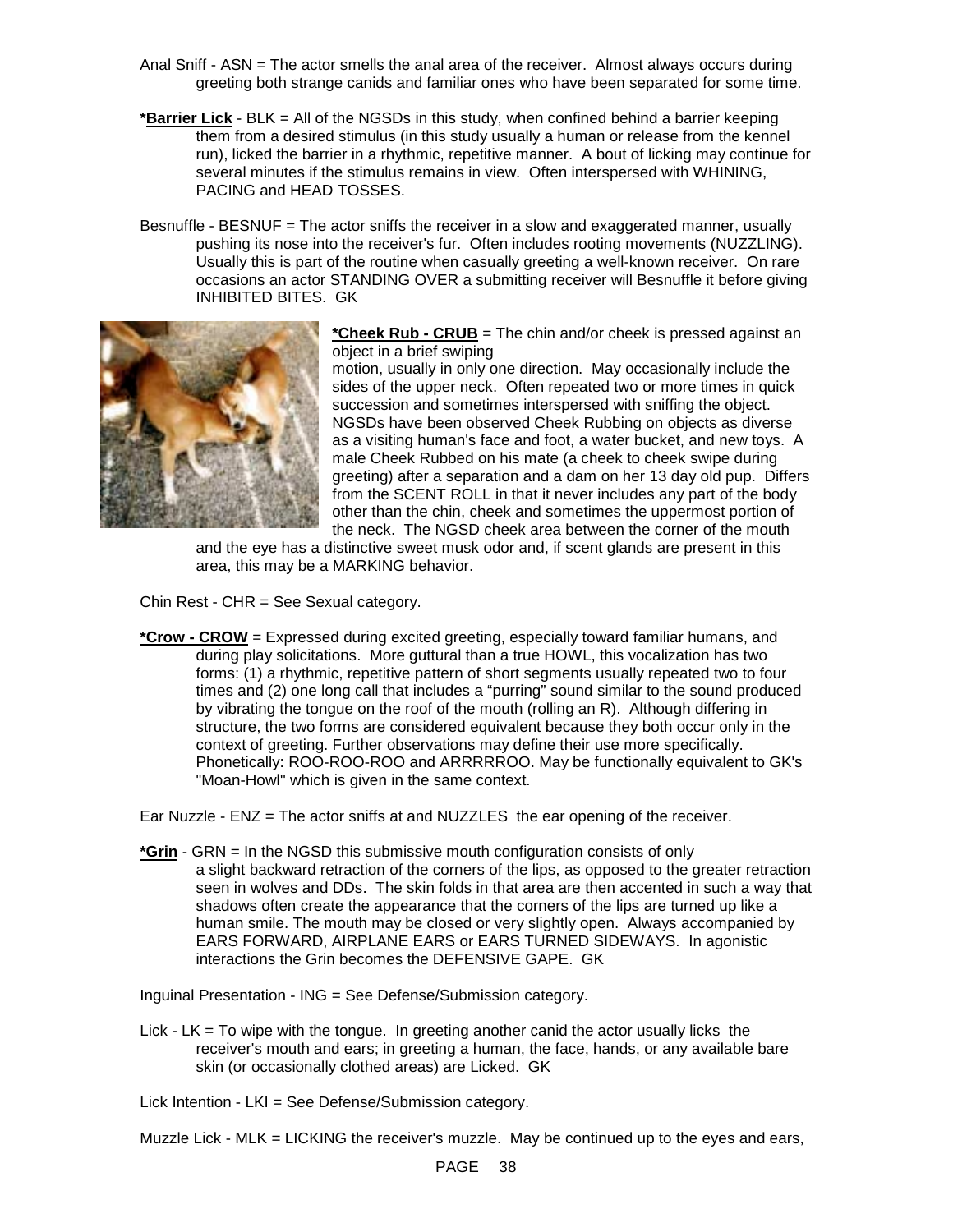where it often ends with NUZZLING.

- Muzzle Touch MT = The actor gently touches its muzzle/nose to the receiver. May be interspersed with an EAR NUZZLE or NOSE NUDGE.
- Nibble Groom Other NGO = The actor uses its incisors to nibble the fur/skin of the receiver. Adult NGSDs frequently Nibble Groom puppies but between adult NGSDs this is a rare behavior, usually expressed only between bonded pairs. Similar behavior NIBBLE GROOM SELF in Self Care category. GK
- Nose Nudge NN = The actor gently pushes its nose against the receiver, which may be an inanimate object. Often part of greeting and play, the Nose Nudge seems to be a mild imperative for attention (like a human tapping on another's shoulder) or an expression of affiliation (like a human patting another on the shoulder). Mildly dominating actors frequently use their nose to nudge the receiver. When performed toward an inanimate object this is a TESTING behavior (Predation category) usually followed by further exploration or play. In its more forceful form of this behavior becomes the NOSE JAB (Dominance/Aggression category). GK
- Nuzzle  $-$  NZL  $=$  The actor pushes its nose against the receiver's fur and then rubs it back and forth or in circles, ruffling the receiver's fur. See similar behavior BESNUFFLE above.

#### **\*Open Mouth Bite** - OMB = See Social Play category.

- Pawing At PAW = The actor raises its paw, often to chest level or higher, and extends it toward the receiver. If the receiver comes within reach, this action may end with a touch. "Paw" in GK.
- Present Rear PR = The actor, after approaching to within one body length of a another canid, pivots on the front legs, swinging its rear around in an arc to that its rump is facing the receiver's head. Observed frequently in juvenile females. Usually accompanied by AIRPLANE EARS or EARS TURNED SIDEWAYS and TAIL DOWN. Frequent in rough play. Also performed by estrus females, in which case the tail is lifted away from the vulva and sometimes flexed to one side.
- Roll in Front Rol-F = See Social Play category.
- Rub On RUB = The actor presses against and slides along an object or individual. Often seen during greeting through a barrier and SEXUAL SOLICITATION. GK
- Sniff Genitals SNGN = See Dominance/Aggression category. When expressed during this behavior is accompanied by relaxed body postures, including TAIL WAGGING, and usually by ANAL SNIFFING.
- Tail Wag TW = See Defense/Submission category.
- Whine WH = See Vocalizations category.

#### **V. Care Giving**

- Curl Around Puppies CRLP = Dams resting with (not NURSING or LICKING) puppies under about two weeks of age curl their bodies around the nested puppies, bringing their tail around to help cover them. If there are four or fewer puppies they are then often not visible. This behavior is only possible while the puppies are small enough to be enclosed.
- Defend DFND = Dams defend their puppies up to about four or five months of age, from aggression and too rough inspection and play behavior by older individuals. She will intersperse herself between her pups and the receiver, NOSE NUDGE and WHINE. If the receiver does not cease, she escalates into AGONISTIC PUCKER, GROWLING and INHIBITED BITES. If her puppies YELP or SCREAM while she is away from them she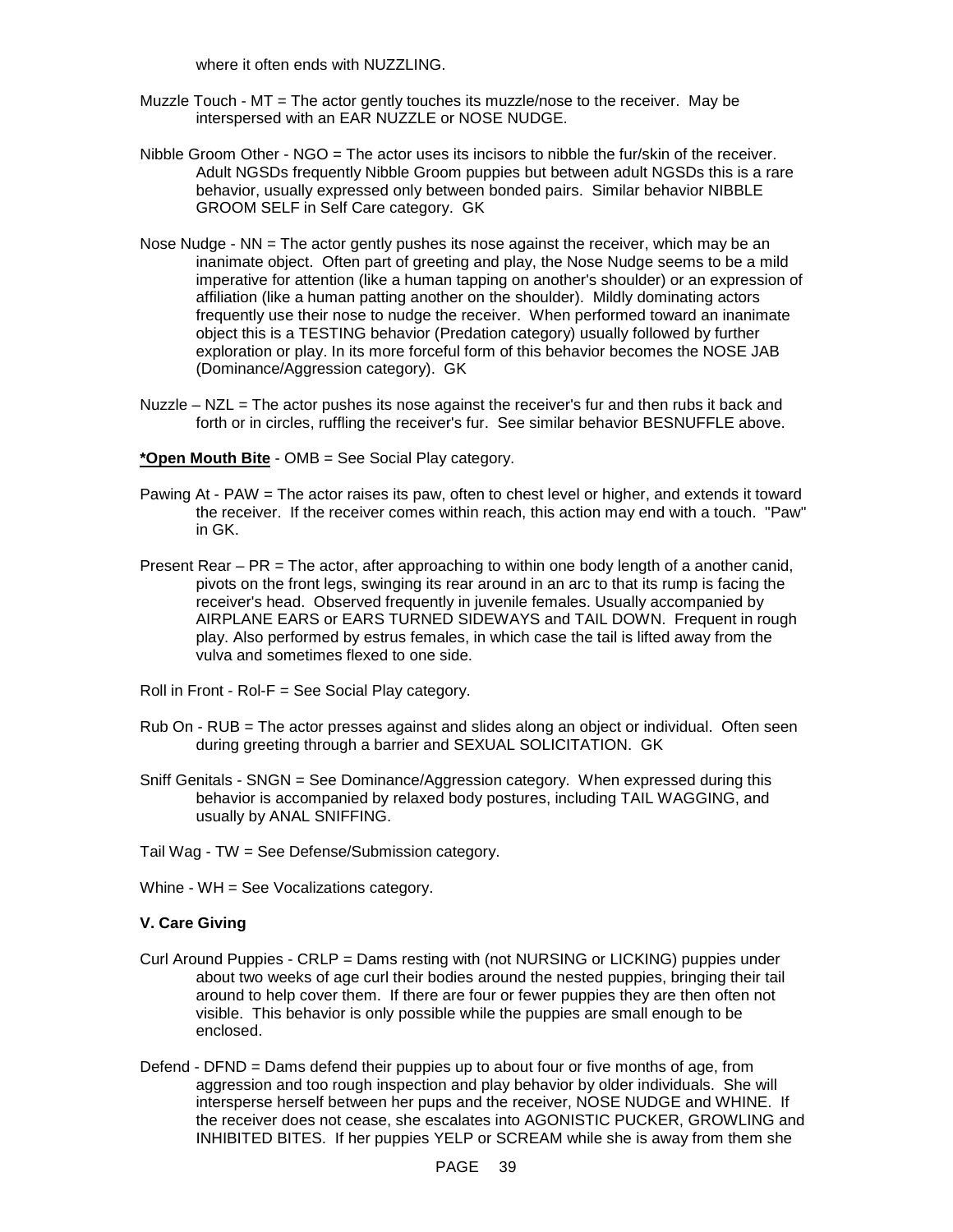runs to their location and inspects them, becoming defensive if she feels they are being THREATENED.

- Puppy Guard PGRD = When the puppies are under three months old, the captive sire and dam closely monitor them, staying close by while other adult individuals inspect and/or MOUTH the puppies. The dam sometimes keeps her muzzle lowered next to the puppy, EARS FORWARD when another adult is near the puppy. May escalate into DEFEND. See Sexual and Object Play categories for other guarding behaviors.
- Lick LK = See Affilitative/Greeting category. Dams "wash" their puppies and lick the genital and anal areas of neonates ( to about three weeks of age ) to stimulate their elimination reflex. Also see Sexual category.

Nibble Groom Other - NGO = See Affilitative/Greeting category.

Nurse - NURSE = Suckling puppies. See Note 19.



Regurgitate - REGUR = Unlike domestic dogs, NGSD dams, and most sires, Regurgitate for their pups, starting when the puppies are about 5 weeks old. See Note 20. GK

A paternal NGSD regurgitates for his pups, which appear to be only three to four weeks old (photo courtesy of the World Wildlife Zoo, 2002).

#### **VI. Attention Soliciting**

Food Beg - FBG = Puppies seeking to be fed rush up to older individuals (almost exclusively the dam in this study), ACTIVELY SUBMITTING and NUZZLING the receiver's mouth, asking for REGURGITATION. A begging adult actor stands or sits near the receiver, looking at the food, EARS UP or FORWARD, and slowly moves in toward the food item. If the receiver has a higher social standing (i.e. younger animal toward adult) the actor lowers its EARS to AIRPLANE position as it moves closer and when it LOOKS TOWARD the receiver. Often combined with OPEN MOUTH WHINES, especially if the begging is directed toward a human. See Feeding category for related behavior, DISPLACE FROM FOOD. GK

Ears Forward - EF = See Defense/Submission category.

**\*Head Toss - HTSS** = When frustrated in an attempt to approach or solicit attention from another individual (canid or human) or to get at an object that is out of reach, etc., NGSDs frequently Toss their heads. In the complete expression of this behavior, the neck is first flexed as far as possible to one side, then the nose is swept in a 90-degree arc to the rear centerline, turned so it points (more or less) straight up and then rapidly brought forward so the muzzle is once again facing ahead. The entire sequence is performed in about one to two seconds. This behavior is expressed to varying degrees depending on the intensity of the stimulus and the internal state of the actor. The mildest expression is a slight sideways neck flexing with an abbreviated flick of the head to the side and back. First observed here at 6 weeks of age. Walters (1996) has reported observing apparently similar Head Tossing in Australian Dingoes but this has not been confirmed.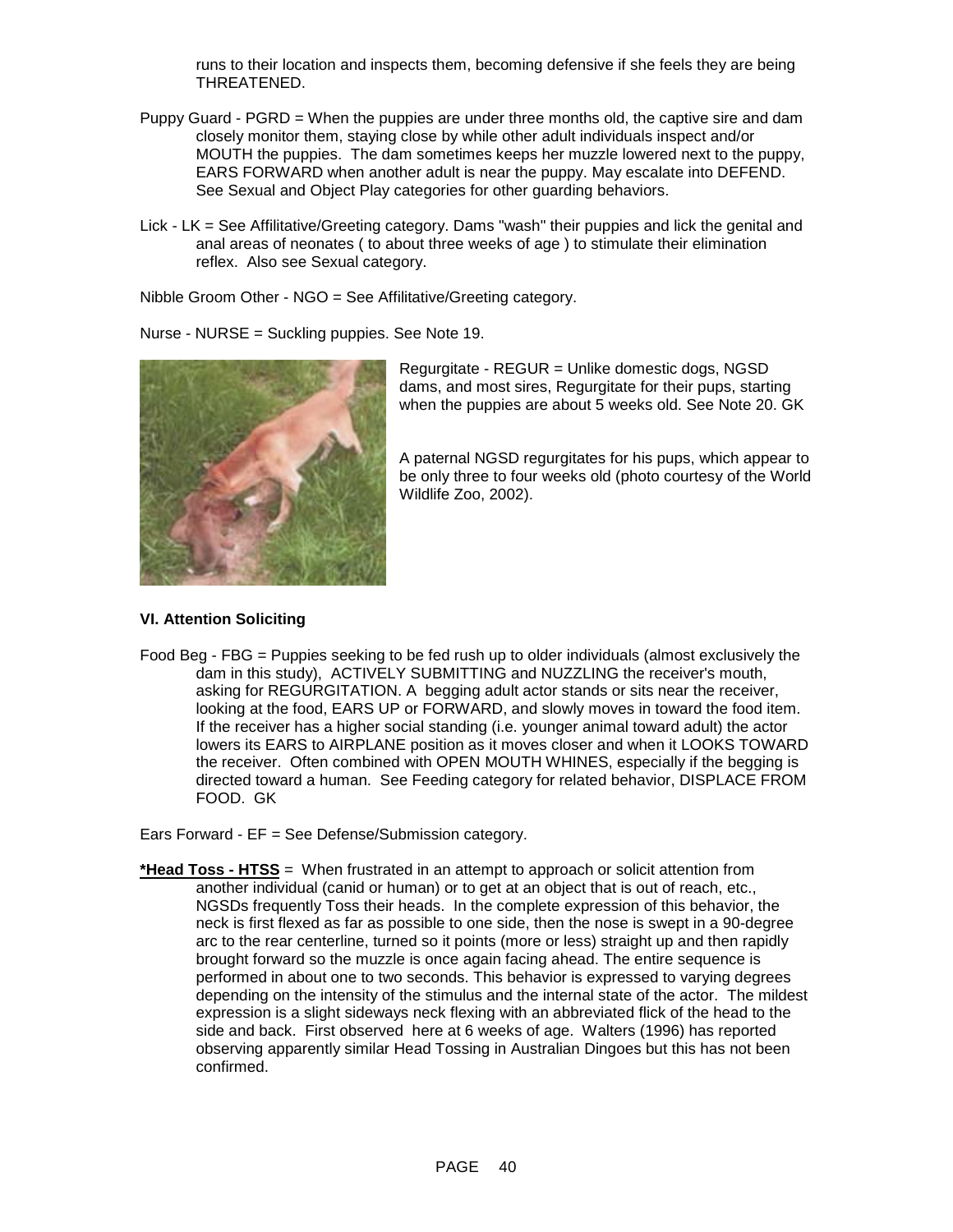



Start of Head Toss Apex of Head Toss

- Howl HWL = See Vocalizations category.
- Mew MEW = See Vocalizations category.
- **\*Open Mouth Whine OMW** = A distinctive, loud whistling whine of one drawn out high-pitched tone, sometimes rising and/or falling slightly in pitch, expressed as an imperative for attention. Performed with an open mouth, it can be heard from many yards away. The subject illustrating AIRPLANE EARS is giving an Open Mouth Whine. See Note 21. Phonetically: EE-AA-UUU
- Paw Grab PWGB = A soliciting actor reaches out with a front paw, touches the receiver, curls its toes to grasp, and pulls back toward itself. Often expressed toward humans while soliciting petting, and in object play.
- Paw Lift PL = See Defense /Submission category.
- Pawing At PAW = See Affilitative/Greeting category.
- Tail Wag TW = See Affilitative/Greeting category.
- Whimper WHM = See Vocalizations category.
- Whine WH = See Vocalizations category.
- Wriggle WGL = The soliciting actor wreaths around in front of the receiver, usually PAW LIFTING or PAWING AT. Often observed performed by estrus females toward males, by puppies begging food or toys and during appeasement toward humans, in which case it is sometimes accompanied by INGUINAL PRESENTATION.

# **Vocalizations**

The vocal behavior of the NGSD is very complex. There are variations, intermediate vocalizations and overlaps between all categories listed below. Different combinations seem to indicate the changing and conflicting inner states of the individual animal. See Note 22.

- **\*Ak-Ak** AK = A rapid series of short, sharp, explosively breathy vocalizations made in the back of the mouth. This is a warning threat meaning "Do not touch me."
- Bark BK = A short, explosive outburst with a tonal carrier of relatively low to medium frequency (200- 600 Hz), and generally some broadband noise throughout. Like that of the wolf, the NGSD bark differs significantly from that of the DD, being on average of lower intensity and produced in single pulses of temporally disorganized sequences rather than a welldefined rhythmic series, and exhibiting little if any frequency modulation. Usually observed in defensive threat/protest and intense play solicitation. As in the wolf, Barking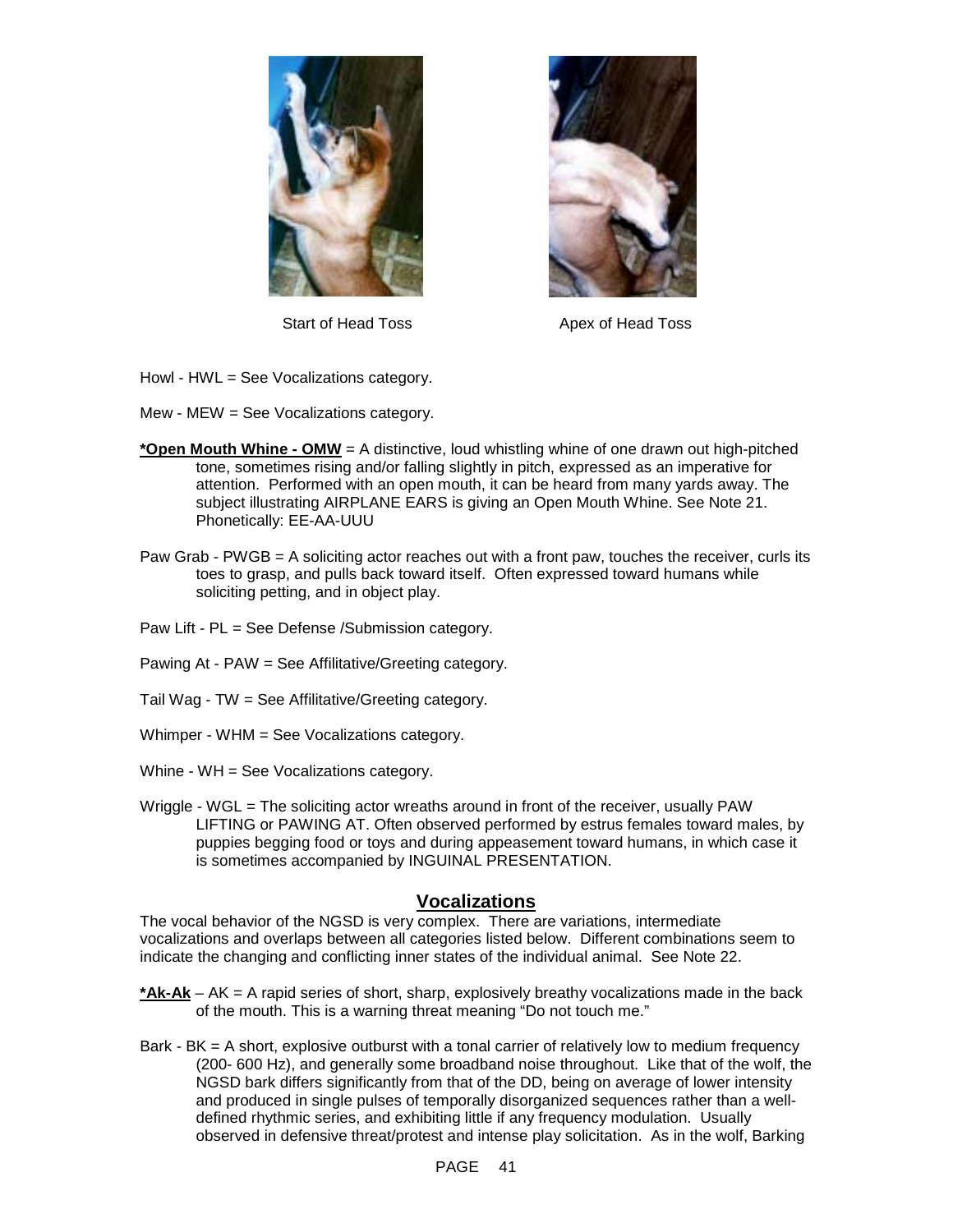is more common in juvenile NGSDs than in adults. There is considerable individual variation in frequency-of-use. Some individuals Bark very rarely. GK

- **\*Chorus Howl** CHWL = A session of polyphonic simultaneous HOWLING by two or more NGSDs. Length of bouts varies from about 0.5 to 10 minutes. During this study the mean duration of the Chorus Howls recorded was slightly less than one minute. In general frequency modulation is less pronounced than in solo HOWLS, except for the COUNTERPOINT HOWL. A single individual typically initiates the Chorus Howl, with other individuals joining in very quickly. While it is difficult to determine whether a single individual signals termination, all members of the chorus cease howling almost simultaneously. See Note 31. GK
- **\*Counterpoint Howl** CPHWL = Although CHORUS HOWLS are characteristically more steady-state than solo HOWLS, within a CHORUS HOWL one animals may HOWL in counterpoint to the others, giving a call that is more sharply modulated than that of the other participants. The Counterpoint Howl seems to stimulate the rest of the howlers, as howls begun during or immediately following the Counterpoint are increased in volume. The counterpoint has also been observed in chorus howling in the Australian dingo (Ortolani, 1990).
- Crows The NGSD exhibits two distinctive forms of vocalization during excited greetings, especially toward familiar humans, and during play solicitations. Both forms may in any case be considered equivalent because they both occur only in the context of greeting. Further observations may define their use more specifically. (May be functionally equivalent to GK's "Moan-Howl" which is expressed in the same context.)
- **\*Crow-Howl** CRHWL = This vocalization is lower pitched than a true howl, and has a broader range of (non-harmonically related) resonances that give it a distinctive auditory effect. Crow-Howls involves a rhythmic, repetitive pattern of short segments usually repeated two to four times.
- **\*Crow-Howl-Purr CRHWLP** = This is a single long call, similar to a CROW-HOWL, that includes a period of 'PURRING' similar to the trill produced by vibrating the tongue on the roof of the mouth without vocal fold vibration.
- Growl GR = A very low frequency, noisy vocalization of widely varying length. The Growl of an adult NGSD engaged in an aggressive encounter can be impressively loud and deep for a canid whose average weight is only about 11.5 kilos. Growling sends a message of aggressive warning, but often is superimposed upon or combined sequentially with other vocalizations that modify the message according to the internal state of the sender and the external circumstances. For the most part, NGSD puppies do not Growl during play, though Growling can signal the end of a play bout. (GK)
- Growl-Bark GRBK = GROWLS and BARKS that superimpose or closely follow each other without an intervening pause. Often expressed in ambivalent defensive/aggressive context. GK
- **\*Growl-Scream GRSC** = A vocalization that begins as a GROWL and then rises in frequency to become a broadband noisy SCREAM. Expressed in physical contact aggressive behaviors, the Growl-Scream indicates a very high arousal level.
- **\*Howl HWL** = A loud, tonal-harmonic, long vocalization. Usually the muzzle is lifted above the horizontal, as is typical of wild canid howling, though not as high as in the coyote. Ears are TURNED SIDEWAYS, and the eyes slightly narrowed during the Howl. The dramatic pitch changes of the NGSD Howl are not generally characteristic of any other canids (Brisbin et al., 1994; Cohen and Fox, 1976; Schassburger, 1987). "Modulation in the Singing Dog [howl] appears to occur over a wider frequency range and is certainly more robustly represented in the animal's overall vocal behavior." (Brisbin et al., 1994: 33) Detectable by a human listener 0.8 km away, the Howl has a typical starting frequency of 600 – 800 Hz and then may vary from 300 – 1700 Hz. Howl duration is 0.5 to 5 seconds with a mean of 3 s. Pitch invariably rises from the outset; the remainder of the event is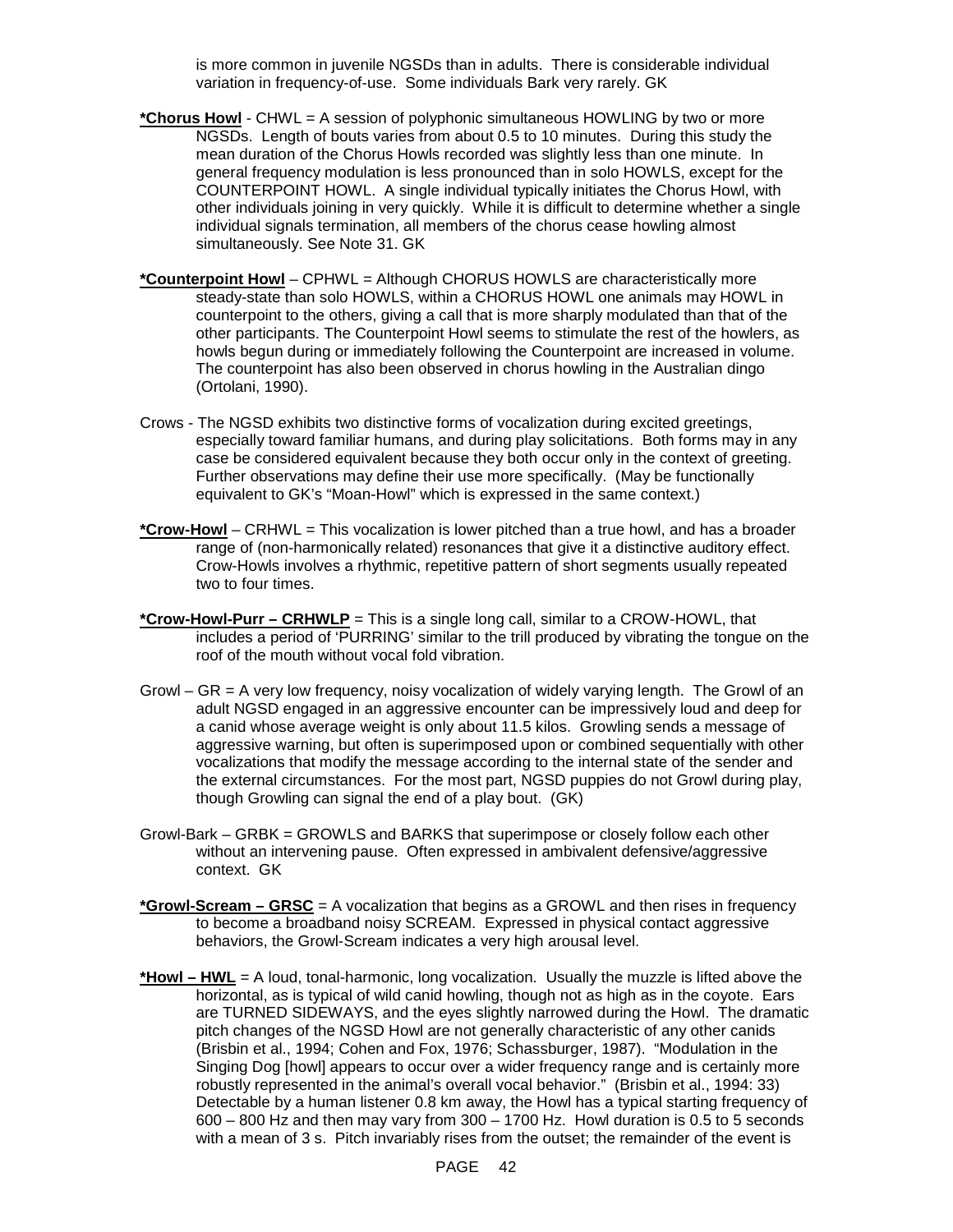occasionally fairly steady, but typically exhibits abrupt pitch changes up or down. This modulation may occur as rapidly as every 300 – 500 milliseconds, or as gradually as every second. Five to eight well-defined, intense harmonics can normally be discerned in spectrographic analyses of NGSD Howls. The Howls of young NGSDs are more modulated than those of adults. When isolated from their social group (human and/or canid) NGSDs engage in extended bouts of Howling, interspersed with WHINING. A series of isolation Howl bouts can last more than 20 minutes. The function of Howling is uncertain; it may play a role in territory maintenance (or spacing), or serve as a social contact call in an otherwise largely solitary animal.

- Mew MEW  $=$  A vocalization made only by puppies up to about 16 weeks of age. Puppies Mew when are disturbed, distressed or isolated. Mews may be steady in pitch and of relatively low amplitude, or involve a rapid rise-fall frequency modulation contour at high amplitude. The rise-fall version appears to occur under conditions of higher arousal or extreme distress. As in other canids, this call elicits maternal orientation and attention when given by pups up to about four weeks of age. If the caller is separated from its littermates, the call may elicit retrieval by the dam.
- Moan MOAN = A low-frequency low volume vocalization that is similar to the human "sigh" or "groan" in that it is an appetitive sound that may be an artifact of a physiological process or state-change (relaxation, change in respiratory pattern) rather than a communicative signal. Sometimes Moans are expressed just after the actor has laid down or in response to vigorous massage/petting by a human, in which case they may be given in a series.
- Moan-Growl MGR = A low-volume combination of a GROWL coincident with or followed by a MOAN. Frequently expressed during mild contact play, such as JAW SPAR.
- **\*Open Mouth Whine OMW** = A distinctive, loud whistling whine of one drawn out high-pitched tone around 1 KHz, sometimes rising and/or falling slightly in pitch. This call is apparently expressed as a plea for attention. Performed with an open mouth, it can be heard by a human many meters away. The subject illustrating AIRPLANE EARS in Submissive category is giving an Open Mouth Whine. See Note 21.
- **Peacock call PCK** = A juvenile only vocalization, expressed from about 4 weeks to 8 weeks of age, and not hear after that age. This vocalization is a long two-tone call that sounds to human ear exactly like a peacock call. Expressed when the subject wants attention, is feeling "abandoned."
- **\*Purr** PUR = The Purr has the auditory character of a domestic cat purr, and can occur in isolation or in combination with other vocalizations. It should be noted that the actual physical mechanisms involved in felid purring are a matter of controversy. But there is evidence that it occurs as a by-product of blood flow changes associated with relaxation and is not a true (laryngeal) vocalization with primary communicative function. The NGSD Purr may have a similar explanation.
- **\*Scream SCRM** = A piercing, predominantly tonal vocalization that might be also called a squeal or shriek. May be overlain with a period of broadband noise, especially toward the end of the signal. It is a one-second event with a loud, rapidly-rising onset (increasing from 100 to 1800 Hz) followed by a sustained 1200 Hz component. It has been observed being expressed in response to an apparent physical threat, on the approach of an unfamiliar animal, during very intense attention-soliciting toward humans, and by female NGSDs at the time of penetration and during the tie in copulation. May be functionally equivalent to "Squeal" in GK but appears to in general be more intense and harsher with a much lower threshold in the NGSD than in the wolf. See also COPULATION SCREAM, Sexual category.
- Snort/Huff  $S/H = A$  short, explosive blowing out through the nose, usually repeated. Characterized by very broadband noise that may be of relatively high amplitude. This is an alarm or defensive-threat sound, emitted at the arrival of strange individuals, especially human, and when a NGSD is surprised by the sudden appearance of novel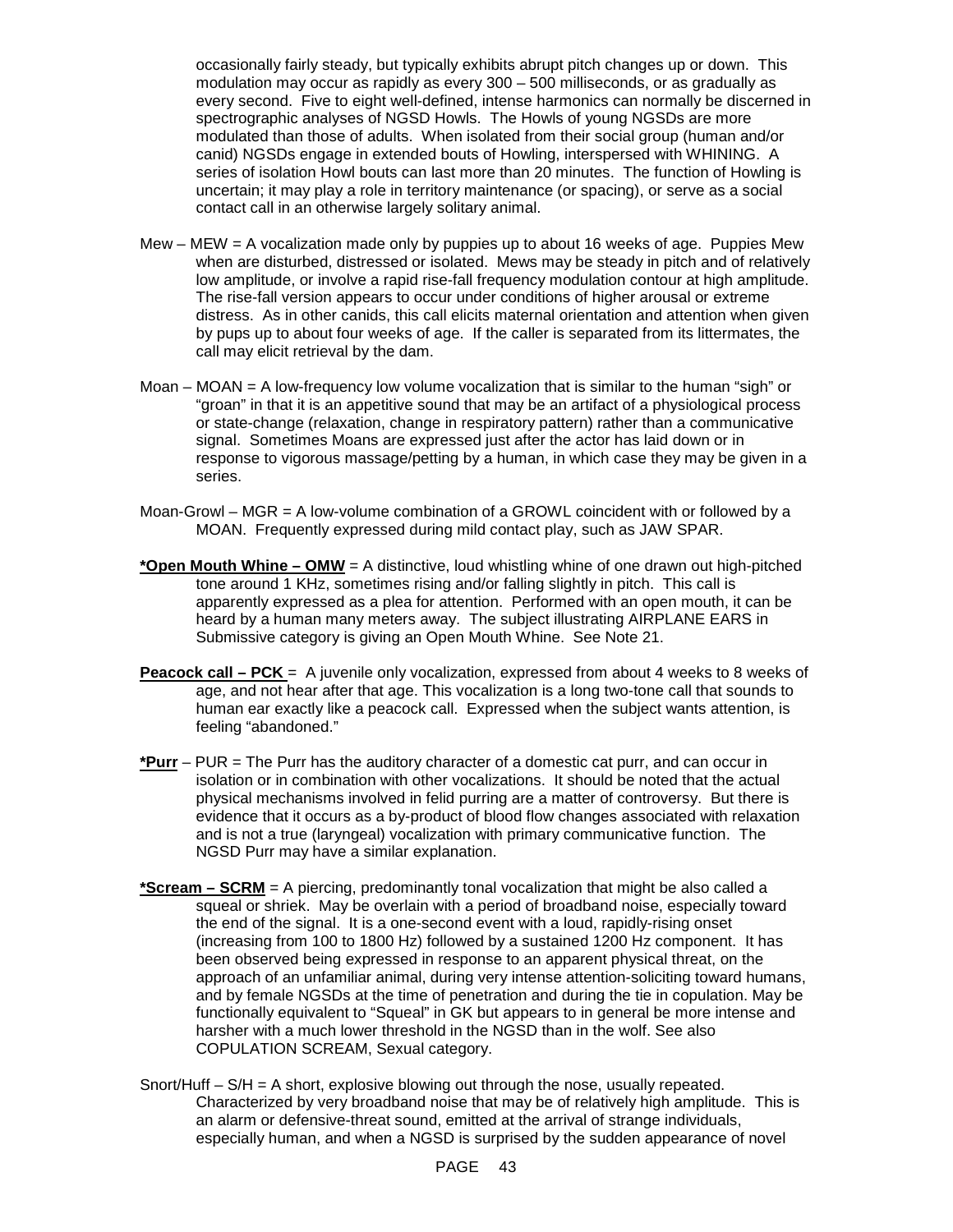objects in a familiar environment or the unusual motions of an individual or object. Often accompanied by GROWLING, some degree of HACKLE raising, and locomotion, with repeated ORIENTATION toward the eliciting stimulus.

- **\*Trill TRL** = A rare and apparently unique vocalization that has a distinctly "bird-like" auditory character. May be as long as 500 ms in duration. The Trill is characterized by an evenly timed series of one to two dozen extremely short (several ms) bursts at an average of 7540Hz. It has the spectral appearance of a short periodically interrupted HOWL or WHINE, although the articulatory mechanism is uncertain. It is sometimes produced abruptly in the middle of a solo HOWL, and occasionally as a distinct event within a CHORUS HOWL. It is (infrequently) expressed during a state of high arousal, e.g., when surprised by the approach of an unfamiliar human. It may also be produced when the actor is oriented toward a potential prey object but restrained, as on a lead.
- Whimper WMPR = A low-intensity, repeated WHINE is called a Whimper. Whimpering is characteristic of juveniles and pups, though it has also been observed in adults. Like the WHINE, it appears to have an attention-seeking function, but perhaps at a lower level of arousal.
- Whine WH = A brief to medium length (up to 500 ms), often repetitive high-pitched vocalization (500 Hz and above) with rising or falling frequency modulation, usually executed with a closed mouth. This appears to be an attention-seeking vocalization, common during social separation and begging.
- $Yelp YLP = A$  sharp (abrupt onset) vocalization with a high, rising pitch, the Yelp is of very short duration (<100 ms) and high intensity. May resemble a small mammal "squeak," with relatively few harmonic overtones. Performed with an open mouth and usually in response to an anticipated attack or to an unexpected touch or sudden pain.

# **NOTES**

1. The only live prey caught during this study, voles (Microtus sp.), were not tested, but were GRABBED after PINNINNG and immediately given CRUSH BITES with HEAD SHAKING and TOSSING. Insects and tree frogs the NGSD captured were TESTED, MOUTHED, SCEMT ROLLED on and manipulated with until they quit moving, but were not given hard BITES.

2. Like foxes, NGSDs are very limber. Subjectively, they seem to have greater joint elasticity than wolves and DDs, especially in the neck and spine, and relatively more motion, both rotational and abductional, in the hip joint. NGSDs can pass their bodies through any hole wide enough to admit their zygomatic arches, which are nearly as broad as those of the Australian Dingo, a canid twice the NGSD's average size. This flexibility may be an adaptation of the tendons and ligaments to locomotion through dense vegetation and/or to climbing steep, rugged terrain and trees in their native habitat. Combined with their considerable digging prowess this flexibility makes this canid very difficult to keep penned. No internal anatomical studies have been done on the NGSD.

3. Unless the actor is the dam and the receiver her puppy, the receiver invariably backs off (usually at the GROWL stage) and waits attentively from a short distance for the actor to either finish or give up the item (see DISPLACE FROM FOOD). However, the expression of DEFEND FOOD varies widely between individuals. Two females in this study were very possessive over food, especially bones, and gathered up and vigorously defended all the items they could secure, or ran from bowl to bowl, repeatedly and aggressively displacing their male kennel mates.

4. Social stratification seems to break-down during feeding. All adult individuals become equals while they have possession of food. Although puppies were often displaced by adults, no adult was observed during this study forcefully taking a food item from any subject younger than a year old. Most NGSDs are extremely respectful of each other during feeding, at least in the captive situation here where they are fed in separate bowls and there is has never been a need to compete for food. If a feeding individual protests the approach of another by GROWLING or GROWL-BARKING, the latter will almost always stop its approach and wait alertly from a short distance until the feeder abandons its dish. This "politeness" also extends to interactions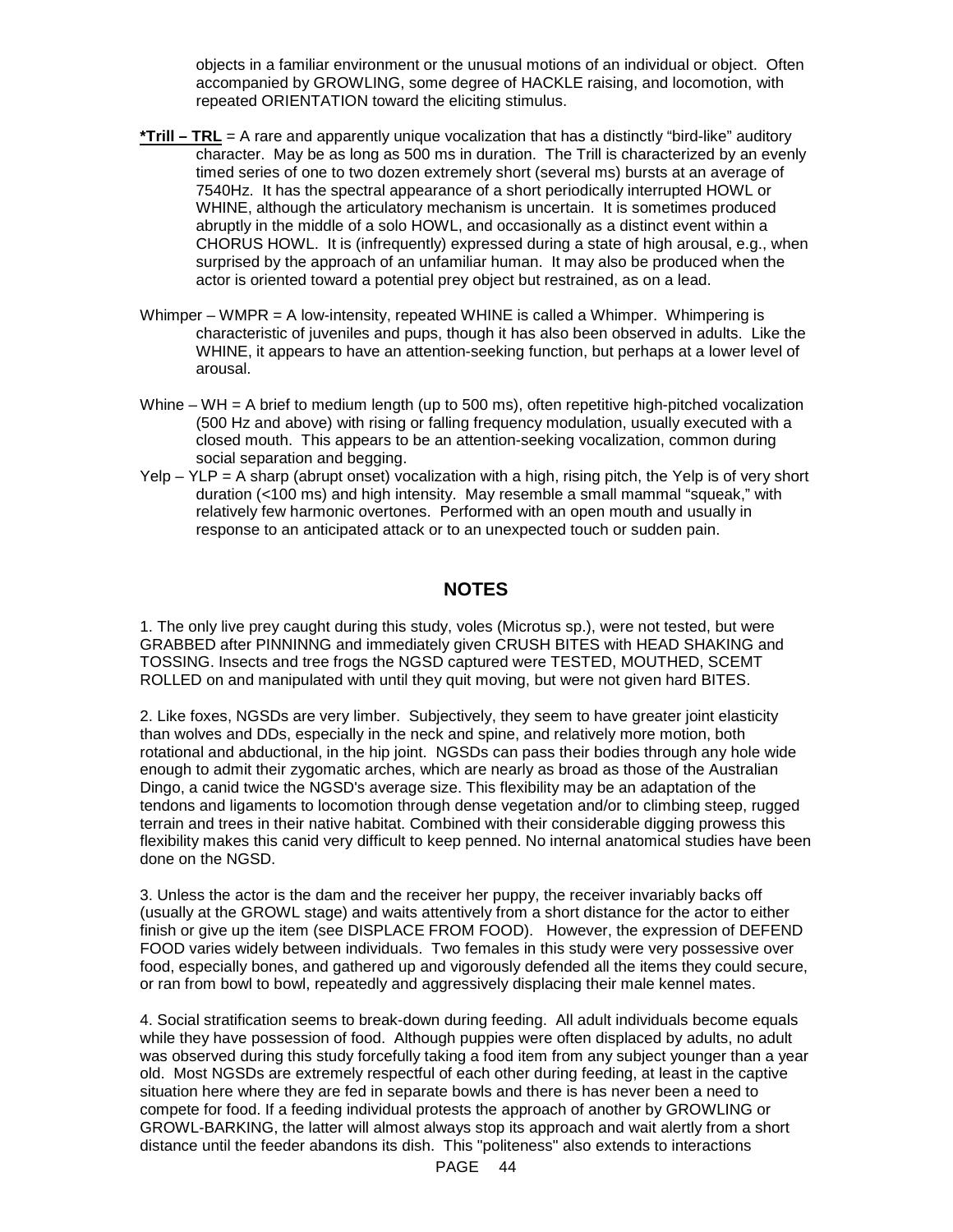concerning fresh bones. Sires and dams will usually give way to puppies even several months of age during regular feedings (but not for juicy bones or treats) and, if they do not abandon the food, often allow puppies to eat with them from the same bowl.

5. About half of the study group puppies up to about one year of age were very hesitant when DRINKING from the 9.5 liter black plastic buckets in their kennels. They approached the bucket, EARS UP, TAIL DOWN, and stretched to look into the water before drinking. They stopped DRINKING when strong ripples appeared on the water's surface. They were much more relaxed when drinking from a lighter colored or more-shallow container. Drinking seems to be socially facilitated, in that often when one individual begins drinking, one or two others will cease ongoing behavior and join it.

6. Even to a human nose NGSD paws have a sweet musky odor and it is assumed that this foot scrape serves the purpose of scent marking near the elimination. The area around the mouth and chest has a honey-or-sweet musk-like scent. The rest of the body, with the exception of the ears, which have a very slight cerumen scent, is virtually odorless to a human. NGSDs need to be examined for the presence of scent glands.

7. ATTACKS are initiated only toward social equals, subordinates or strangers, never toward an individual with a higher social status. During this study no injuries were ever sustained by the adult male, Kai, when he initiated contact aggression toward his subordinate son, Rigo. However, serious injuries were sustained by both littermate females Buna and Tufi when they turned on each other at the end of their third breeding season. A yearling male at Swamp Fox Sanctuary attacked his sire, Darkie (who was 17 years old), when nearby females were in estrus. If these latter pairs had not been immediately separated by the keepers present these attacks would undoubtedly have ended in the death of one of the females and of the elderly male. Once socially equal adult females engage in a fight they develop an intense animosity toward each other that does not diminish with time. Thereafter, they must be kept separate by double fencing with at least 3m or greater space between wire fences or by solid barriers of wood or metal.

8. Severe injuries are common only in conflicts between social equals of the same sex, even though NGSDs have disproportionately strong biting power for their size. Their wide zygomatic flare accommodates very thick muscles. This may be an adaptation that enables this small nonpack canid to subdue prey larger than themselves.

9. Often ears are in intermediate positions during transitions from one state to another, or because the actor is experiencing conflicting states (i.e. flight vs. fight). Intermediate ear positions can be scored using both appropriate codes (ie. EU/EF = EARS UP/EARS FORWARD).

10. Sometimes NGSDs direct a series of repetitive and vigorous licks to a human in what appears to be a mild dominance behavior. Expressed mostly by sexually mature males toward unfamiliar human females, this behavior is often accompanied by CROWDING, CHEST PRESSING, WHINING and GRASPING with a forepaw. If gently pushed away the male stiffens, increases its WHINE volume, and attempts to hold on.

11. The hair is often partially raised the entire length of the center back in response to a precipitous drop in environmental temperature, as, for example, when a subject moves from a shelter into an open area with an ambient temperature of 8 C. This should not be confused with a social signal.

12. If no injuries are visible, a manual injury determination must be made later by parting the fur and testing for tenderness in the area bitten.

13. The yearling male subject, Rigo, who was dominated intensely during the breeding season by his sire, Kai, was not observed MARKING OVER for several months after the end of the estrus period although he still did RAISED LEG URINATIONS. The other yearling male, Foxy, housed separately, marked all urine spots in the enclosure. Rigo resumed MARKING OVER at the following estrus season (his second) while kenneled with Kai.

14. The muzzle is not a common target for BITING in NGSDs. MUZZLE BITING is most often a brief behavior incorporated into playful JAW SPARING during which the sides or top of the head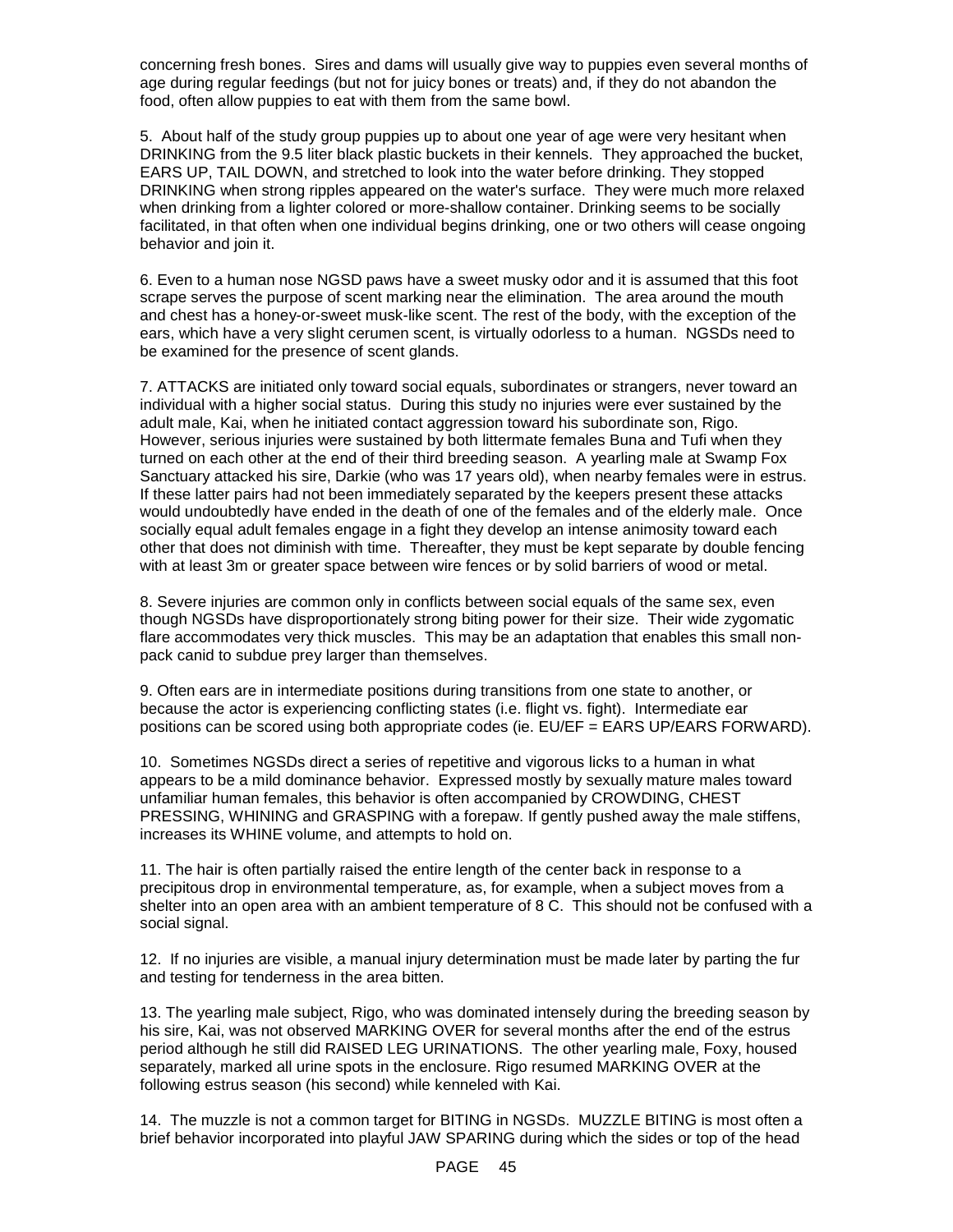may also be held briefly in the opponent's open jaws. Rarely, during escalated dominance behavior, the actor will give an INHIBITED BITE to the muzzle of the submitting receiver as one of a series of INHIBITED or hard BITES to the rest of the receiver's head and body. Females will sometimes give quick MUZZLE BITES when REBUFFING a male.

15. Frequently, in association with a DOMINANCE MOUNT, the actor NOSE JABS the receiver before mounting or after dismounting, sometimes hard enough to cause the receiver to change position in order to maintain its balance. A less forceful NOSE JAB is used to discipline puppies that have failed to respond to milder signals to cease ongoing behavior. Also seen when a female is being mildly dominant toward a male receiver.

16. This appears to be an attention-demanding or mildly aggressive action, expressed toward a receiver that is a social equal or inferior. In play, this behavior is often observed when the recipient has failed to respond to more mild play solicitation, has stopped playing before the actor is satiated, or when the recipient has an object the actor desires. It is then performed to the rear portion of the recipient's body with a readiness to flee reprisal.

17. The adult male subject (Kai) attempts to RIDE UP on humans, especially female visitors. He stands with an UPRIGHT POSTURE (RELAXED or STIFF) next to the person, usually LICKS them vigorously on any bare skin within reach, and places his forepaws on them. He resists being removed, usually giving a short repeated WHINE, and often attempting to GRASP with a forepaw. None of the females have been observed expressing RIDE UP toward humans.

18. NGSD ears have only one fold crease that continues part way across the ear base, just above the cutaneous pouch, and no longitudinal creases, so their ears cannot be folded flat back against the skull, as is often seen in wolves and DDs.

19. Dams nurse their puppies several times daily, and rest nearby most of the day. Voth (1988) observed lactating females other than the dam nursing puppies in her extended family study group. During the Koler-Matznick observations the one dam kept with her three puppies beyond six weeks of age was making no attempt to wean them at 9 weeks of age and continued to let them nurse without serious protesting until they were about 12 weeks old. At that age she began GROWLING softly and moving away from the puppies attempting to nurse, often followed immediately by her play soliciting them. As they were well fed by both the dam's regurgitation and three other meals a day of commercial dog kibble, they stopped trying to nurse after a couple of weeks. With her second litter, which contained six puppies, this dam began protesting their vigorous nursing at about 5 weeks so the small number of puppies in the first litter and her own inexperience may have been factors of late weaning.

20. During this study, the one dam kept with her pups beyond 6 weeks of age continued to REGURGITATE for her puppies until they were 5 months old. Voth (1988) reported that all adolescents and adults of both sexes in the large (15 - 30 members) group she observed REGURGITATED for puppies. One sire (Stanley) REGURGITATED once at the fence dividing him from his 5 week old puppies, but the other non-maternal NGSDs of the Koler-Matznick group (one adult male [older sibling], one adult female [aunt]) did not provide for the puppies. The sires were separated from the dams and puppies, because it was felt the relatively small pens available might promote dam defense or male aggression. As the aunt and sire were not introduced to the puppies until they were six weeks old, this delay may have resulted in the failure of bonding with the pups and later suppression of care giving behavior. Three correspondents (Bittner 1998, Bratton 1998, Stinner 2003) have reported their male NGSDs, kept in with their mates and their puppies from their birth, provided parental care and REGURGITATED.

21. A definite " I want!" Often expressed during FOOD BEGGING and attention soliciting, especially from humans, and when wanting to be released from confinement (including being held stationary on leash) to engage in social activities. During these observations, it seemed that the Open Mouth Whine was expressed significantly more often by females, but this awaits quantification. The two adult females (Buna and Tufi) used this Open Mouth Whine, in conjunction with an exaggerated directed gaze, to indicate they wanted an out-of-reach toy or food item.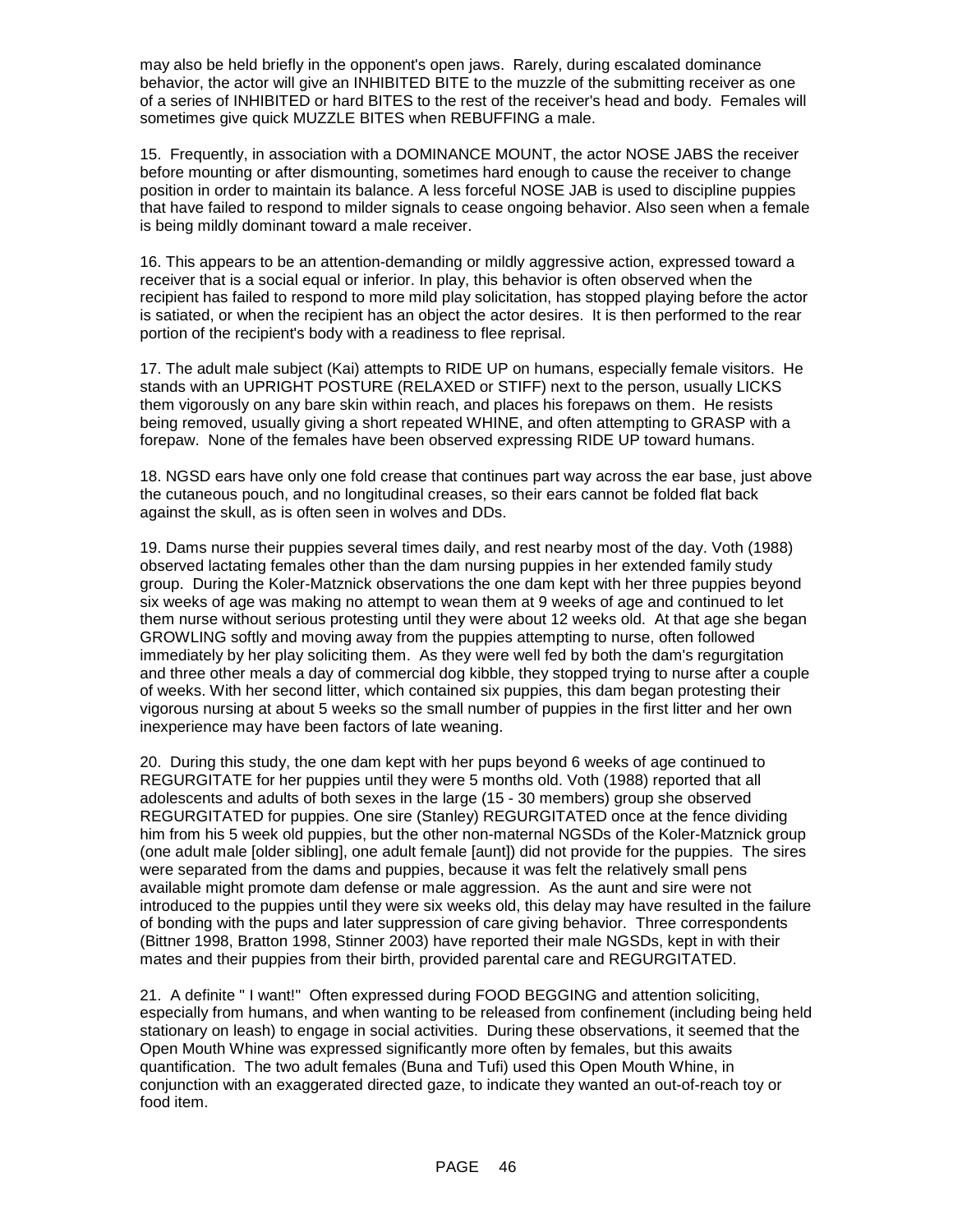22. Dr. Mark Feinstein, Hampshire College, Amherst, MA, is presently (1997) studying NGSD vocalizations. More precise quantitative descriptions will have to await his results, as the authors do not have access to adequate recording and analytical equipment.

23. The study subjects only routinely engaged in CHORUS HOWLING soon after dawn, while others (Brisbin, et. al. 1994; Titcomb 1969) have reported that NGSDs also regularly HOWL at dusk. At other times during the day CHORUS HOWLS appear to function as stress relievers (for example, after visiting humans leave) and often have no discernible external stimulus. NGSDs occasionally HOWL in concert with familiar baying/yelping/barking DDs (but not with strange dogs, recorded wolf or coyote howls, or live coyote howls), and NGSD howling sometimes elicits a vocal response from familiar DDs. NGSD HOWLING is not accompanied by or followed by the "rally" or communal ACTIVE SUBMISSION and dominance behavior that has been frequently reported to occur between pack members during wolf and coyote pack howling sessions (Schassburger 1987).

#### **References**

- Altmann, J. 1974. Observational study of behavior: sampling methods. *Behaviour* 49 ( 3,4 ):227- 265.
- Bekoff, Marc. 1974. Social play in coyotes, wolves, and dogs. *BioScience* 24(4):225-230.
- Bekoff, Marc. 1977. Social communication in canids: evidence for the evolution of a stereotyped mammalian display. *Science* 197: 1097 – 1099.
- Bekoff, Marc and Jamieson, Dale. 1977. Interpretation and Explanation in the Study of Animal Behavior. Vol. I. Westview Press, San Francisco, CA.
- Bino, Rt. 1996. Notes on the behavior of New Guinea Singing Dogs (*Canis lupus dingo*). *Science in New Guinea*. 22(1): 43 –47.
- Bittner, Wanda. 1998. Yelm, WA. Personal Communication.
- Bradshaw, John W. S. and Nott, Helen M. R. 1995. Social and comunication behavior of companion dogs. Pp. 115 – 130 in The Domestic Dog, James Serpell, ed., Cambridge Univ. Press, Cambridge.
- Brisbin, I. Lehr, Jr., Raymond P. Coppinger, D.H. Wurster-Hill, Marc Allard. 1994. A review of the taxonomy, current status and conservation priorities for Hallstrom's Dog in Papua, New Guinea. *Science in New Guinea*. 20:27-38.
- Bratton, Anna. 1998. Columbian Park Zoo, Lafayette, IN. Personal Communication.
- Cohen, J.A. and Fox, Michael W. 1976. Vocalizations in wild canids and possible effects of domestication. *Behavioural Processes* 1:77-92.
- Dunbar, R.I.M. 1976. Some aspects of research design and their implications in the observational study of behavior. *Behaviour* 58 (1-2 ):78-98.
- Fagen, Robert. 1981. Animal Play Behavior. Oxford Univ. Press. NY.
- Fagen, Robert M. and Goldman, Robert N. [date] Behavioural catalogue analysis methods. *Anim. Behav*. 25:261-274.
- Fentress. John C. 1977. The categorization of behavior. pp. 7-34 in Bekoff and Jamieson, Interpretation and Explanation in the Study of Animal Behavior. Westview Press, San Francisco.

Fox, Michael W. 1969. Ontogeny of prey-killing behavior in Canidae. *Behavior*. XXXV, pp. 260 –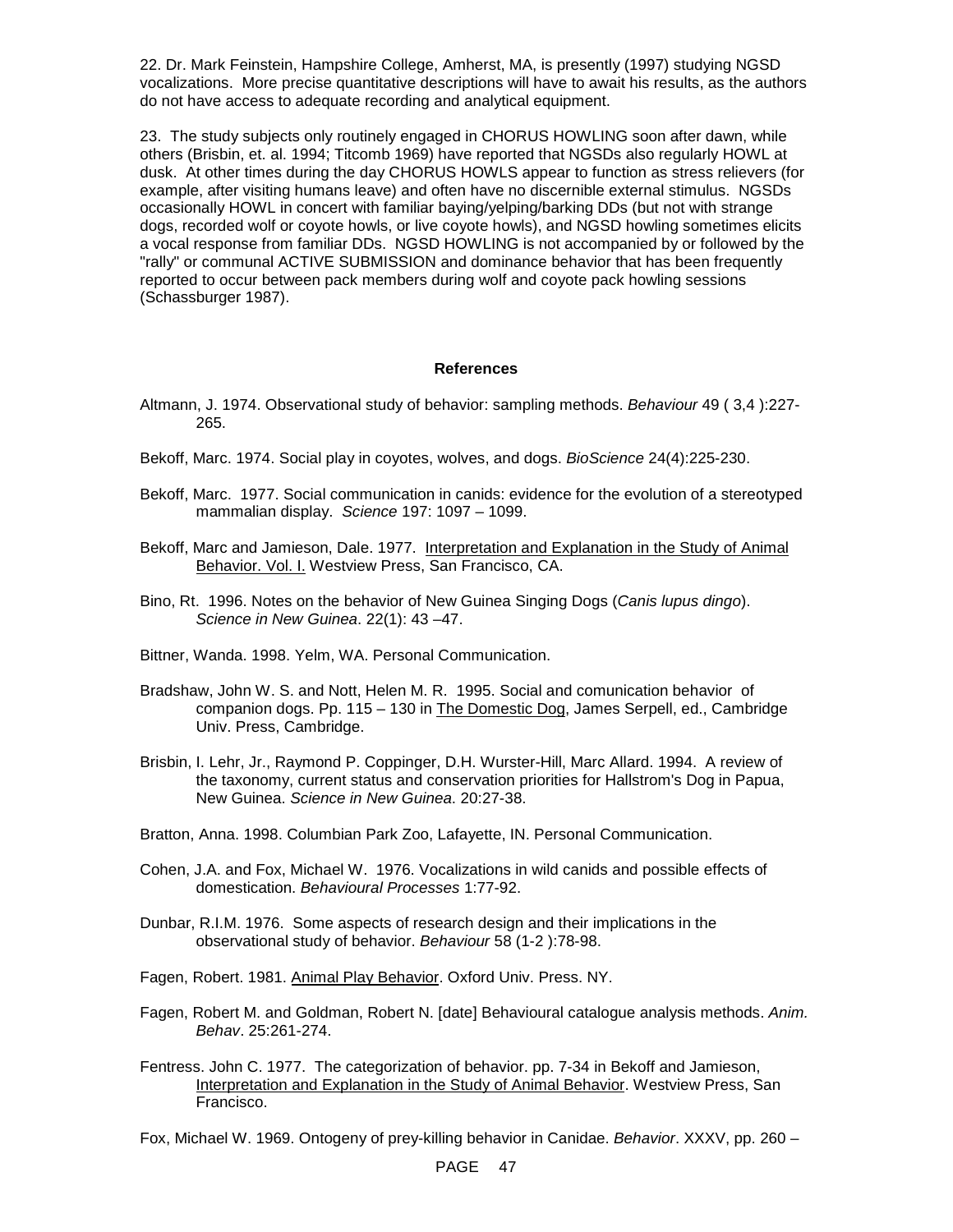- Fox, Michael W. 1971a. Behavior of Wolves, Dogs and Related Canids. Robert E. Krieger Pub. Co., Malabar, FL.
- Fox, Michael W. 1971b. The anatomy of aggression and its ritualization in Canidae: a developmental and comparative study. *Behaviour* 35:242-258. 1969.
- Fox, Michael W. 1972. Patterns and problems of socialization in hand-reared wild canids: an evolutionary and ecological perspective. *Z. Tierpsychol*. 31:281-288.
- Fox, Michael W., ed. 1975. The Wild Canids: Their Systematics, Behavioral Ecology and Evolution. Robert E. Krieger Pub. Co. Malabar, FL.
- Fox, Michael W. 1978. The Dog: Its Domestication and Behavior. Krieger Publ. Co. Malabar, FL.
- Goodman, Patricia A. and Klinghammer, Erich. 1990. Wolf Ethogram. N. Am. Wildlife Park Foundation, Battle Ground, IN. 31pp.
- Goodman, Patricia A. and Klinghammer, Erich, and Jessica Willard. 2002. Wolf Ethogram. Rev. Ed., Ethology Series no. 3. Eckhard H. Hess Institute of Ethology, Wolf Park, Battle Ground, IN. 50 pp.

Kleiman, Devra G. 1967. Some aspects of social behavior in the Canidae. *Am. Zool*. 7:365-372.

- Koler-Matznick, Janice, I. Lehr Brisbin, Jr., and James MacIntyre. 2000. The New Guinea Singing Dog: a living primitive dog. Pp. 240 - 247 in Susan Janet Crockford, ed., Dogs through time: an archaeological perspective, Proceedings of the Ist ICAZ symposium on the history of the domestic dog,  $8<sup>th</sup>$  Congress of the International Congress of the International Council for Archaeozoology, Victoria, BC Canada. BAR International Series 889.
- Koler-Matznick, Janice, I. Lehr Brisbin, Jr., Mark Feinstein and Susan Bulmer. 2003. An updated description of the New Guinea singing dog (*Canis hallstromi*, Troughton 1957*). J. Zoology (London)* 261: 109-118.
- Lehner, Phillip N. 1979. Handbook of Ethological Methods. Garland STPM Press. New York.
- Moran, Greg. 1987. Dispensing with 'the fashionable fallacy of dispensing with description' in the study of wolf social behavior. Pp. 205 – 218 in Man and Wolf. H. Frank, ed. Dr. W. Junk Publishers, Dordrecht, The Netherlands.
- Purton, A. C. 1978. Ethological categories of behaviour and some consequences of their conflation. *An. Behaviour* 26(3):653-670.
- Sackett, Gene P. 1978. Observing Behavior. Vol. II. Data Collection and Analysis Methods. Univ. Park Press. Baltimore, MD.
- Schassbuger, Ronald M. 1987. Wolf vocalization: an integrated model of structure, motivation and ontogeny. pp. 313-347 in H. Frank, ed. Man and Wolf. Dr. W. Junk Publ., Dordrecht, The Netherlands.
- Schenkel, Rudolf. 1967. Submission: its features and function in the wolf and dog. *Am. Zool*. 7:319-329.
- Schleidt, W. M., G. Yakalis, M. Donnelly and J. McGarry. A proposal for a standard ethogram, exemplified by an ethogram of the Bluebreasted quail ( Coturnix chinensis ). *Z. Tierpsychol*. 64:193-220. 1984.

Scott, J.P. and Fuller, J.L. 1965. Genetics and the Social Behavior of the Dog. Univ. of Chicago